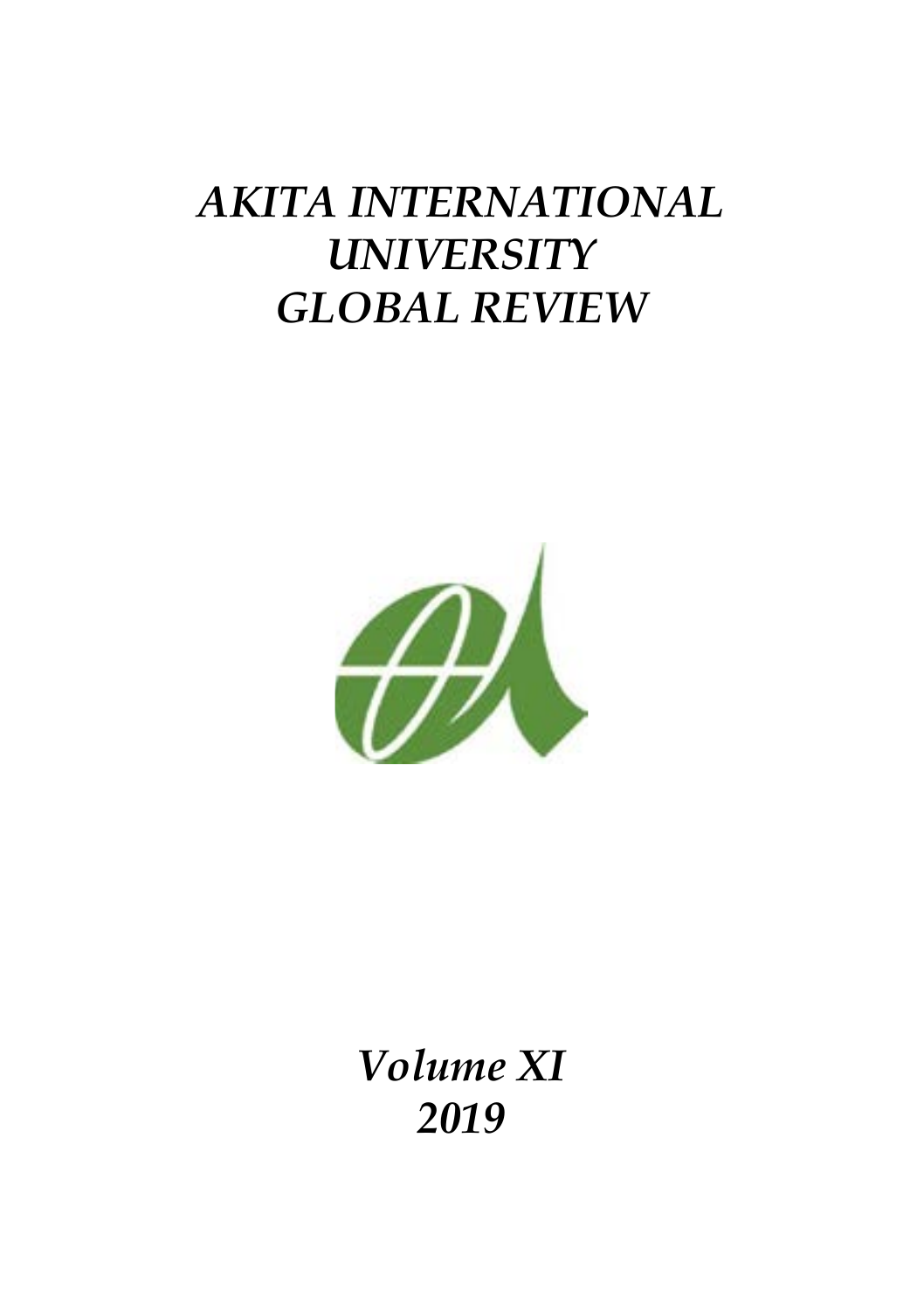# *AIU Global Review*

Volume 11 2019

# Published by Akita International University Press

Akita, Japan 2019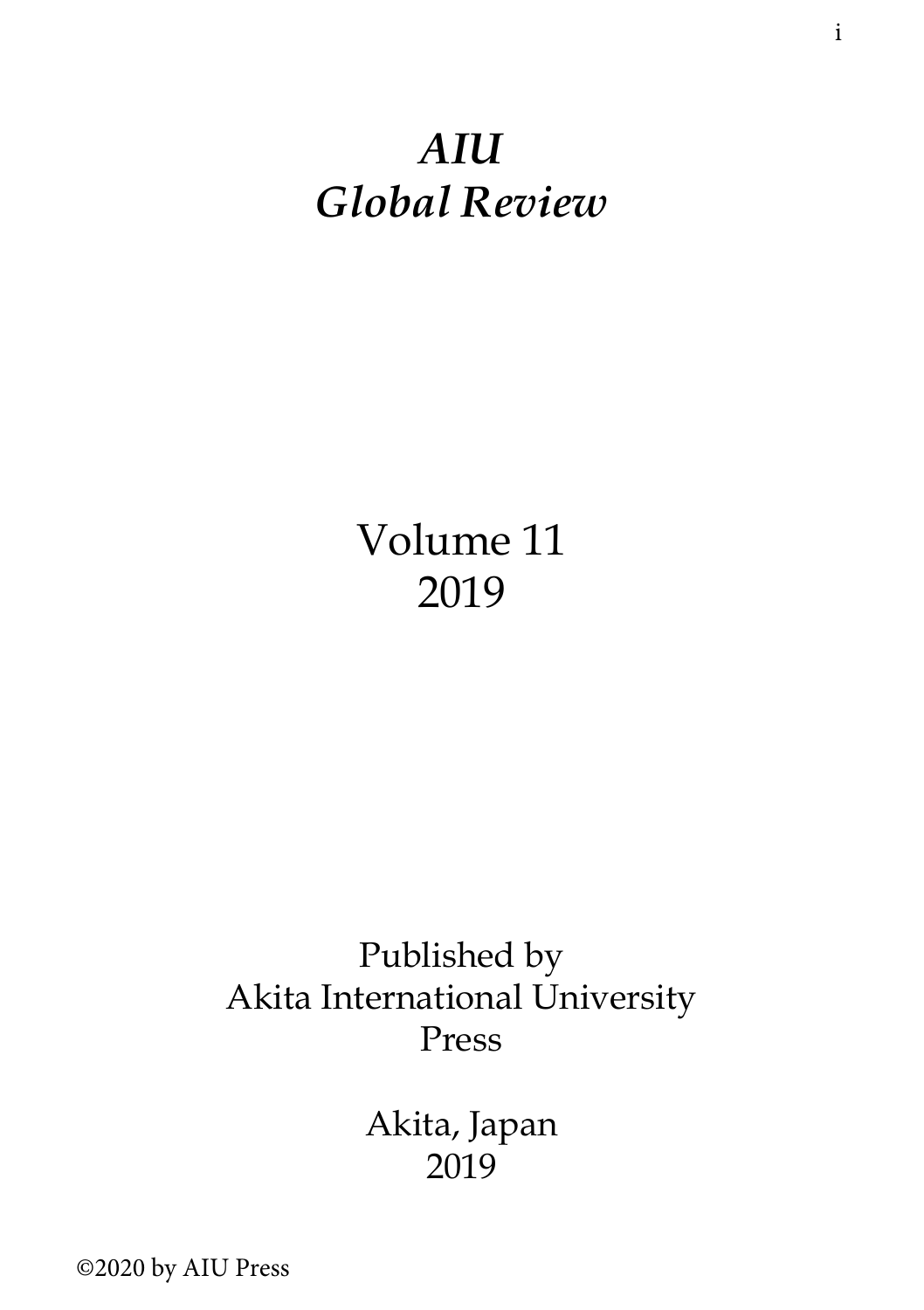#### **Editorial Board**

Editor-in-chief: Paul IIDA Chair of Research Management Committee: Patrick DOUGHERTY

ISSN 2435-2489 (On-line) © COPYRIGHT 2020 Akita International University Press

All rights reserved. No part of this publication may be reproduced, translated, stored in a retrieval system, or transmitted in any form or by any means, electronic, mechanical, photocopying, recording or otherwise, without prior written permission from the publisher.

**Publisher:** SUZUKI Norihiko Akita International University Press Akita-City, Yuwa, Akita, Japan 010-1292 https://web.aiu.ac.jp/en/press/ Tel: 81-18 886-5900 Fax: 81-18-886-5910

©2020 by AIU Press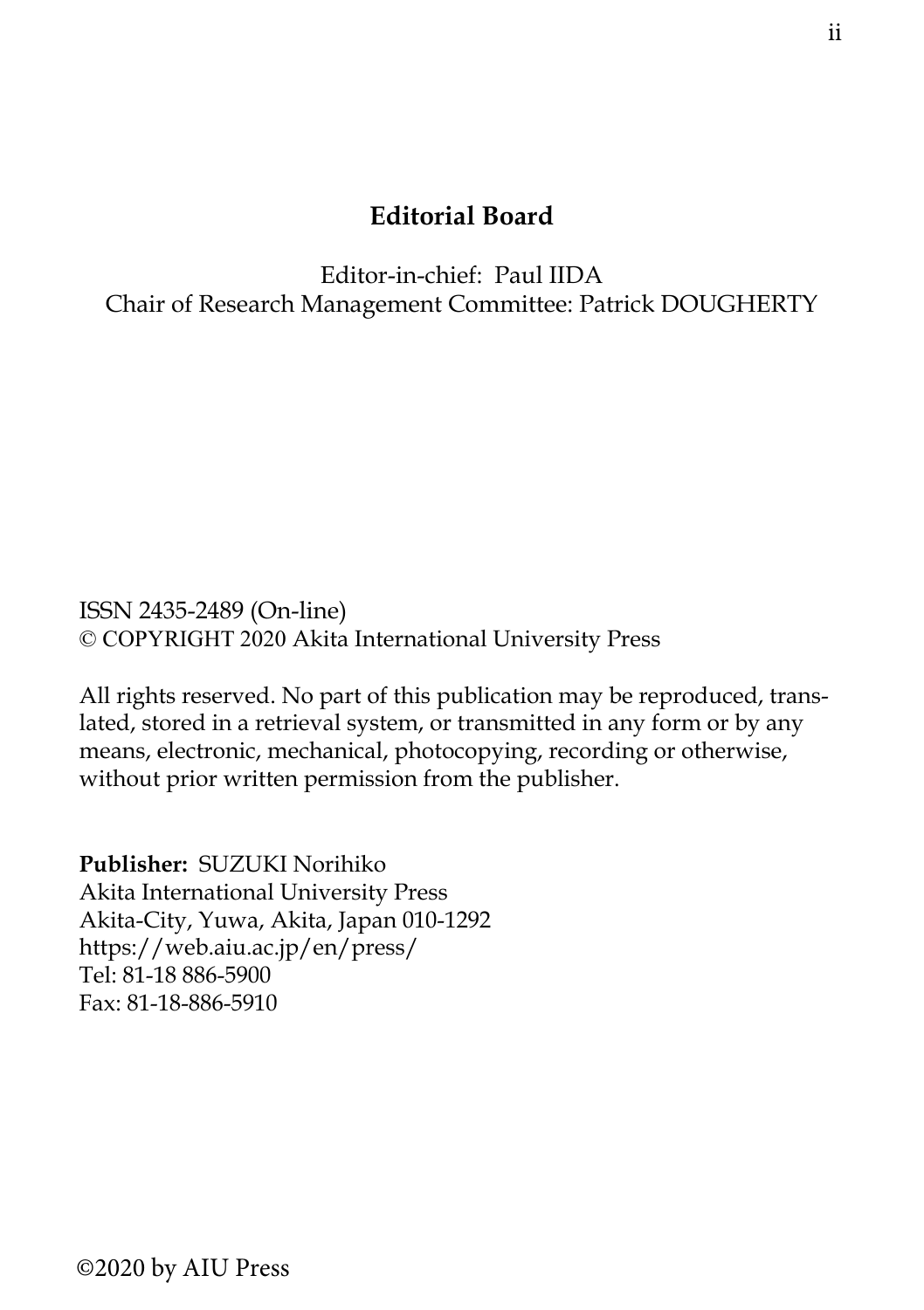# **CONTENTS**

## **Articles**

| Inhabiting Survival: Reading Asian American Women<br>Writers |  |
|--------------------------------------------------------------|--|
|                                                              |  |
| Placing "Akita" in the "International Liberal Arts           |  |
| University:" The Liberal Arts, "Life Guidance," and          |  |
| the Potential Legacy of the Northern Education Movement      |  |
| (Hoppo Kyoiku Undo) on Akita International                   |  |
| University                                                   |  |
|                                                              |  |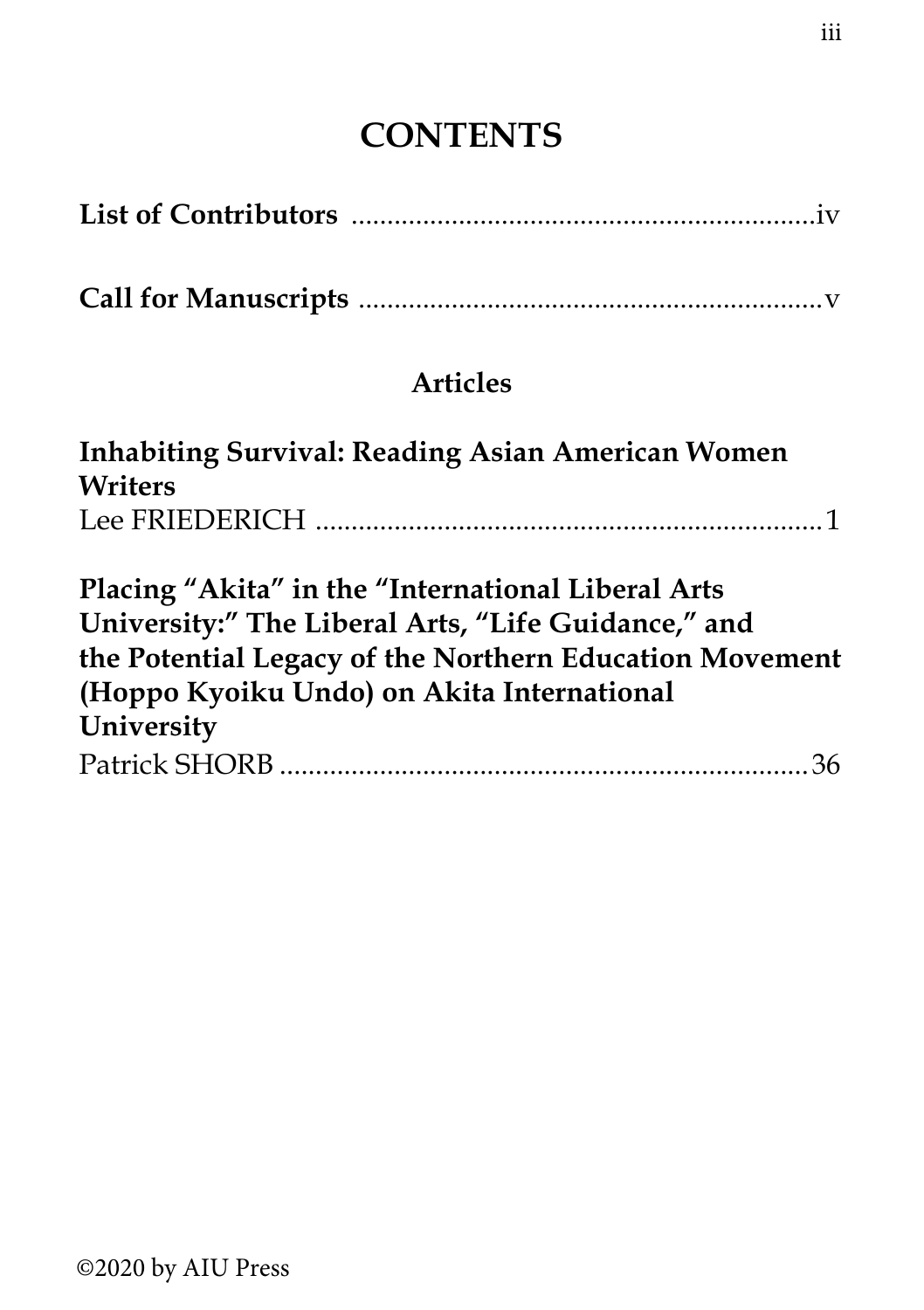### **List of Contributors** (Alphabetical Order by Surname)

#### **FRIEDERICH Lee**

Lee Friederich received her Ph.D. in Japanese Language and Literature and Comparative Literature at Washington University in St. Louis. Earning an M.A. in Literatures in English, as well as an MFA in Creative Writing and graduate certificates in English and a Second Language and Gender, Sexuality, and Women's Studies, Friederich has taught an array of courses in Japanese and English-based literatures, creative writing, and ESL in her twenty years of teaching in Japan and the U.S. In addition to directing Wisconsin Reads *The Round House:* An NEA Big Read on Ojibwe writer Louise Erdrich's novel in 2018, she is currently directing a film about the challenging impact of the travel ban on Somali immigrants in Barron, Wisconsin. Friederich is currently as Associate Professor at Akita International University.

#### **SHORB Patrick**

Patrick Shorb is a Professor in the Faculty of International Communications at Kansai University of International Studies and Director of Institutional Research. His academic field of specialty is the history of education, particularly the transnational history of pedagogical practice centering around Japan. His current research focuses on contextualizing the grass-roots practitioner movement of *Seikatsu Tsuzurikata* (Daily Life Writing) in a larger global context. He served as the Director of the Active Learning and Assessment Center between the years of 2014-2019, were he was also involved in coordinating the Faculty Development program and supporting international benchmarking efforts in curriculum reform and theme-based housing.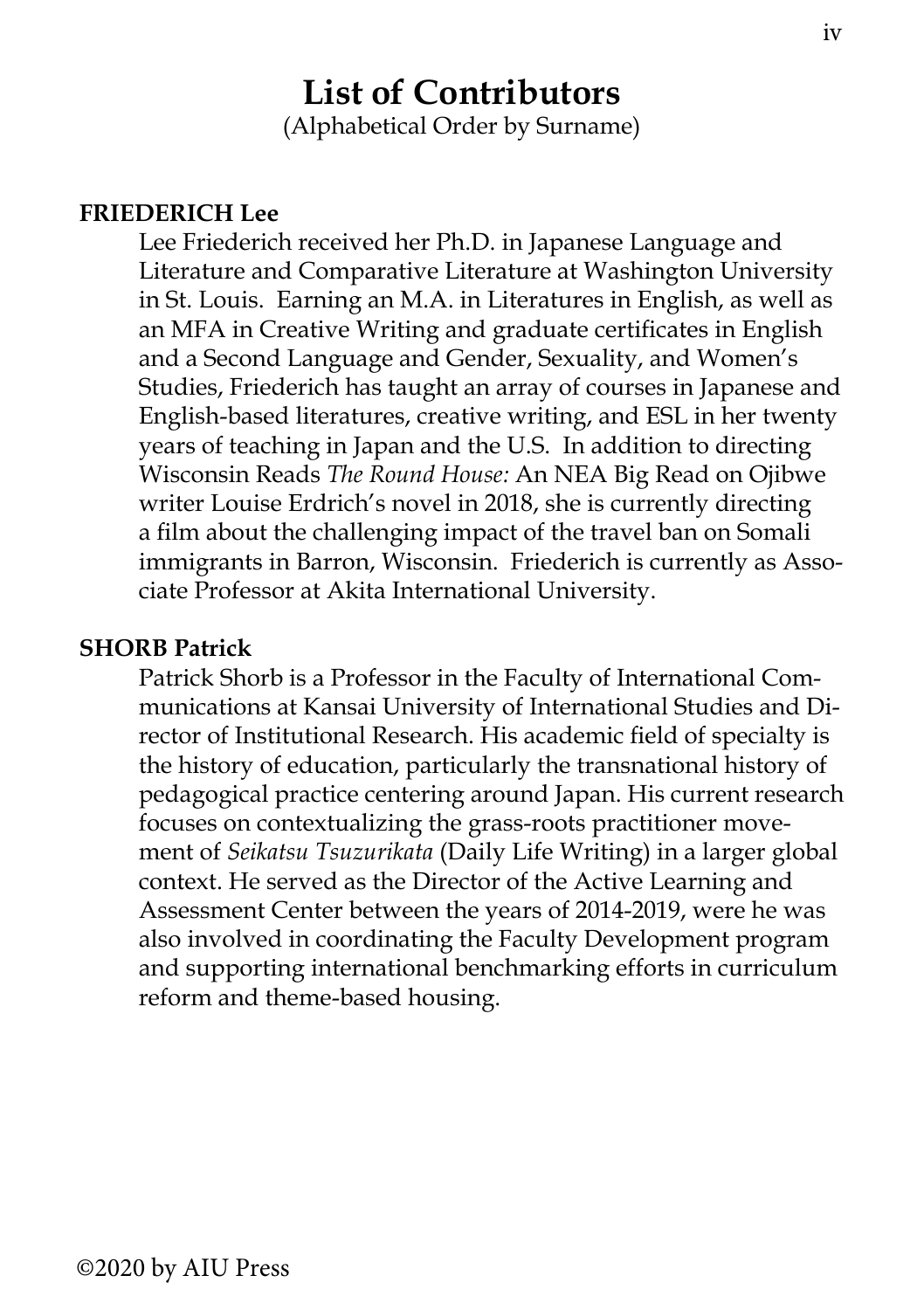# **Call for Manuscripts**

Manuscripts for Volume 12 (2020) of the *AIU Global Review* must be sent to AIU Press (aiupress@aiu.ac.jp) as an attachment to an email. Starting with this volume, we are accepting manuscripts on a rolling basis, which will be published online as they are officially accepted and formatted. All manuscripts undergo double-blind peer review by at least two qualified scholars.

### **Manuscripts MUST conform to the following guidelines:**

- 1. All articles must be the result of original academic research bringing new elements to scholarship and of up to 10,000 words (or up to 1,000 words for a book review), including footnotes and bibliography. Please note that the journal also welcomes articles on pedagogy, empirical or theoretical in nature, with a clear potential for contributing to the relevant academic field either by their innovative approaches or by their theoretical elaboration going beyond a narration of personal experiences
- 2. Manuscripts are to be submitted in Microsoft Word format, **following APA 7th edition guidelines**, including, but not limited to:
	- Title case capitalization for all headings
	- Single space between sentences
	- Provide DOI links for all sources
- 3. Include a concise abstract at the beginning of the manuscript, with three to five key words.
- 4. Do not numerate headings.
- 5. Italicize all foreign words (including Japanese words) and titles of books.
- 6. No automatic spacing before and after paragraphs.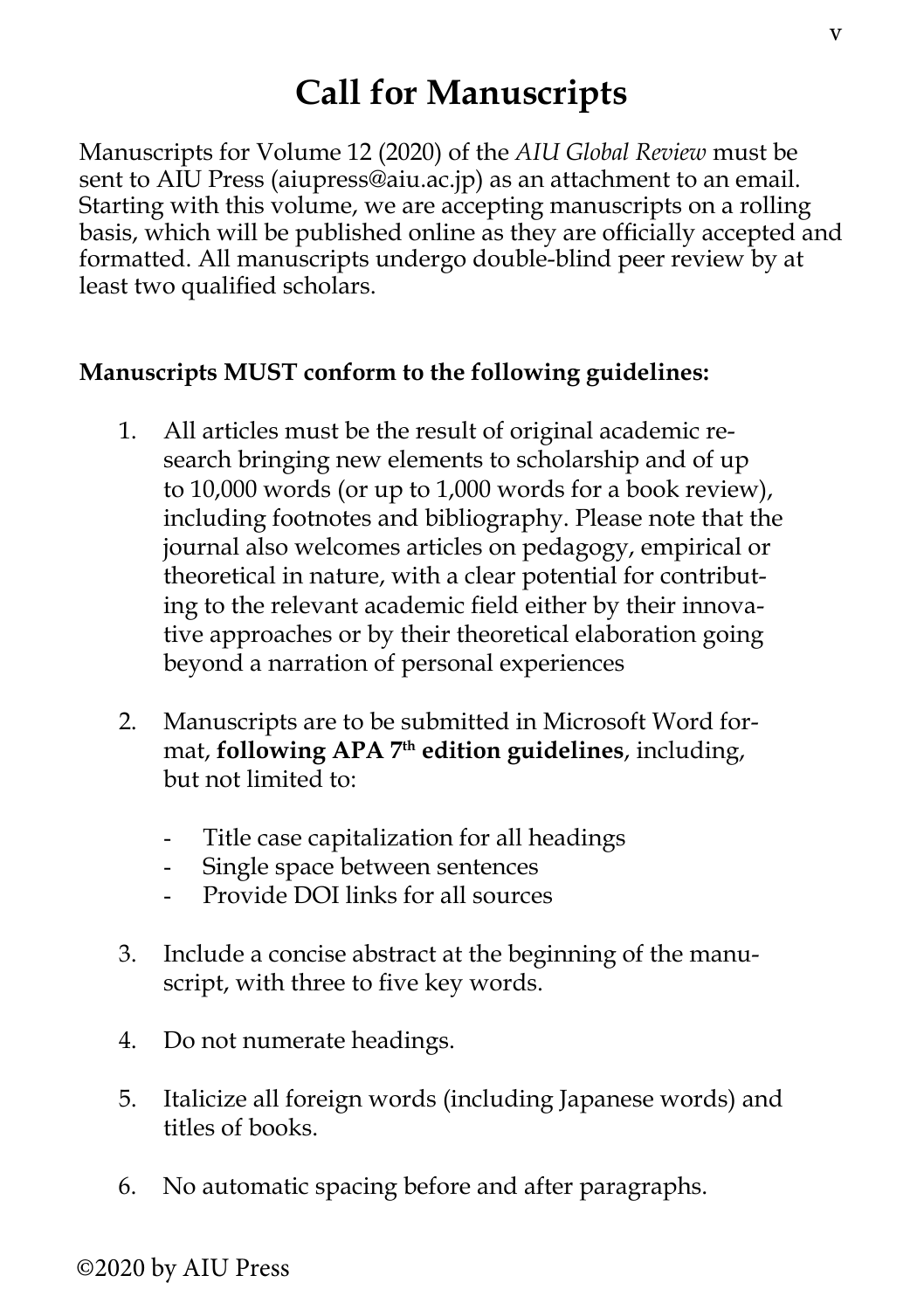- 7. All sources should be formatted in in-text citation and in the list of references in APA 7th edition formatting.
- 8. Footnotes should be avoided. Endnotes should be used sparingly; instead, include important information in the body of the text.
- 9. All charts, maps or other illustrations can be provided in color or black-and-white format. It is the author's responsibility to secure written permission for any copyrighted material.
- 10. Attach a one-paragraph biography when submitting your manuscript.
- 11. All correspondence should be sent to aiupress@aiu.ac.jp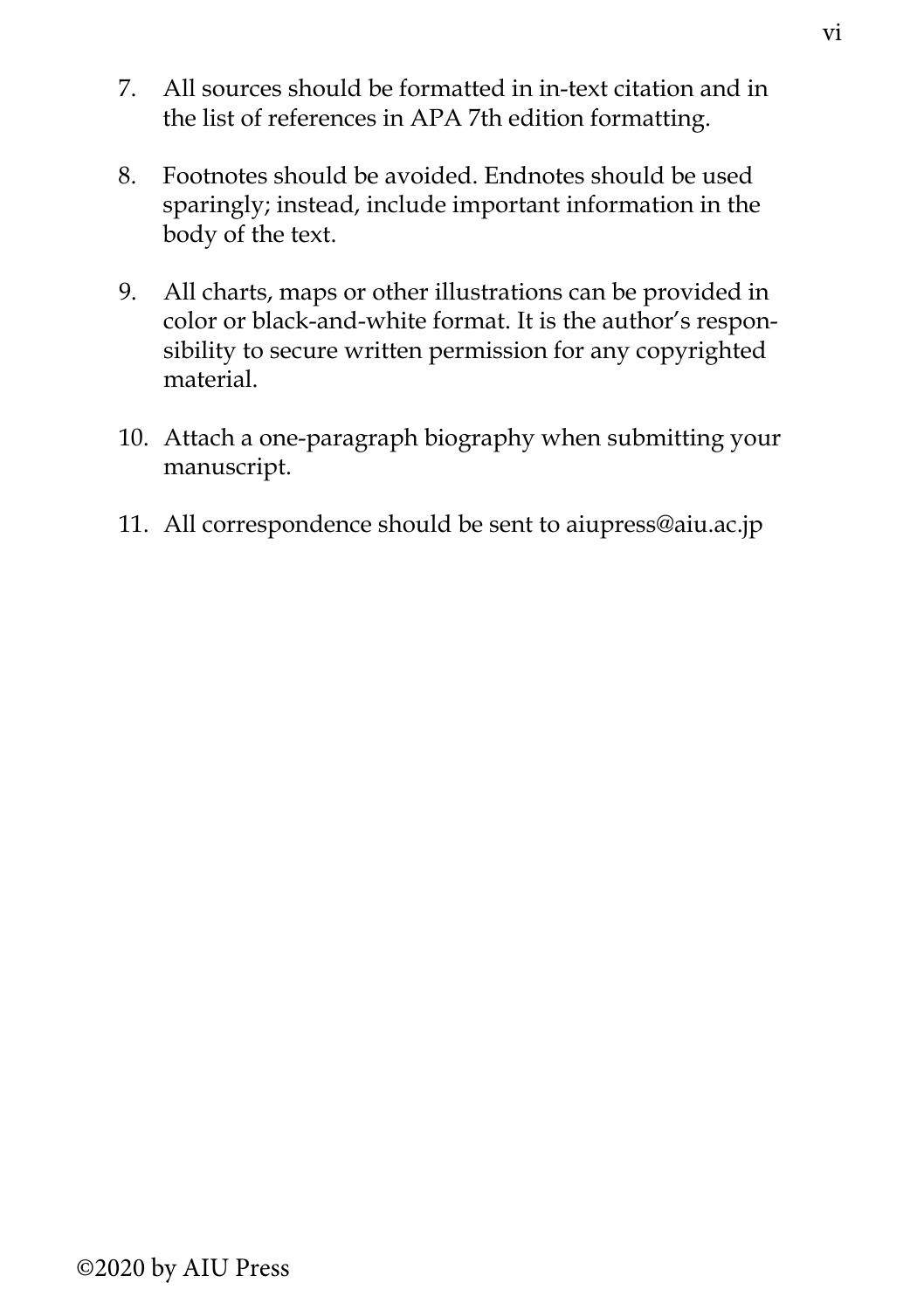### **Inhabiting Survival: Reading Asian American Women Writers**

**Lee Friederich** Akita International University

### **Abstract**

"Inhabiting Survival: Reading Asian American Women Writers" explores three works by Asian American women writers—*The Ocean in the Closet* by Japanese American writer Yuko Taniguchi, *Comfort Woman* by Korean American writer Nora Okja Keller and *The Song Poet* by Hmong American writer Kao Kalia Yang. Analyzing how each writer makes use of two narrators, the paper describes the teaching of these works within the Liberal Arts curriculum, particularly within the high impact practice of Global Learning. Making use of the American Association of Colleges and Universities' "Global Learning VALUE Rubric," with the strong emphasis it places on identity "within a global context," the essay shows the ways in which identity formation is mutually-constitutive among characters as well as students in a multicultural classroom.

### **Introduction**

I will never forget walking into my first class at the University of Wisconsin-Madison to teach "Inhabiting Survival: Reading Asian American Writers," a course I had developed in a very different context the year before at one of Wisconsin's thirteen two-year colleges. A new postdoc, I was given free-reign to teach a course of my design in Madison's First-Year Interest Group Seminar. Populated primarily by students who chose to participate in my "interest group" seminar featuring writing by Japanese, Korean and Hmong American writers Yuko Taniguchi, Nora Okja Keller, and Kao Kalia Yang, my FIG Seminar would become the core course for a learning community of approximately 15 students who would

©2020 by AIU Press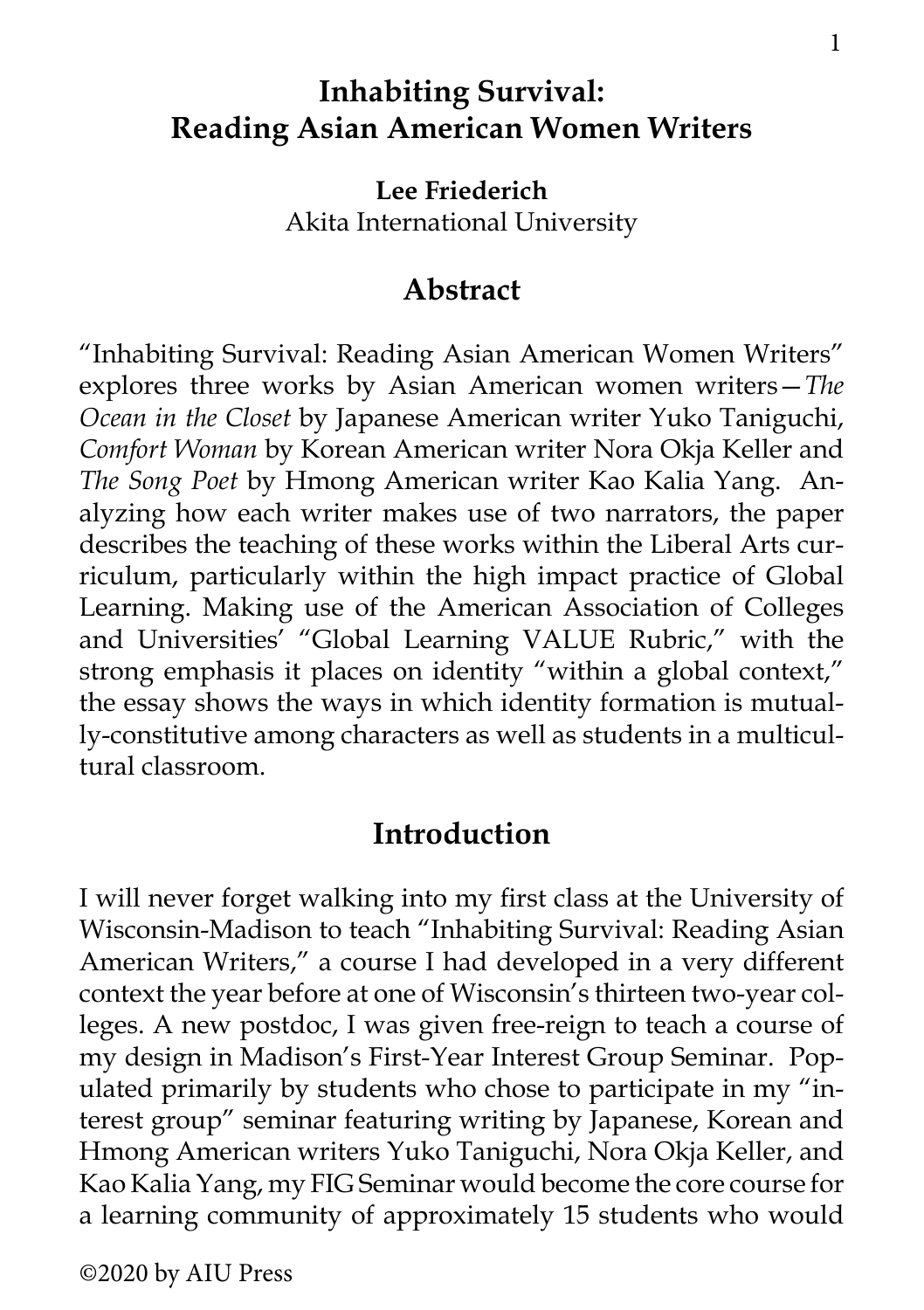also enroll together in a Japanese or Korean language course, as well as an introductory course in Asian American Studies. Now in my tenth year of teaching "Inhabiting Survival," this course continues to teach me the difference setting can make when it comes to the ways in which students engage in Asian American literary studies.

While my class at UW-Barron County in rural Rice Lake was comprised primarily of white, first generation, returning female students who were encountering for the first time the harsh realities of Asian American women's twentieth century experience that this course focuses on, two-thirds of my students in the FIG Seminar at UW-Madison were the children of Hmong immigrants forced to flee their homes in Laos after the Vietnam War. If I have learned anything about my own experience through the teaching of "Inhabiting Survival," it is that my own privileged subject position and experience growing up as the daughter of white teachers in rural California is vastly different from that of my students and that I must first acknowledge that I have as much to learn from students as I have to offer them.

Navigating the difficult ways in which our course materials can intersect with their own experience, students attracted to this course have thrived best in a supportive environment that provides expression for a parent's PTSD inflicted by events that happened while fleeing Laos, for instance, or painful memories of sexual abuse in any context. In addition to detailing the ways in which multi-vocal narration allows for a mutually-constitutive process of building identity among characters, I wish to show the ways in which I encourage students, through their interactions with these texts and one another, to explore and articulate their own identities as well through online and small group discussion, for instance, as well as through writing assignments that allow for and facilitate creativity and self-reflection.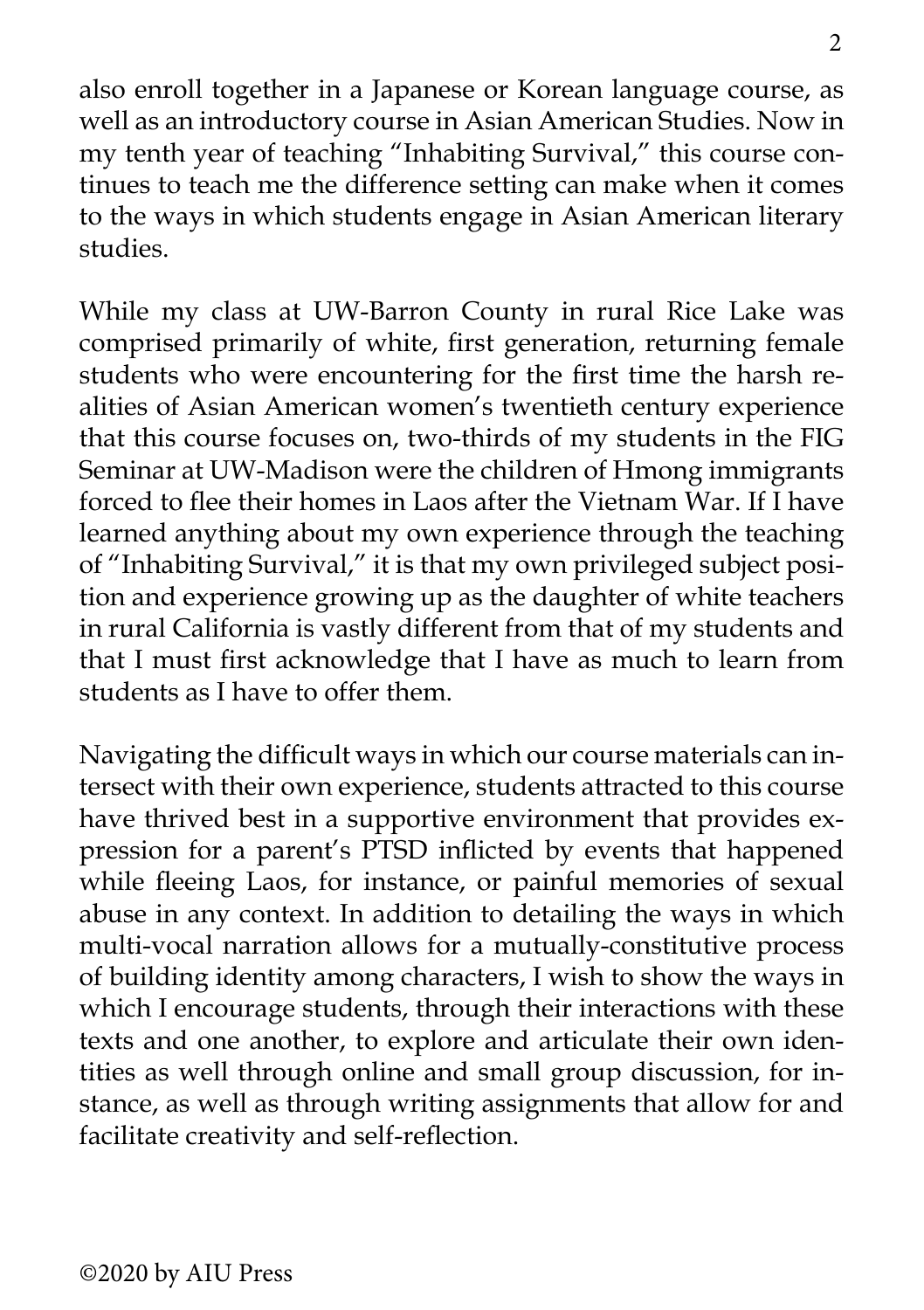Returning to Japan after a twenty-five year teaching and learning detour in the U.S., I have come full circle with the opportunity to prepare Japanese university students to study abroad in a variety of social contexts in which they may inhabit the subject position of the ethnic "other," if not come to live, even temporarily, squarely within it. Helping students think about what it might mean to encounter assimilationist notions that tend to "reduce" Asian American women to a "single, homogeneous narrative," I hope to also excite Japanese students about the diverse ways in which Asian American women writers seek to reinvent themselves within a familiar history that "mainstream America," for instance, "would rather forget" (Nguyen and Gasman 341; Feng 20 qtd. in Najmi 215). While this essay will focus on my experience teaching "Inhabiting Survival" in the U.S., I will also present a rationale for teaching "Inhabiting Survival" in the Japanese context I have returned to, with the hope of helping readers to foreground setting and audience in their teaching and their students' learning.

With their focus on shifting, mutually-constructed identities, the works of the contemporary Asian American women writers that this essay explores have the potential to contribute deeply to a liberal arts education that foregrounds Global Learning as a "high impact practice" at universities in the U.S. and beyond. The reason is this: As counter-intuitive as it may seem, the sense of identity these works explore can be seen as the lynchpin that unites these texts to student experience and Global Learning.

According to the AAC&U VALUE rubric most clearly identified with notions of self and identity, Global Learning, by definition, aims to "enhance students' sense of identity, community, ethics, and perspective- taking." While my colleagues and I have at times questioned the problematic ways in which the outcomes of this rubric might be misconstrued as superficial "learning about other cultures," this essay will address the ways in which these multi-vocal, first person texts by twenty-first century Asian American women authors have helped students of diverse backgrounds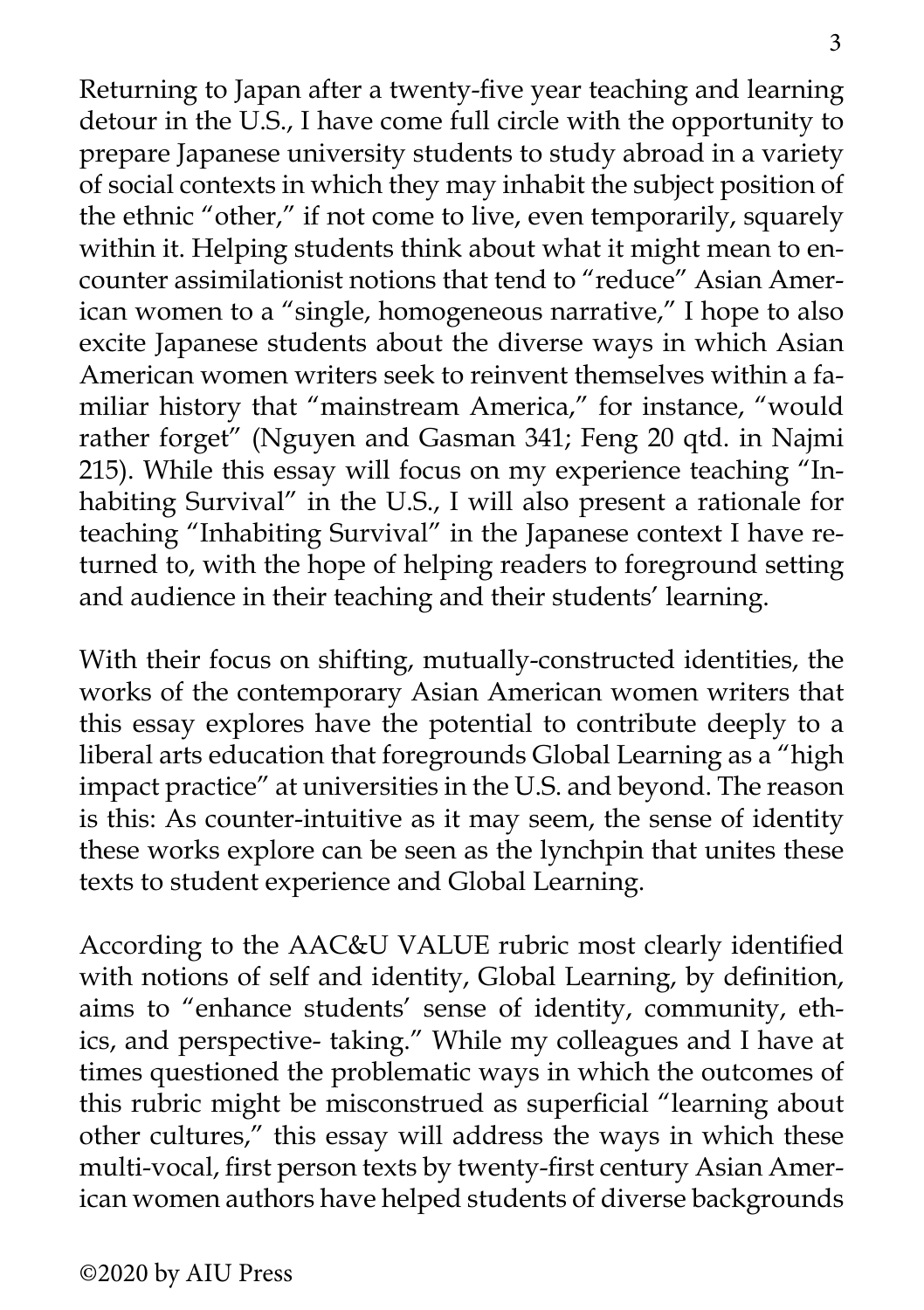to "articulate" and shape their identities "in a global context," to quote some of the language of the Global Learning VALUE rubric. Coming to "evaluate and apply diverse perspectives" to the "complex subjects" that this literature evokes, students begin to recognize their own and others' experiences within global "power structures," and emerge from the course with an increased ability to "take informed and responsible action to address ethical, social, and environmental challenges in global systems" ("Global Learning VALUE rubric").

Despite the ways in which the liberal arts curriculum embraces the inclusion of ethnic studies as an interdisciplinary mainstay, however, the profound ways in which it "foster[s] intellectual curiosity about questions that will never be definitively settled—questions about justice, about community, about politics and culture, about difference in every sense of the word," ("Joint Statement on the Value of Liberal Education by AAC&U and AAUP"), prominent institutions of higher learning in the U.S. such as Duke University struggle to reflect its increasing Asian American population in its curricular offerings (Constante). In my experience of teaching "Inhabiting Survival" with recent high school graduates at UW-Madison, this trend bears itself out on the high school level as well: Even with the second and third highest populations of Hmong in the U.S. after California, none of my students from Minnesota or Wisconsin had encountered Yang's memoir *The Latehomecomer*  in their Wisconsin or Minnesota high schools, despite its publication almost three years prior to my teaching it. The study of identity and difference, as the AAC&U Global Learning Rubric suggests, becomes an important educational experience for students who have not yet encountered a space to do the deep thinking and self-reflection that this inquiry requires. Hearing Hmong and non-Hmong students alike express their eagerness to learn more about their own or longtime classmates' cultural and historical backgrounds, I can say that seeing Hmong family history reflected in a text explored in their first year of college became a threshold experience for many in this learning community.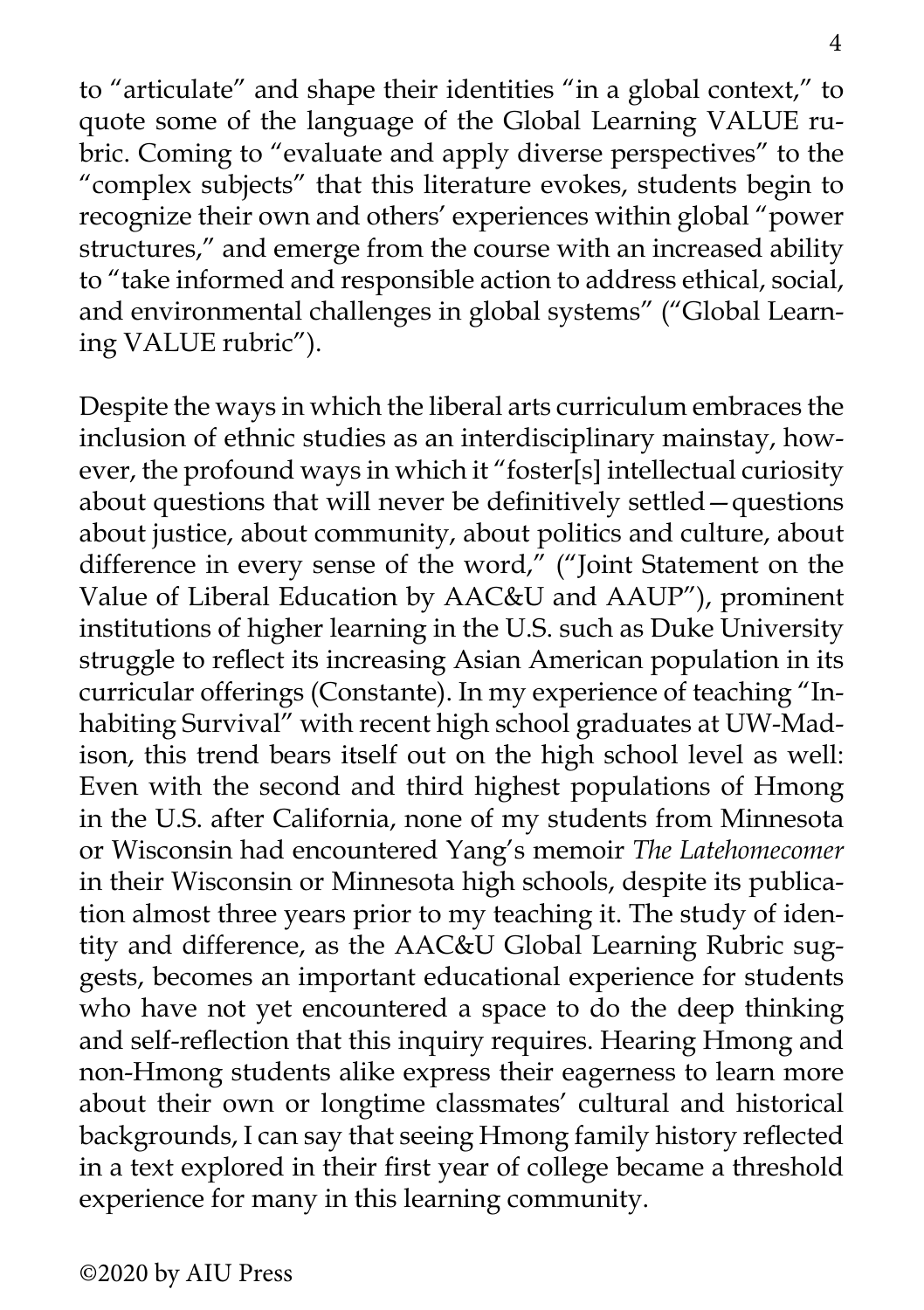Reflecting on my teaching of "Inhabiting Survival" has also helped me to see my teaching more broadly within the discourse of "redress culture" that Lisa Yoneyama describes in *Cold War Ruins,*  the "previously untold stories of loss, violence, betrayal, unlikely alliances, alternative and fluid identities, and even hopes, which have long been suppressed or marginalized within the national and global historical narratives that have dominated most of the post-World War II decades." As Yoneyama suggests, "This shift has critical ramifications on the politics of knowledge production," including, and perhaps especially, what and how we teach (6).

One thing that I believe helps students engage with these particular works is that they are each coming-of-age narratives. And yet, these are American bildungsroman with a twist, set, in each case, not primarily within the culture in which they were created, but against a "violent political history of invasion and war" that pushed many of these protagonists to flee their home countries. The stories that "Inhabiting Survival" explores embrace Zhou Xiaojing and Samina Najmi's contention that Asian American women writers are taking up "new," previously forbidden Western forms by actively breaking down barriers "between European and Asian American traditions" to offer "new models of Asian American identity reconstruction." These particular stories show the "complexity and diversity of Asian America" through the authors' use of multi-vocal narration (8). Taniguchi and Okja Keller's novels *The Ocean in the Closet* and *Comfort Woman* and Yang's nonfiction memoir *The Song Poet* each weave complex stories that engage the reader in an intimate space between their intergenerational narrators, despite their vastly different of geographies and mental timeframes.

Despite the painful, often transnational locales these narrators must at times inhabit, they remind us that, as Asian American author Shawn Hsu Wong writes, "identity is a word full of home" (qtd. in Grice 31), even though "home" is so often "contested, lost,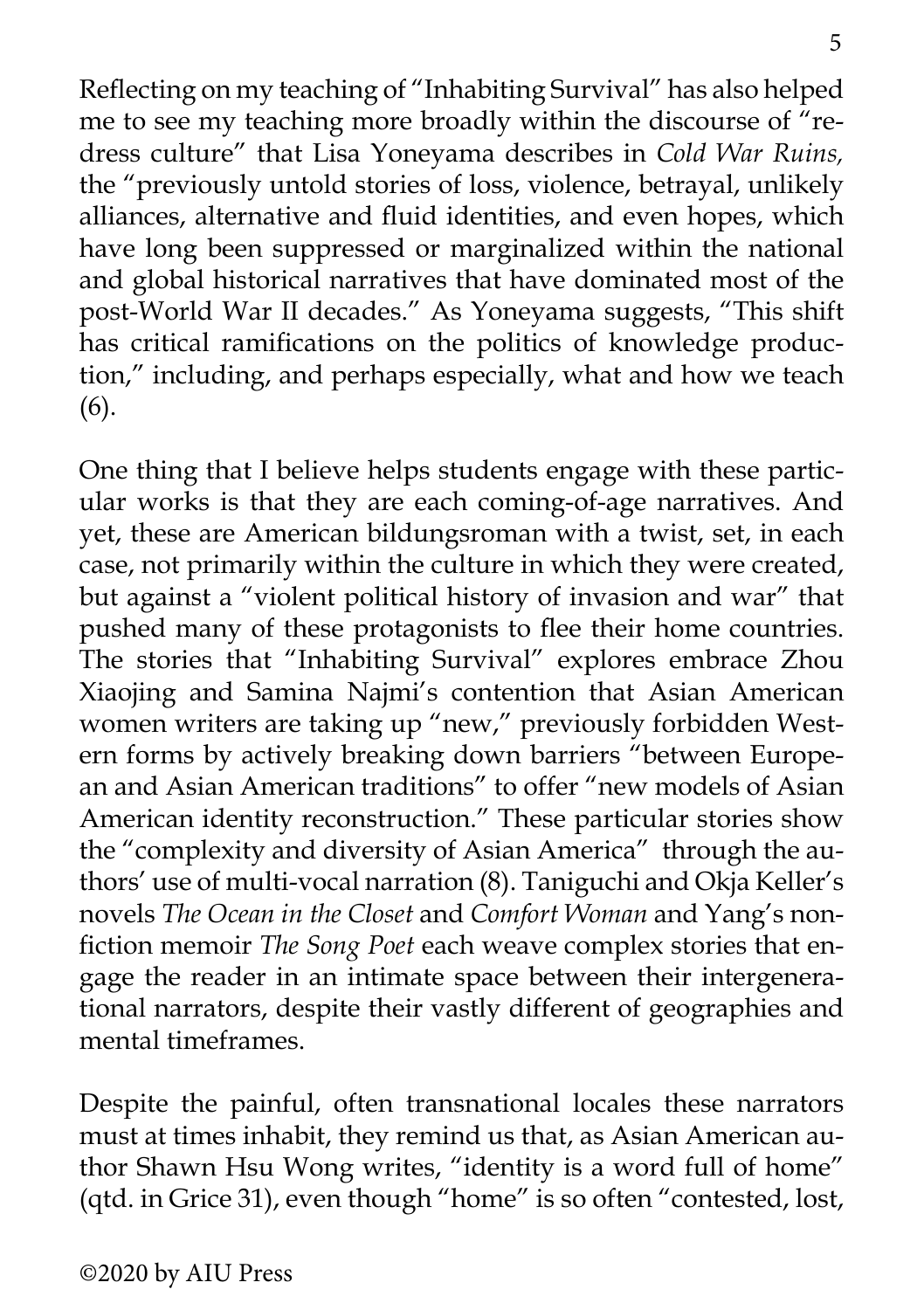out of reach," as Helena Grice puts it (31). Indeed, home for characters who inhabit these works is so often a function of memory, a mental construct that demands a return to the war zone to facilitate a sense of healing for those who will survive, though never completely heal, from the trauma of war. So doing, each work explores identity formation as a deeply communal, rather than a solitary, act that becomes a catalyst for students to "adapt" from the narrators' subjective experiences "a deep understanding of multiple worldviews, experiences, and power structures" while initiating, often with other students in the multicultural classroom, "meaningful interactions…to address significant global problems" ("Global Learning VALUE Rubric").

## **The Ocean in the Closet: Inhabiting Emotion**

While both Okja Keller and Yang make use of the inherently intimate parent/child relationship in their narratives (mother-daughter in the case of Okja Keller's *Comfort Woman* and father-daughter in Yang's *The Song Poet*), the narrators in Yuko Taniguchi's *The Ocean in the Closet* have never met. Making an appropriate choice for a novel that explores the theme of cultural and familial estrangement through transnational adoption, Taniguchi narrates her novel through the voices of Hideo and his great niece Helen, his sister Ume's granddaughter. Falling in love with the imaginative, deceptively straightforward voice of nine-year old Helen, who eventually travels to Japan on her mother Anna's behalf to help her reconnect with the family and culture she lost when she came to the U.S. at the age of five, students slowly develop, through these two very different narrators' relationships with the largely-silent protagonist, Anna, a profound understanding of the role that personal history must play in identity formation and survival.

One pedagogy that helps students develop these intimate connections to characters is the use of an online discussion format, which I have found to encourage more in-depth thinking and communi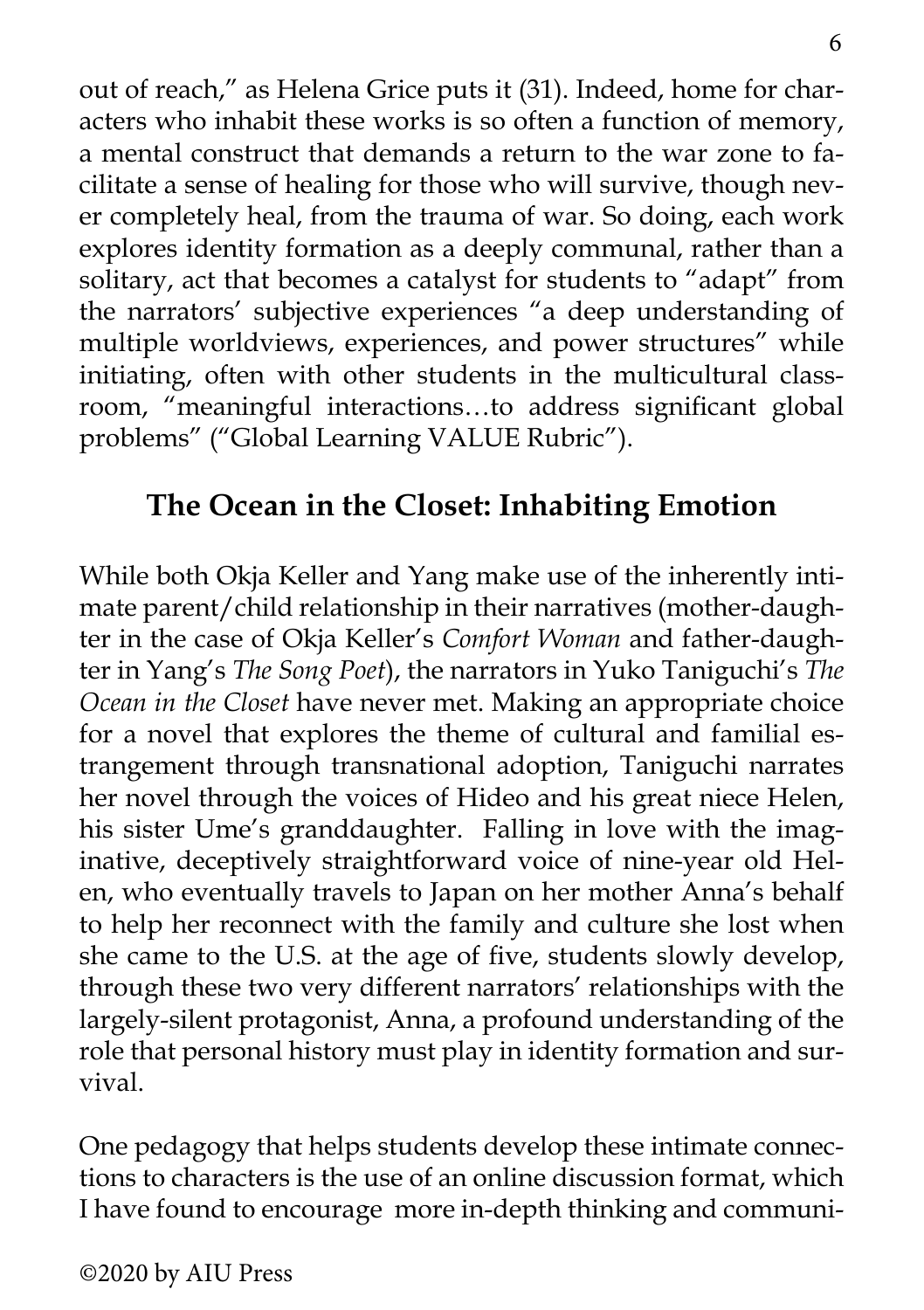cation among students than early face-to-face discussions and, in turn, breaks the ice for more engagement in the classroom. This "flipped classroom" approach also allows for more elaborate activities in the physical classroom such as role-plays in which students might interview these narrators, or other characters such as Anna, whose voice we so seldom hear in the novel.

As a soldier in Indonesia and as a child whose father was, in the end, tried and executed for the war crimes he committed in Manchuria, Hideo and his wife Chiyo suffer profoundly during and after the Pacific War. While it is clear neither Hideo nor Chiyo will completely recover from their wartime experience, Helen and her Uncle Steve's visit to their home in Kamakura not only benefits Anna, but also allows Hideo and Chiyo to finally process the painful death of Hideo's sister Ume, who dies shortly after giving birth to Anna. Getting to know Anna as a teacher during her early years at the orphanage she began her life in after her mother's death, Hideo is as much in need of Helen and Steve's visit as Anna is. In other words, not only does the experience of meeting Hideo provide Helen with the knowledge of a family in Japan that loved and cared for her before her adoption to the U.S., but Hideo and Chiyo's encounter with Helen fills in painful gaps surrounding the loss of Ume and her young daughter Anna, thus providing a first example of healing as a mutually-constitutive process among characters.

One of the rationales for reading *The Ocean in the Closet* first in this course, in addition to its accessible, compelling voices, is Taniguchi's introduction of the short-lived Recreation and Amusement Association (RAA) that Ume fell victim to as a young, poverty-stricken woman at the end of the Pacific War. Encountering the RAA early on in the course immediately problematizes the notion of the aggressor/victim dichotomy when it comes to the euphemistically named "comfort woman" system that Japan perpetuated throughout Asia, a system writ large in the next novel we read, Okja Keller's *Comfort Woman*. While distinctly different from the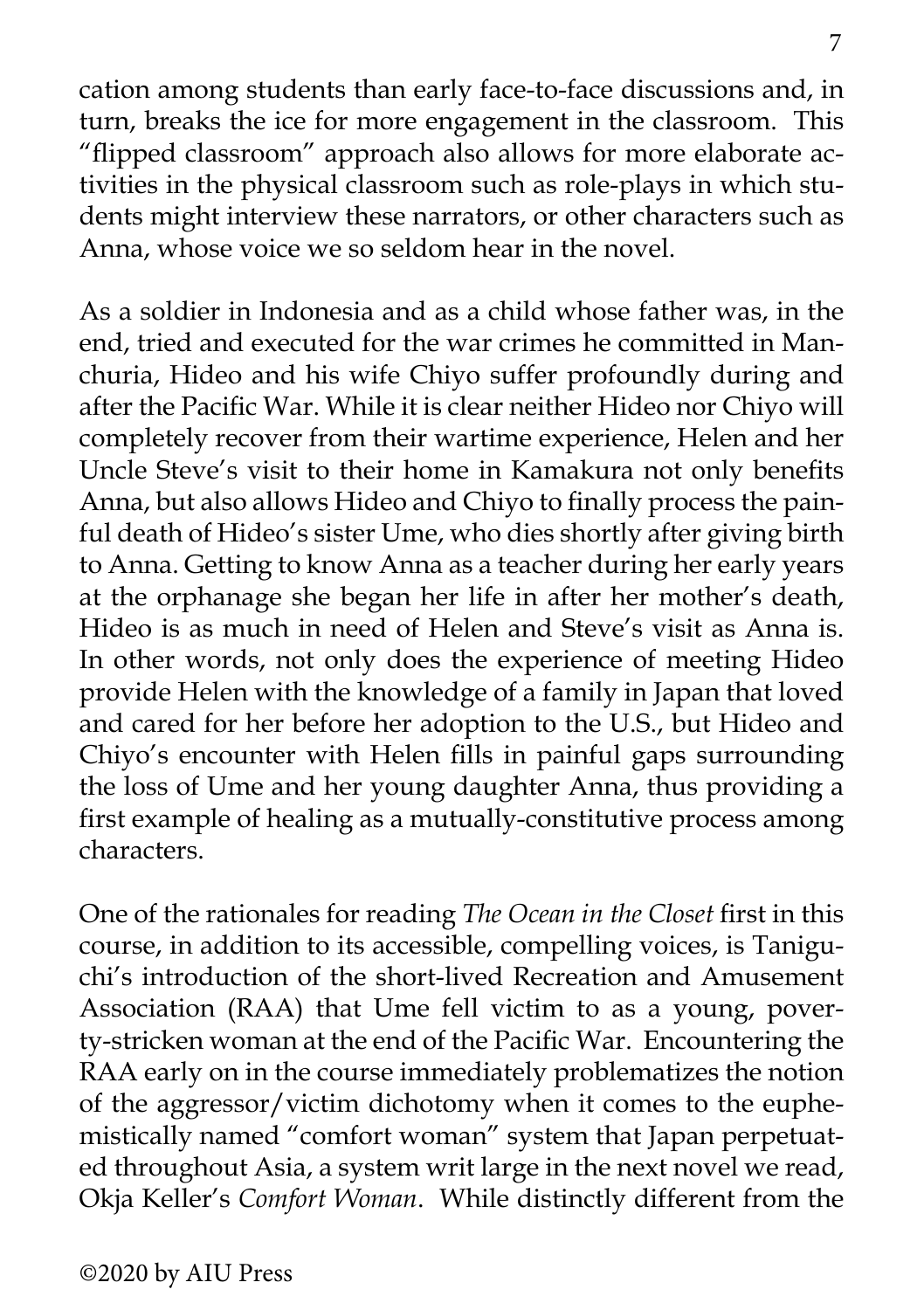sexual enslavement of women who suffered mass rape in camps located within or near combat zones throughout Korea and China (as well as several other Asian countries) Taniguchi's well-researched depiction of the RAA in *The Ocean in the Closet* shows some similarities that are worth noting: Like many of the women who ended up in these "comfort camps" of mass rape, Japanese women who ended up in the RAA believed they were signing on for office work, for which they would be compensated (Min 945; Molasky 105).

Another similarity between these groups was the way in which the Japanese government rationalized both practices, claiming that the sacrifice of certain economically disadvantaged women would prevent the mass rape of other, primarily upper class, women (Soh 140; Molasky 107). Many non-Asian students in particular are shocked to learn that American GIs participated, even for a short time, in the RAA, a fact that confounds their previous understandings of who was participating in sexual aggression during the Pacific War. Some of the Korean international students express surprise by this lack of awareness about the connection between sexual aggression and war. While the RAA is new to most students, many of the Korean students have a strong awareness of the prostitution occurring around American bases in Korea, for example. Sometimes eager to share their knowledge at juncture of the class, these students create important inroads for looking at larger structures of sexual servitude, within which women with few opportunities are entrapped. A topic that offers a prime opportunity to formulate a common understanding among students through online discussion, followed by small and large group discussion in the classroom, the RAA offers a sobering example of the intersectionality of gender and class that we build on when we get to Okja Keller's *Comfort Women*, when, racism and colonialism become major factors as well.

In Taniguchi's historically-attentive depiction of the RAA, Ume conceives Anna in Komachi-en, the first of many RAA brothels to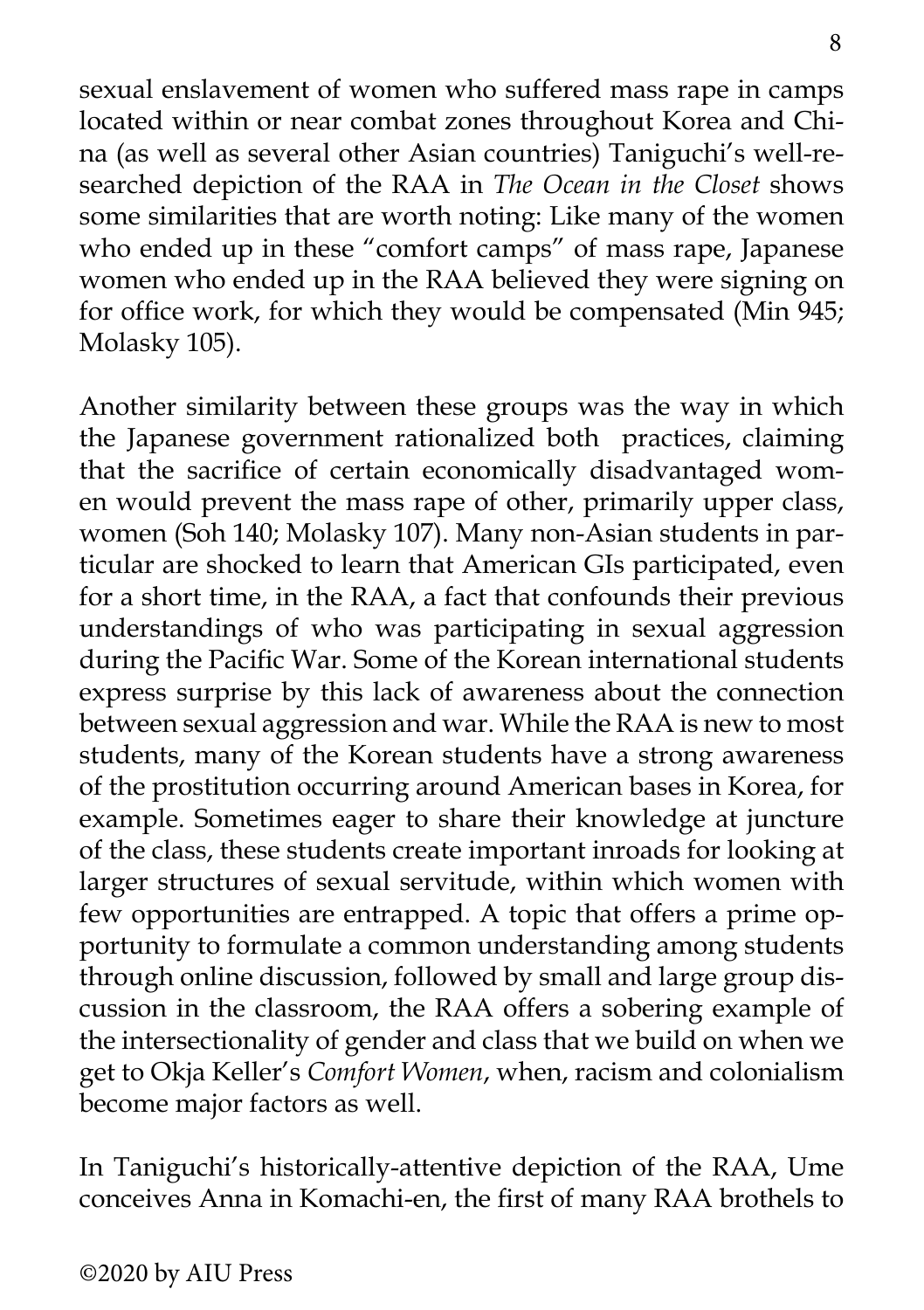be established before the RAA was disbanded after a few months of operation by General MacArthur because of the rampant spread of venereal disease (Molasky 105-107). When asked directly by Helen's Uncle Steve, who accompanies Helen to Japan, if Anna ever met her father, Hideo cannot bring himself to talk about the circumstances surrounding Anna's conception. While these details are muted by the fact that they exist only within Hideo's thoughts, students are often concerned about the ethics of Hideo's choice not to reveal these details to Steve when asked. Indeed, the form of this highly-subjective narration demands that the reader, rather than the characters, carry the burden of this knowledge.

Students find interesting, and often strongly empathetic ways of dealing with this burden of history, and their writing about *The Ocean in the Closet* helps to show that literature can be an important vehicle for considering these historical silences. Since Taniguchi offers a very open-ended conclusion to her novel that some readers find frustrating, one of the writing assignments that I give in this course is a creative writing prompt to write an alternate ending to the novel. One non-Asian male student chose to write his new ending from the vantage point of Helen some fifteen years later as a graduate student investigating the psychological impact of postwar adoption in Japan. In this version, which is a kind of "afterward" to the novel, Helen discovers her mother's birth heritage and Ume's role in the RAA. Going straight to the heart of the identity questions Helen is seeking to explore at this stage in her life, the student imagines an opening in the intergenerational silences that continue to hover around Helen and her mother. So doing, this student suggests that secrets withheld by distance, time, and even families themselves can be made visible. Critical of the ways in which Helen is forced too early to take on the issues of her mother, becoming, in some sense, a caretaker for her mother, which, as we will see in the next section of this essay, has sharp parallels to the experience of Beccah in *Comfort Woman*, this student's essay also reveals the sadness and anger of a young woman who mourns the loss of a childhood in which she was forced to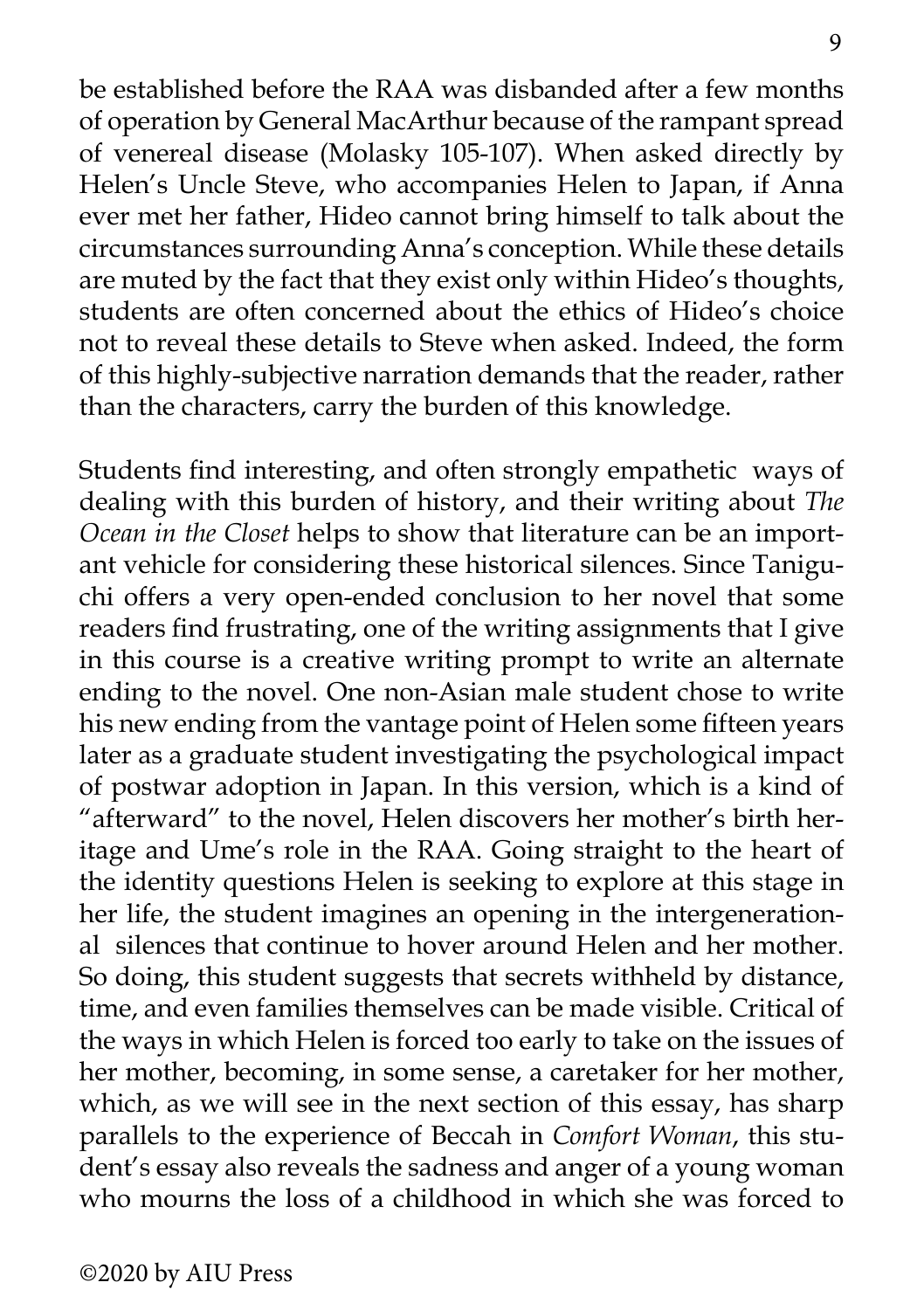support her mother in many challenging ways. In other words, discovering another important source of the silences surrounding her mother's, and hence her own life story, the student offers Helen an important path forward, another outcome that parallels Beccah's journey after her mother's death.

Another student, this time a female international student from China, replicated Taniguchi's multi-vocal approach by writing a reflective postscript to the novel in the voices of Helen, her mother Anna, and her Uncle Steve. In this version, Helen's mother Anna acknowledges and to some extent begins to work through her trauma that can only be suggested in the novel since, as mentioned earlier, her character is developed primarily within the thoughts of narrators Helen and Hideo. An important image the student develops in Anna and Steve's narration is that of the sunflowers that remind both narrators of Helen for the strength she exhibits in both of their lives. In his narration, Uncle Steve reflects on the Post-Traumatic Stress Disorder his brother James suffers as a veteran of the Vietnam War. Introducing the garden that Helen and her younger brother plant with their mother, Uncle Steve and his wife Mary in the conclusion of the novel, the student also brings Anna's husband and Helen's father James to the garden, a key character who is missing at the end of Taniguchi's novel. Steve's narration, offers an image of a healing sunflower that "not only" captures Helen's "bright and brave character," but also the flower's capacity "to purify the polluted soil and makes it healthy again," an image the student includes not only to speak of the necessary healing process James must undergo, but, I believe, the historical trauma surrounding Anna's birth as the daughter of a Japanese woman unknowingly conscripted into the RAA and the American GI she was raped by in the Komachi-en brothel. As a reader who knows more than any of the characters present in the garden scene she envisions, the student is well-positioned to do so.

The closet, like the secrets that lurk within these intimate family relationships, is a revelatory and highly ambiguous space in *The*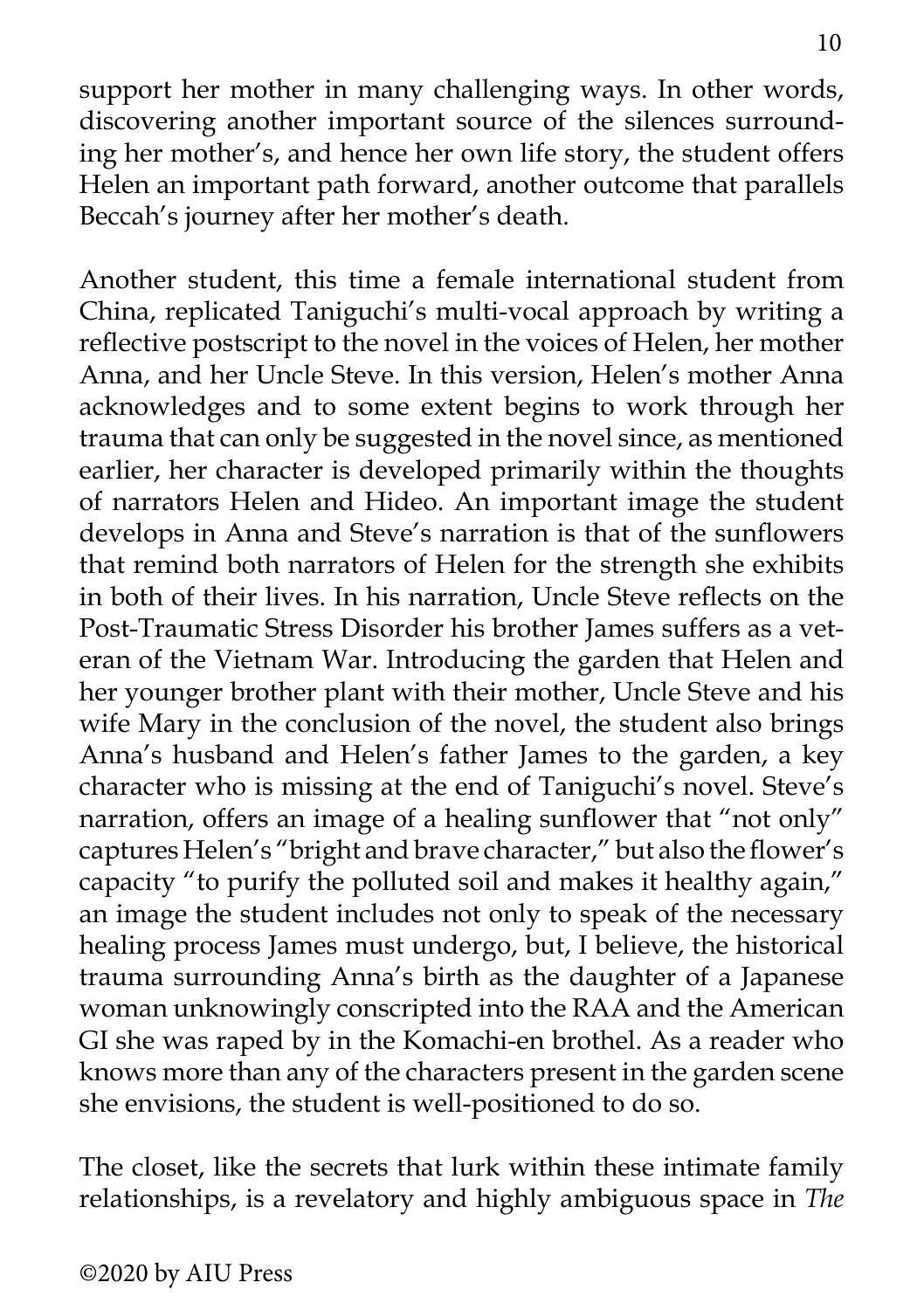*Ocean in the Closet*. As this title suggests, the image of the closet carries a great deal of personal meaning for the characters, as well as for students who grapple with the silences and sense of intimacy that the closet evokes. Early on in the novel, students often interpret the closet as an image of abuse when they see Anna depositing Helen and her young brother Ken in the closet as a means of coping with the challenges of single-parenthood once her husband James returns from Vietnam unable to help her care for or relate to their children at home because of his strong experience of PTSD. However, learning more about Anna's arrival in the U.S. as a young child herself, students come to reflect back on their early impressions of the closet when they come to see, later in the novel, her own childhood closet was in fact her refuge away from her new, disorienting life in the U.S. In this way, it becomes possible for students to believe that, in some ways, by putting her children in the closet, Anna is seeking the protection for her children that she once found in her own childhood closet. Once again, online discussion becomes a helpful way to facilitate students' ability to reconsider earlier impressions as they begin to understand Anna's background.

While many students do not fully discount Anna's abuse of her children early on in the novel, the closet is also complicated by the fact that it originates as a shelter from racism, as Ume enters the closet with Anna to try to keep her cries "from spreading through the apartment building," knowing that the other tenants would try to evict her as the mother of "a mixed blood" baby. Helen's mention of the time she has spent in the closet makes Hideo think about the deep impact of our earliest experiences, whether "what we feel through our skin is the soil of our memories… [A] lthough we may not have…concrete memories," Hideo believes, "we remember certain sensations." Worried that Ume's hardships somehow "seeped through her skin to Anna's body, so that Anna's body would hold the memory of her mother…the memory of hunger" she suffered as an infant (221), Hideo invites us to think about Anna's earliest experiences in Japan, already marked as a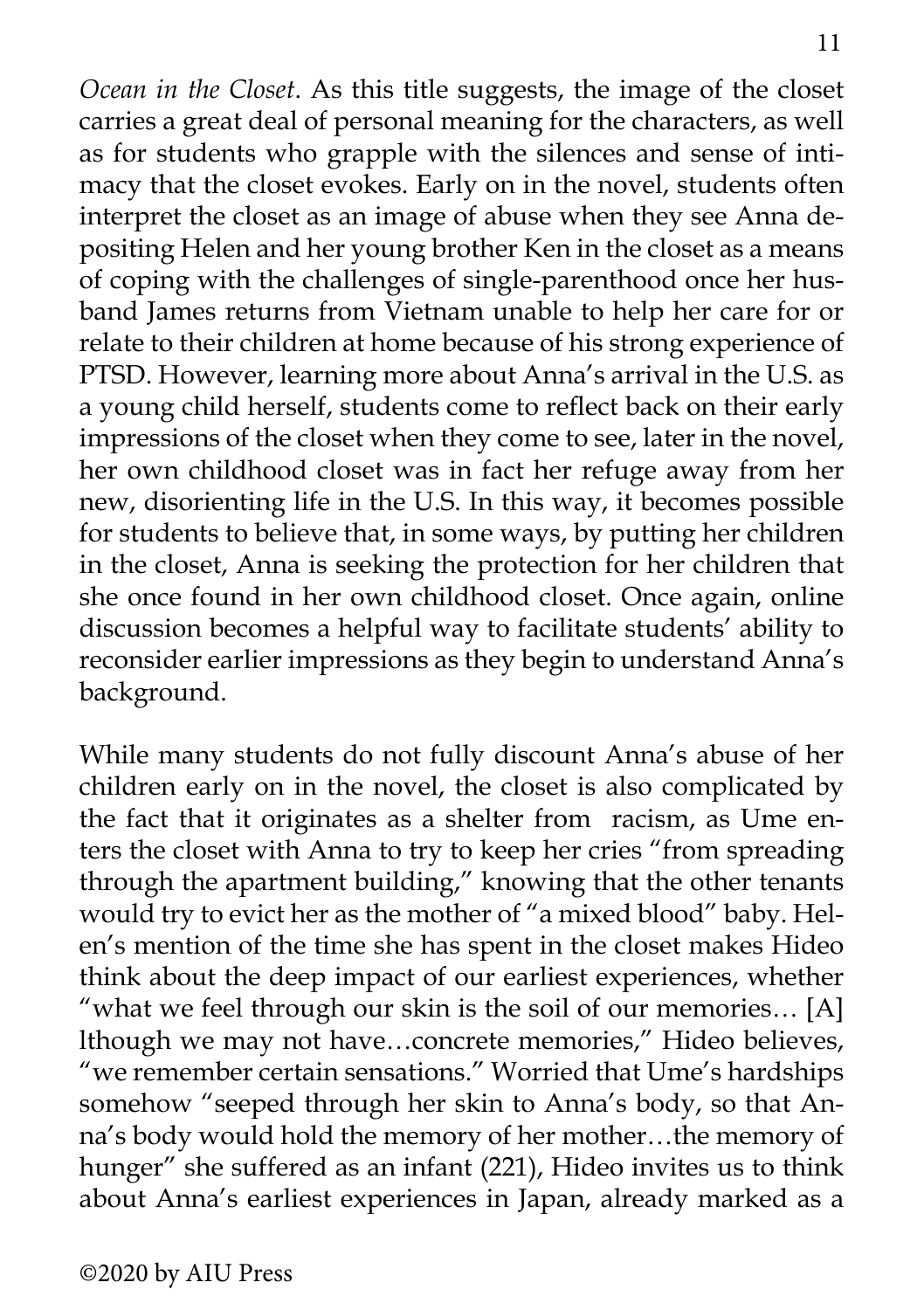"mixed race" baby, and the small, safe space in which Ume tried to sooth and protect her, at least in that moment, from the ordeal of being "mixed race" in Japan, so that she could literally continue to provide a roof over young Anna's head.

Now emerging as a strongly social space as well that evokes the discrimination against mixed race children in postwar Japan, the closet is also the reservoir of Hideo's fear of what Anna might have experienced growing up in Japan, as well as the guilt he currently feels, learning that growing up in America was also a harsh experience for her. In effect, students are asked to step into these many dimensions of a closet that spans the transnational space between narrators and multiple generations, to interpret Anna's actions as a young mother through her earliest childhood experiences, which provided her with only the most fragile sense of a maternal bond, since Ume dies only a few days after her birth. While some students are more drawn toward creative projects asking them to write an alternative ending of *The Ocean in the Closet* or even their own family memoir, an assignment inspired by Yang's work, others are drawn to a more analytical prompt asking them to examine the layers of meanings and emotion within the tangible space that Taniguchi's evocative image of the closet offers.

Voiceless herself in the novel, Anna's fragility as a character is revealed only through Hideo's memories and her daughter Helen's experiences of her. Once she returns from Japan, Helen is pressed to the limits of her ability to cope with her family's difficulty, expressing her sorrow in the form of anger and frustration over the parents who cannot come back together to give her what she needs growing up without them. In this way, Helen herself is willing to feel the sadness and despair Hideo remembers Ume hoping her daughter would ultimately come to feel and express. Through the important act of feeling and expressing her anger, Helen is also able to deliver this important message about learning to express feelings to her mother on behalf of her mother's mother, Ume, who died too soon to raise her daughter to own her emotions. Though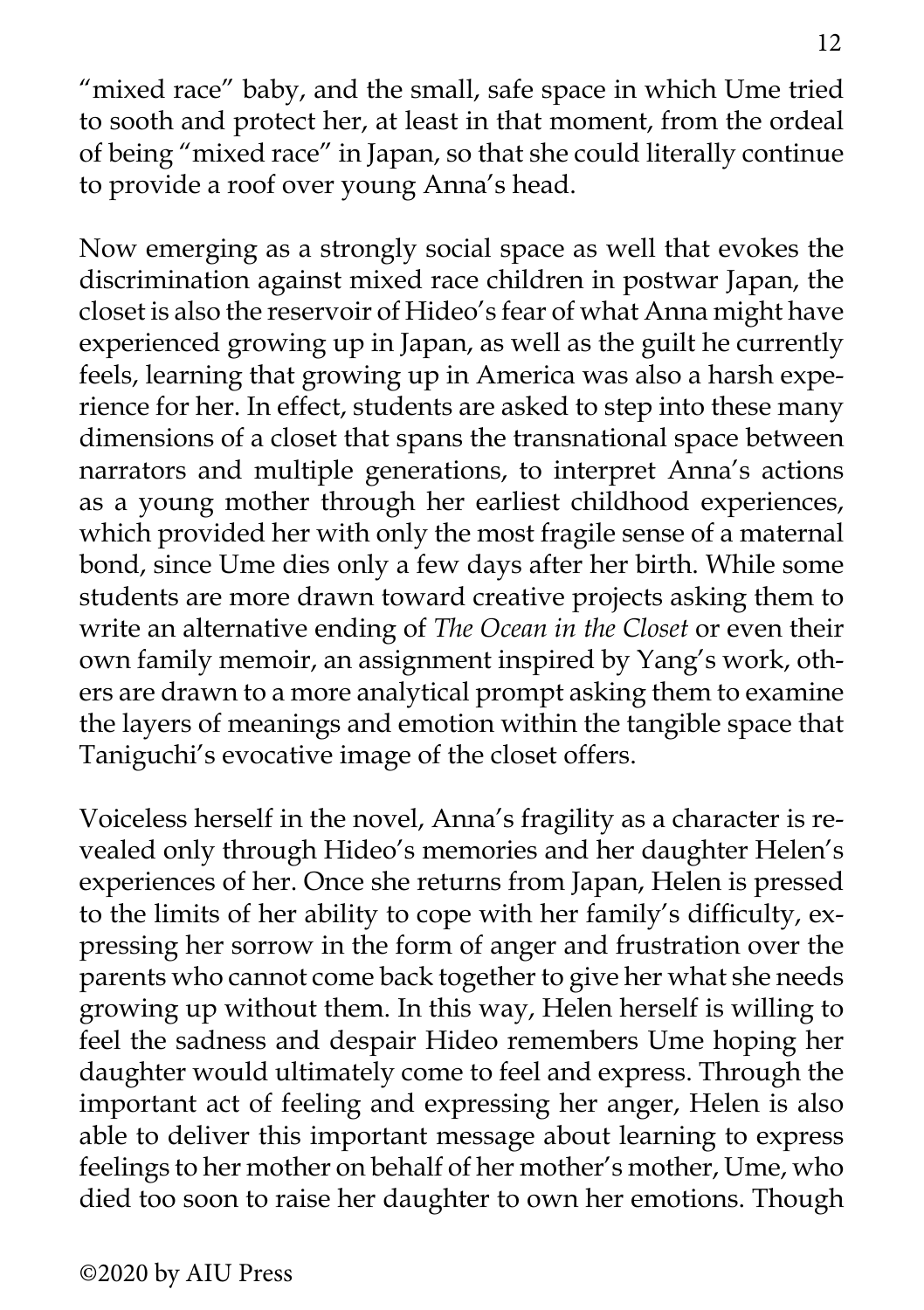too young to understand the full meaning of her grandmother's words, Helen tells Anna what she has learned from her Great Uncle Hideo: "Grandma Ume wanted you to cry when you are sad" (249). Even as a child wise beyond her years, Helen can do only so much for Anna; nonetheless, providing Ume's advice, gleaned no doubt through her own traumatic experience during and after the war, simultaneously opens up paths for Anna back to her own mother and culture, the place of healing Anna is seeking.

# *Comfort Woman:* **Inhabiting the Body**

While the connection between Ume and her daughter Anna is circuitous and requires the intervention of both narrators Hideo and Helen in *The Ocean in the Closet* for Helen to pass Ume's wisdom to Anna*,* Nora Okja Keller embodies the mother/daughter relationship in *Comfort Woman* through the voices of mother Akiko (the Japanese name given to her in the "comfort camp" in which she is imprisoned, the name she continues to use the rest of her life) and her daughter Beccah, whose very birth Akiko sees as a kind of miracle, given the sexual abuse Akiko suffers in the camp. Like Anna, Akiko's protection of her daughter is skewed by her own traumatic experience. Having first encountered Anna's struggle to mother her children, students are able to grasp the benevolence behind Akiko's seemingly bizarre actions, especially as her daughter undergoes puberty, which is precisely the time Akiko was thrust into her role as a comfort woman in a military comfort camp, where her "*poji"* is sold to the highest bidder, after which time she is repeatedly raped even before she has had her first period.

The progression from *The Ocean in the Closet* to *Comfort Woman* is a jarring one for many students. Not only is the abuse that Akiko and other women in the camp suffer painfully graphic, but Akiko's shamanistic, sometimes hallucinogenic thought-process can be challenging to follow as well. And yet, the autonomous sense of bodily ownership Akiko seeks to instill in her daughter from infancy could not be more clear. This bodily knowledge becomes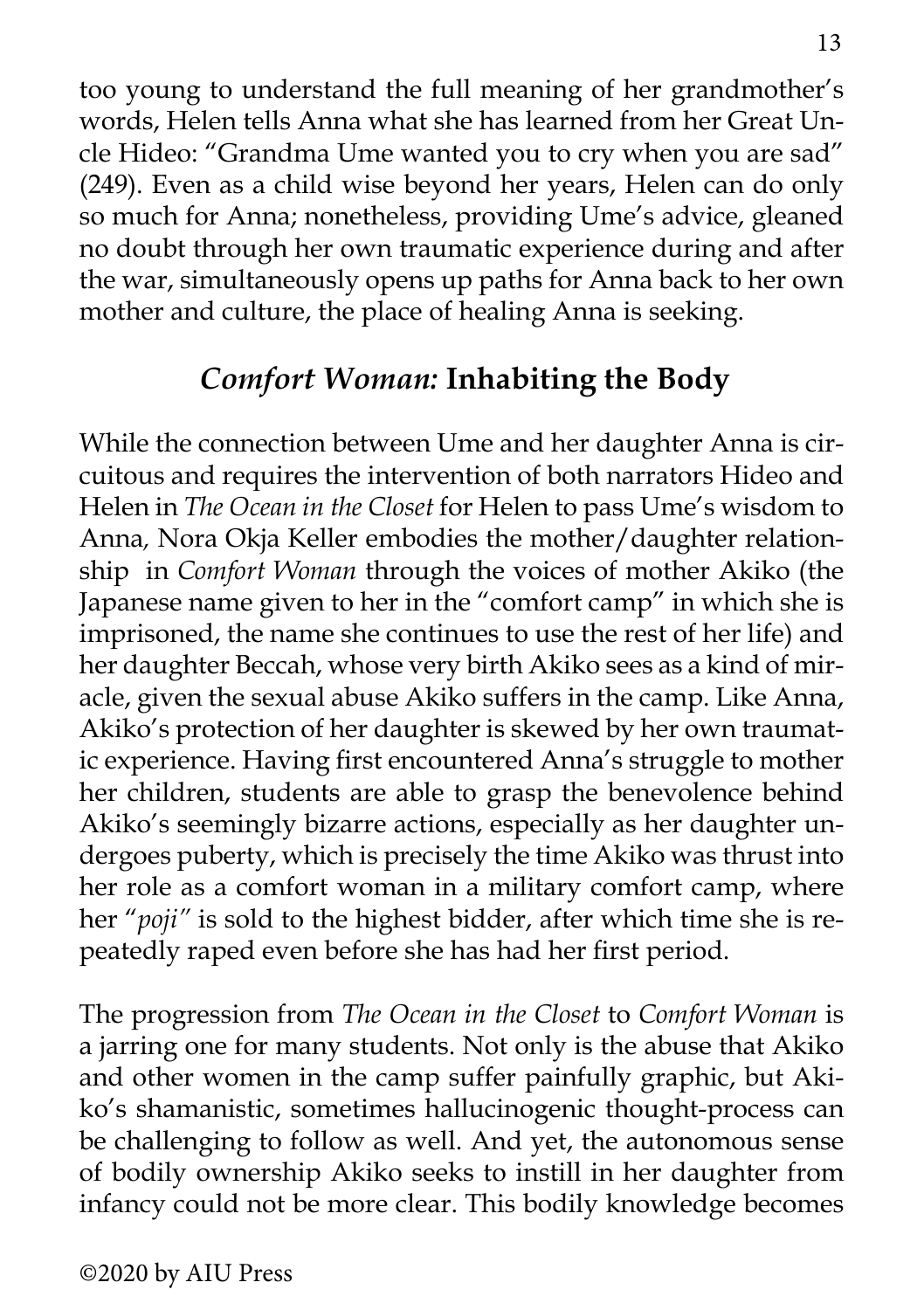a lifeline to her own survival, offering the sense of hope she feels in raising a daughter who will live the life that was taken from her mother in the camp. A moving memory that reverberates throughout the novel as a strong reply to the repeated rapes she suffered in

the camp, Akiko comes to "touch each part of…[Beccah's infant] body, waiting until I see recognition in her eyes…until I see that she knows that all of what I touch is her and hers to name in her own mind" (22).

Knowing the importance of breaking the silence about her life as a comfort woman to her daughter, Akiko does so only after her death through letters and tapes she leaves for Beccah. Long in coming, this knowledge is nonetheless portrayed as urgent generational knowledge that ultimately leads to the daughter's own self-knowledge as well. Early in Beccah's life, Akiko muses that one day she will tell Beccah about "the box that kept my mother's past and future, and though she will never know her grandmother's name, she will know who her grandmother is. Later," she continues, "when she is older," Beccah "will sift through… [Akiko's] own memories, and through the box that I will leave for her—come to know her own mother—and then herself as well" (183).

While the shock of the recognition that her mother had quite possibly "served" as a comfort woman in a Japanese "comfort camp" is overwhelming to Beccah, it allows her to trace the outline, if not the precise details of her mother's suffering and subsequent abilities as a shaman, protecting Beccah from or with the spirits her mother lived with throughout her life. As Yoneyama implies, however, this ghostly knowledge that Akiko passes on to Beccah is tenuous and "Beccah cannot confirm the final truth in her mother's absence" (167). Nonetheless, receiving Akiko's attempt to communicate about not only her own, but thousands of women's trauma, Beccah's response, her strong willingness to carry out the ceremonies her mother requests, confirms that even this ghostly knowledge is a step toward knowing herself as one who will seek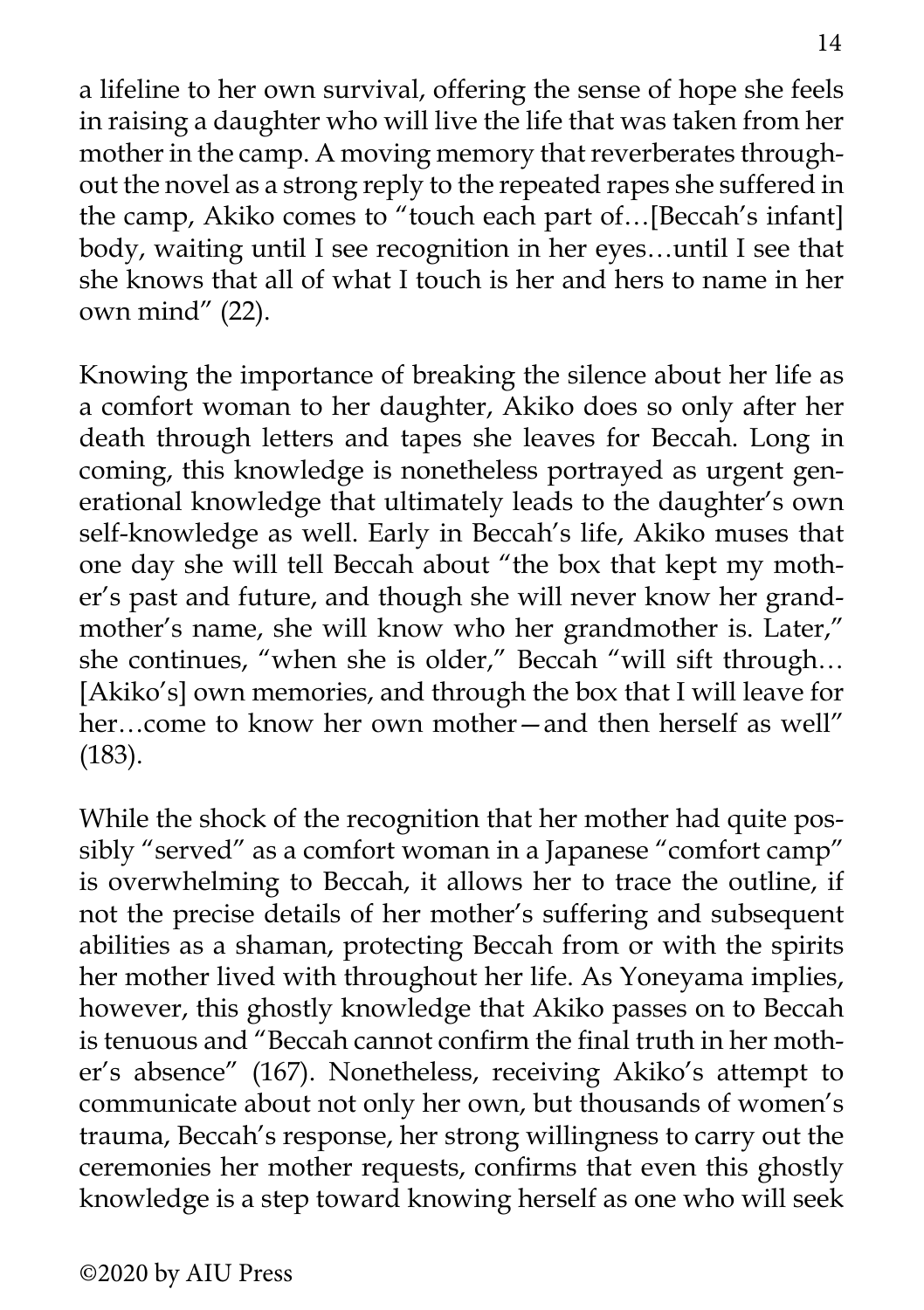redress for these women. In the end, *Comfort Woman* shows the ways in which identity is not only mutually constitutive, but the ways in which the act of demanding redress is bound to identity. As Yoneyama writes, "The novel thus suggests that in order to make it possible for Beccah to translate her mother's words into a 'prayer for justice' (197), Beccah need not necessarily know if her mother actually lived through the past that now demands redress" (167).

While Okja Keller's *Comfort Woman* is an important work to read in a variety of settings, it may be particularly valuable reading for university students in Japan, where, as translator Suzanne O'Brien writes in her translator's introduction to Yoshiaki Yoshimi's *Comfort Women: Sexual Slavery in the Japanese Military During World War II*, Korean women have "call[ed] upon the Japanese government to investigate and reveal the truth about its wartime conduct…and educate younger generations about Japan's war crimes so as to prevent their repetition." O'Brien goes on to say that the women's vision "demands that the Japanese government develop a habit of remembering its crimes and that it foster this habit among its citizens through educational initiatives" ("Translator's Introduction" 1). This education is particularly critical considering what Yoneyama describes as "conservative historical revisionism" that has "evolved around the Textbook Reform Society and its network since the turn into the new millennium," claiming that, as Yoneyama puts it, "the history textbooks that teach Japanese military atrocities and colonialism work in tandem with progressive gender and sexuality curricula to produce an abject national identity, thereby preventing the Japanese from feeling love and pride for one another and their country" (114). On the contrary, as I attempt to show in this essay, literature helps to put a very human face on suffering. Offering countless paths through the sense of an "abject national identity," literature becomes a place where readers can encounter and inhabit their own sense of empathy.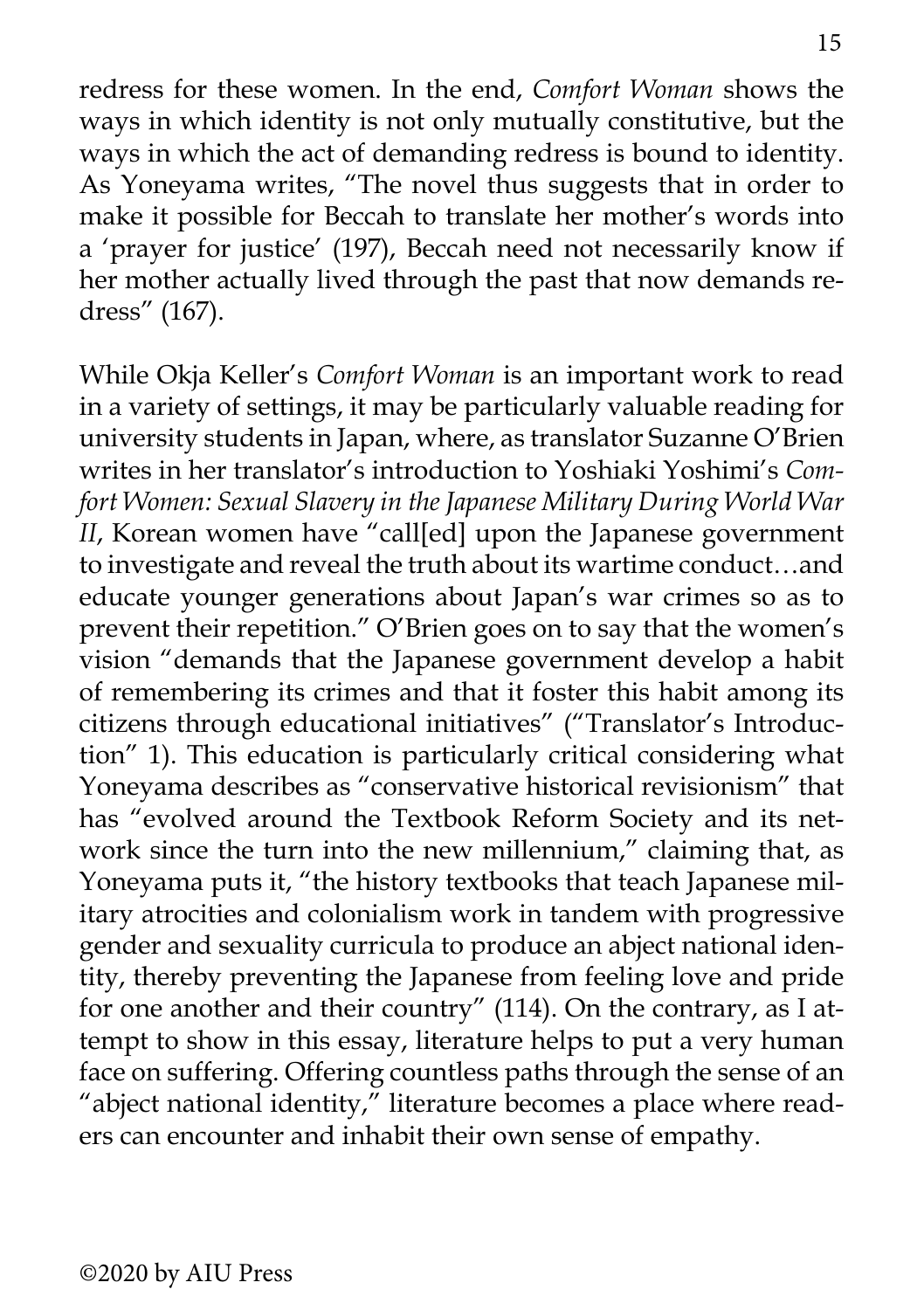Before getting too far into Okja Keller's *Comfort Woman*, it is important for students to understand the "comfort woman" phenomenon as a global system implemented by Japan as part of its expansionist policy throughout Asia, through which women were "systematically rounded up and imprisoned in 'comfort stations'" (Yoshimi 1). And, while that system was dismantled after the Pacific War, it is also important for students to understand the many years the Japanese government has taken to issue an apology that the former "comfort women" can accept, an awkward reality obliquely reinforced by the U.S. as Japan's primary ally, as well as by the fact that, as Yoneyama puts it, "the history of Japan's military comfort system prefigured the military camp town and other continuing structures of violence against women that have been sustained around U.S. bases throughout the region" (27-28). In one iteration of the course, we read Okja Keller's *Fox Girl,* which explores the life of women entrapped within these military camp towns. As Yoneyama points out, U.S. paternalism is very strongly suggested in *Comfort Woman* as well, in the figure of Akiko's husband, an American missionary who "rescues" Akiko by marrying her well before she is ready, simultaneously forcing her into American citizenship and a Christian baptism in which she nearly drowns. In this way, *Comfort Woman* also "offers an effective critique of the paternalistic relation between the United States and Asia" (Yoneyana 166).

As mentioned above, based on what students reveal in their online discussions, international students from China and Korea vocalize, along with dismay or anger toward the Japanese government, which they are often careful to distinguish from the Japanese people, more of a ready awareness of the suffering of their county's women than non-Asian students born in the U.S. do. Many of the international students from Korea and China, however, state that they are eager to learn more of the factual details of this history and, especially, to discuss this history with others who are interested in learning more about it because they have lacked forums in their own countries in which to discuss these issues. Nonetheless,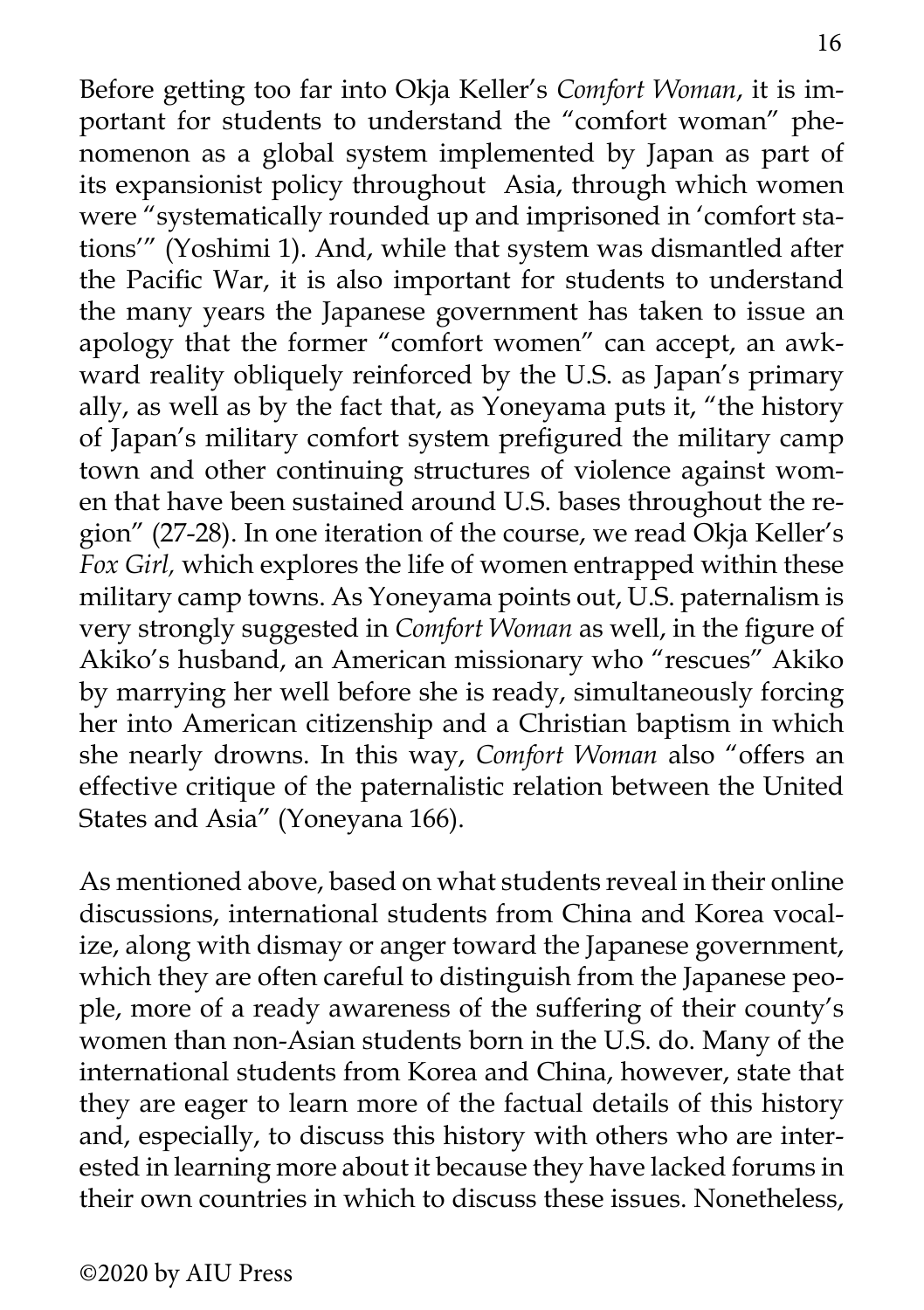I have come to realize it is also important to give these students the space they need *not* to become an active participant in these discussions as well if that is their preference.

While some students from China and Korea will take this opportunity to speak openly about the "comfort woman" phenomenon, my understanding, based on my experience of teaching this course, is that others may be reluctant to discuss this topic because, while they may have strong feelings about it, the subject of comfort woman may still be considered rather taboo in their own cultures. Students too come to respect silence as a response to this challenging subject matter, with the understanding that race and ethnicity does not determine who will feel like speaking and who will feel more comfortable staying silent. A basic understanding that I like to convey early on is that while open discussion is encouraged, everyone should have this choice to speak or remain silent, and to leave the room when needed.

Addressing the capstone criterion of the Global Learning rubric that challenges students to "use deep knowledge of the historic and contemporary role and differential effects of human organization and actions on global systems," I do my best to provide students with established historical facts about the "comfort woman" with readings by historians such as Yoshimi, whose introduction to *Comfort Women* helps to show the historical background of Okja Keller's novel. Primarily responsible for finding the documents that revealed the intentional institutionalization of a comfort woman *system* throughout Asia, Yoshimi's ground-breaking research emerged in the early 1990s, just as former Korean "comfort women" were emerging from their long silence to come to Japan demanding an apology and retributions from the government that instigated their suffering as young girls, which, in a culture that cherishes female chastity so strongly, made any return to "normalcy" futile after the war.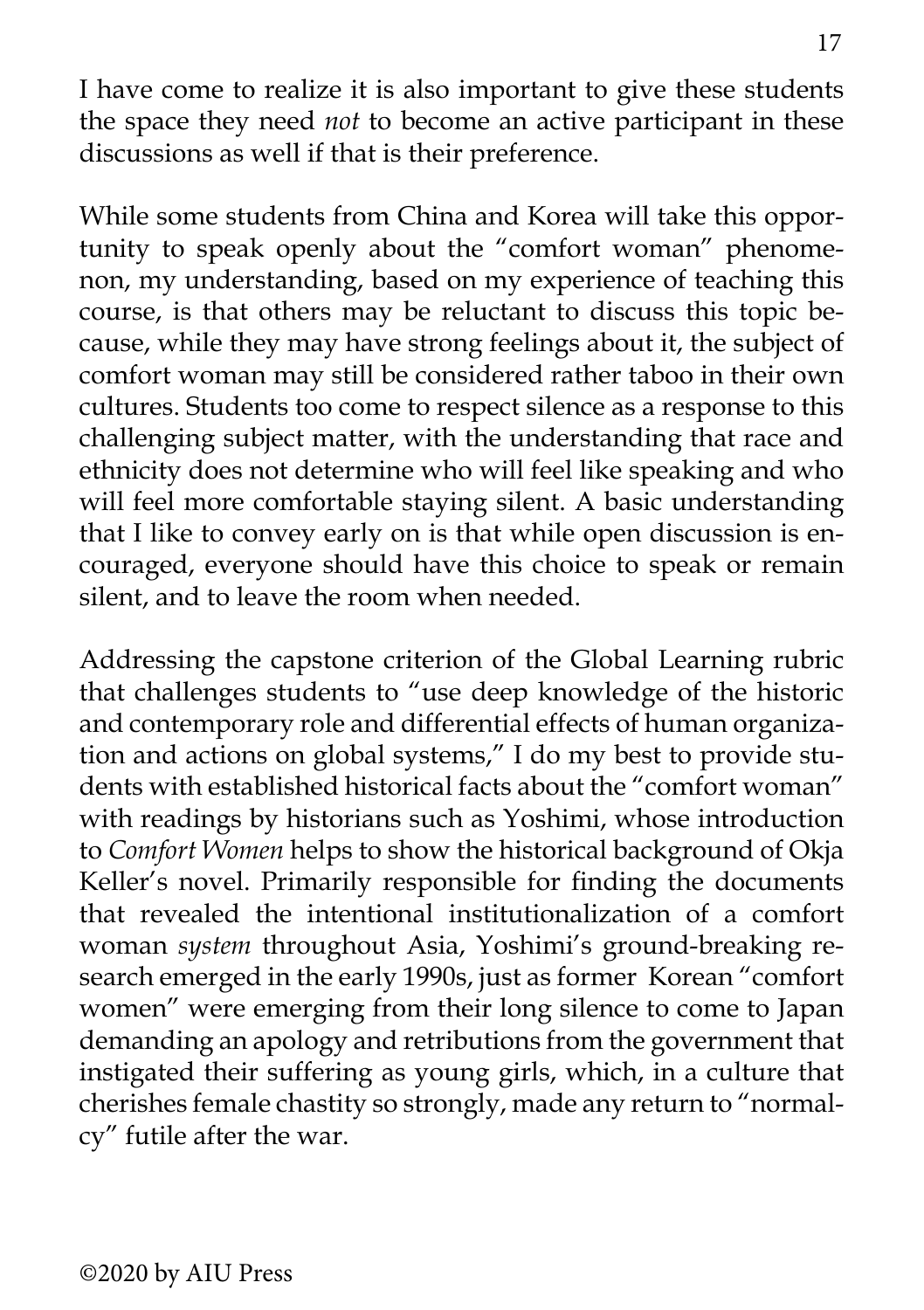Fiction such as Okja Keller's *Comfort Woman* offers a compelling view into the psychological trauma of these women's suffering, especially if it is accompanied by Yoshimi and others' evidence, such as that offered by the former "comfort women" themselves in a mock tribunal carried out in Tokyo in 1999 and documented in the film *Breaking the History of Silence: the Women's International War Crimes Tribunal for the Trial of Japanese Military Sexual Slavery*. With the assistance of a team of judges from around the world to serve on the tribunal, the project was carried out because these particular crimes against so many Asian women were not included in the Tokyo wartime trials after the Pacific War. Made in 2000, the film commemorates not only a new century for Asian women, but also celebrates the past decade in which their voices were finally heard. *Breaking the History of Silence* can be seen as a vital form of "unrelenting social activism" that allows for "the pursuit of historical justice and redress" (Yoneyama 9). Even a mock trial can have its impact, especially in the classroom where students are learning to think critically and stretch at the edges of the status quo as they explores ways to solve the injustice of the world. As Yoneyama explains, "precisely by virtue of its imaginary status, [the film]... offered a connection between justice and social transformation in ways the actually existing legal system or other state apparatuses could not dare to propose" (127).

A difficult film for students to watch as the women resurrect their experience in the comfort camps in their testimony, students nonetheless comment on the film as a significant part of the class in their course evaluations, likely because of the undeniably human ways in which it drives home lessons of intersectionality they have learned through the course. As Yoneyama puts it, the film "critically examine[s] the intersecting historical and structural asymmetries of race, class, and colonialism as important elements that constitute gendered and sexualized violations" (124). Through these sources and others—including the observations of Korean and Chinese students who feel comfortable sharing their impressions of those the former "comfort women" the Korean stu-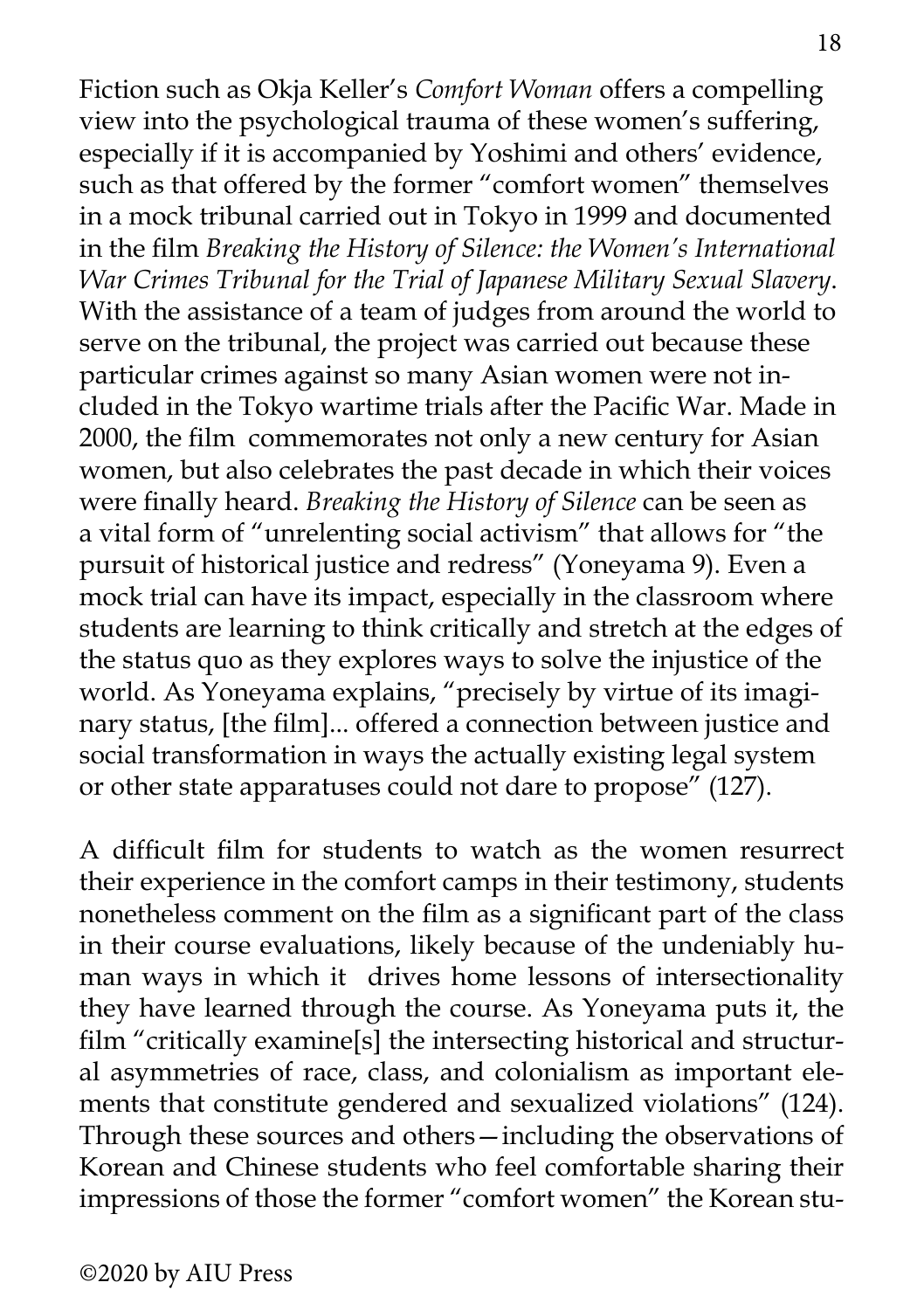dents know affectionately as *halmoni* (grandmother)—students are in the process of building up a base of knowledge "to develop and advocate for informed, appropriate action to solve complex" and deeply human "problems" ("Global Learning VALUE Rubric").

Following our study of Japan's RAA through Ume's experience, as well as the "comfort woman" system through both *Comfort Woman* and the historical sources that support this work, students come to see the very different lenses through which Japanese and Korean feminist scholars view the "comfort woman" phenomena: As Pyong Gap Min shows in his article "KOREAN 'COM-FORT WOMEN': The Intersection of Colonial Power, Gender, and Class," while some Japanese scholars have often approached the RAA and Comfort Women phenomena through the single lens of gender, Korean scholars see the experience of Korean comfort women through the twin lenses of Colonialism and its accompanying racism, as well as class and gender (939). This important reading allows students to readily grasp the importance of intersectionality as a feminist tool for examining the sources of oppression for both Japanese and Korean women entrapped by the policies of the Japanese government and the treatment of the military. While intersectionality can show that oppression does not present itself as a level playing field, many students in the course, especially after seeing *Breaking the History of Silence*, nonetheless come to the conclusion that there is a "point of no return" beyond which it becomes futile to measure one woman's oppression against another's.

One of Ume's wishes in *The Ocean in the Closet* for her daughter Anna is that she will learn to name and express her own sadness. Going several steps further in *Comfort Woman,* Akiko leaves her daughter a tape in which she not only expresses her pain to Beccah, but also asks her daughter to give voice to it. While her mother's message is hazy, Beccah performs a ritual to lay her mother to rest, honoring her mother's life work as a shaman who gave voice to the women she was close to who died in the camps. Reflect-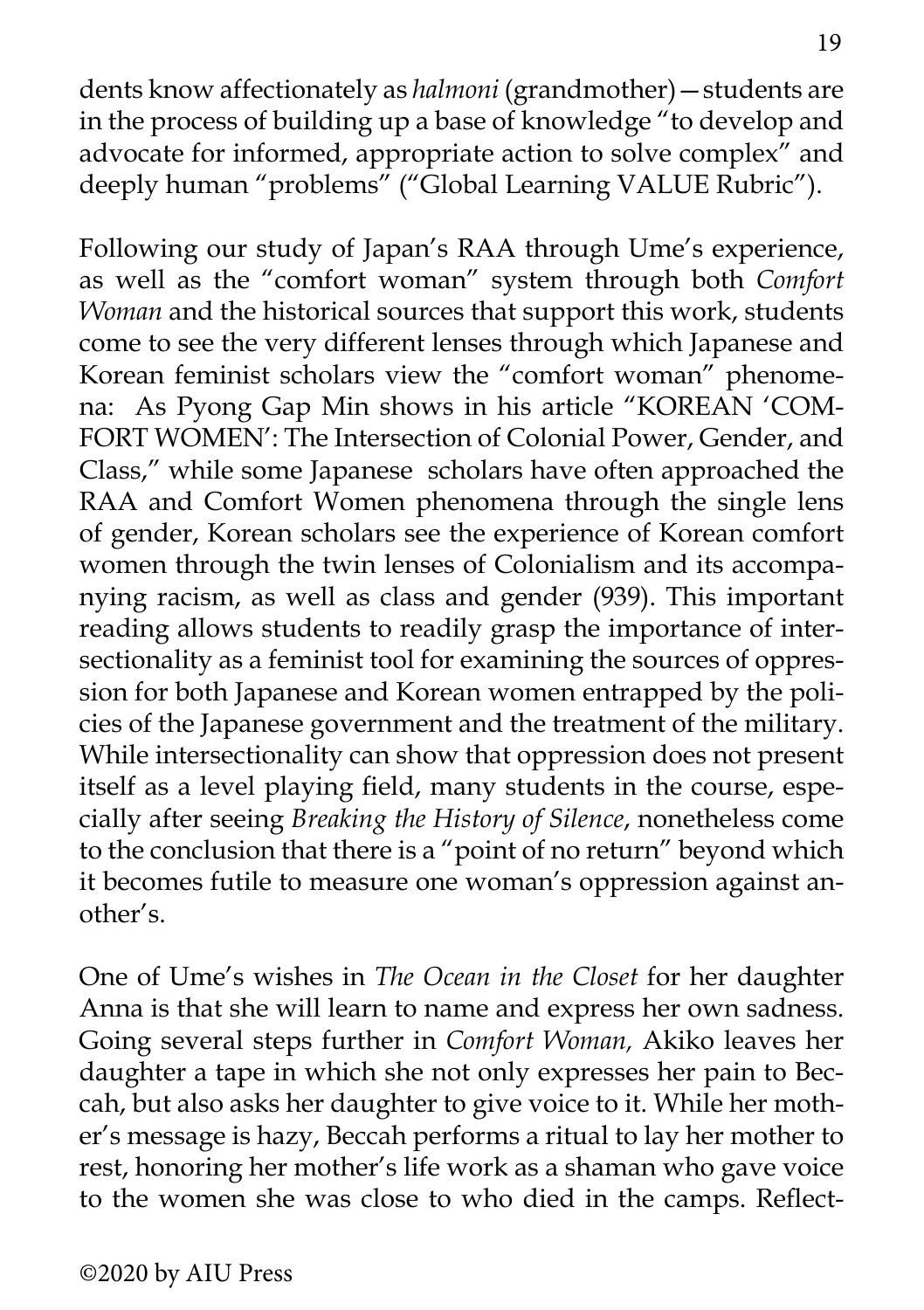ing the degree to which Akiko herself had suffered in the camps, her shamanism is an important means through which Akiko too is able to commune with and help appease her lifelong companion, or "spirit mother," the spirit of Induk, the woman Akiko replaces as "Akiko 41" at the camp after Induk is brutally murdered by Japanese soldiers for her vehement refusal to perform any longer as a comfort woman.

A spiritual guide to Akiko who helps her develop a sense of autonomy and purpose in her life once she leaves the camp, Induk becomes a fixture in Beccah's life as well, though Beccah does not know Induk was a real person, the woman who wore the burlap dress labeled "Akiko" and inhabited the narrow stall Akiko came to live in after Induk was murdered. Used to her mother's specialized spiritual knowledge that sets Akiko apart, as a child, Beccah assumed the role of her mother's protector when Akiko's descended into the world of spirits, the trances that also prevented Akiko from being "present" and available for her daughter for days at a time.

Despite the many battles that Beccah had waged against her mother in life, only after her mother's death can Beccah begin to finally piece together parts of the puzzle of her mother's life, especially her mother's treatment of her, which had been such a frustrating part of Beccah's life. Realizing too late the reasons for Akiko's anxiety about her menstruation and budding sexuality, physical processes which Akiko kept at bay as long as she could, Beccah realizes that she is the one who must lay her mother's suffering spirit to rest, in much the same way Akiko performed the burial rites for her own mother. As also suggested in *The Ocean in the Closet*, it might not be possible for a daughter to really know her own mother without first understanding her mother's relationship with her own mother. Even though these rites are usually carried out by a son, Beccah, as her mother's only child, must come to understand not only her mother's life, but Akiko's bond with her own mother, as well. Doing so will not only finally absolve Akiko of her suf-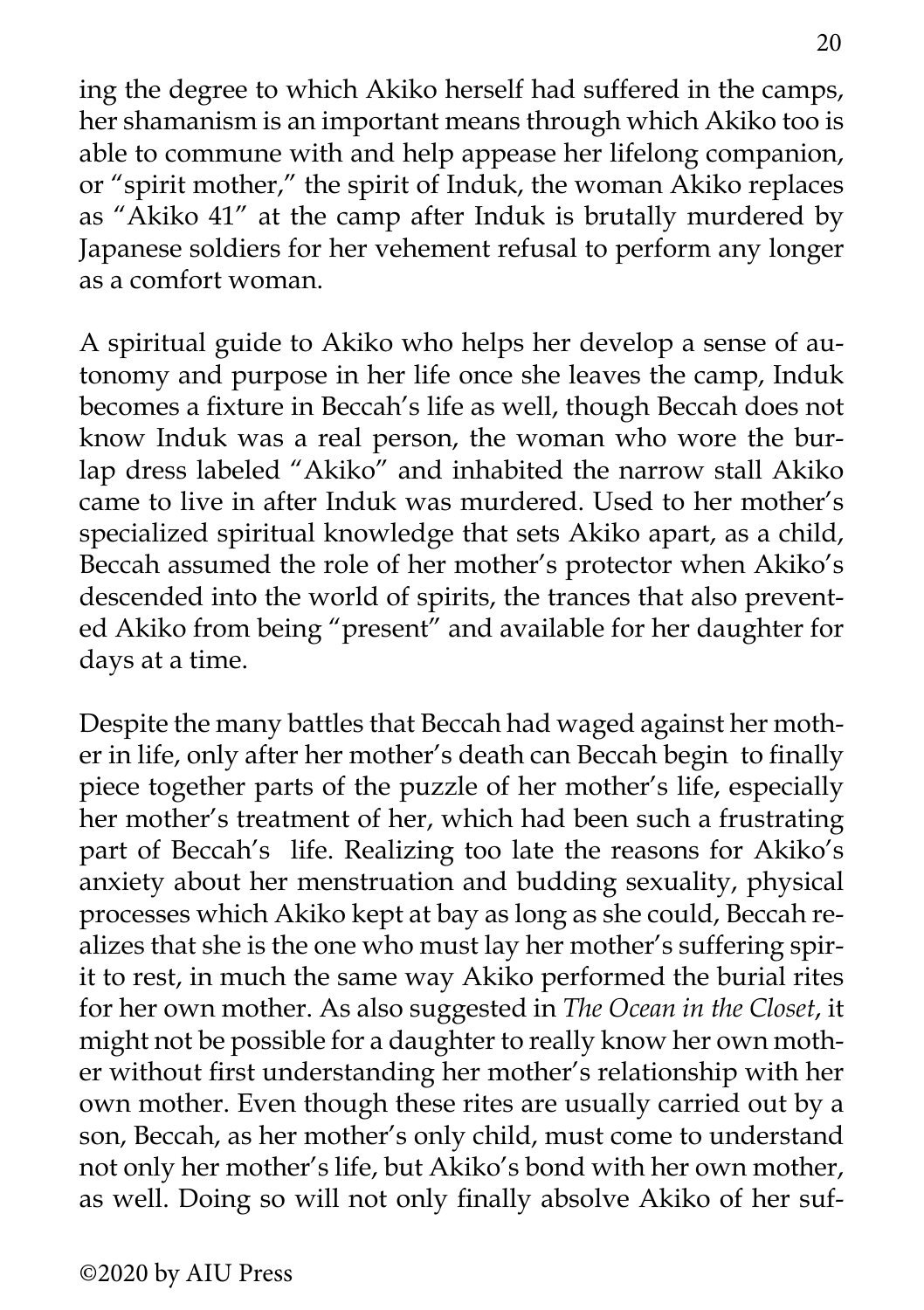fering, but will also allow Beccah a way to move forward in her own life and development as a woman. In a larger sense, performing these rites for Akiko is Beccah's initiation into shamanism, through which she is asked not only to tend to her mother's spirit, but to remember the countless women who suffered as comfort women for Japan's military, a task her mother had carried out the last many years.

In a tape that Akiko leaves Beccah, in which she reveals to Beccah her given name of Soon Hyo, which means "the true voice," Akiko asks Beccah-chan, as she endearingly calls her, to "lead the parade of the dead…[to] lead the Ch'ulssang," the armies of Korean women conscripted into sexual slavery, "with the rope of your light." Continuing, Akiko asks Beccah to "clear the air with the ringing of your bell, bathe us with your song." Beccah must continue for her mother what Akiko's death prevents her from doing: "When I can no longer perform the *chesa* for the spirits, we will look to you to feed us. I have tried to release you, but in the end I cannot do it and tie you to me, so that we will carry each other always. Your blood in mine" (197).

Reminiscent of the ways in which Akiko touched Beccah's body as an infant, Beccah's readies her mother's body for her journey into the afterlife, reifying the body that had been so utterly abused in the camps, the body that had managed to give birth to a daughter who would come to know her suffering. Washing Akiko's body, Beccah narrates her intentions to her mother as she restores her body to its original strength: "I will massage your arms with perfumed water blessed by the running river. I will massage your legs until they are strong enough to swim you to heaven" (209). As Najmi affirms in her essay "Decolonizing the *Bildungsroman*: Narratives of War and Womanhood in Nora Okja Keller's *Comfort Woman*," Beccah's massage is meant to sooth her mother's pain with her love: "Touching every part of her mother's naked body with fingers dipped in the waters of the river, Beccah reenacts her mother's tenderness toward her as a baby and at the same time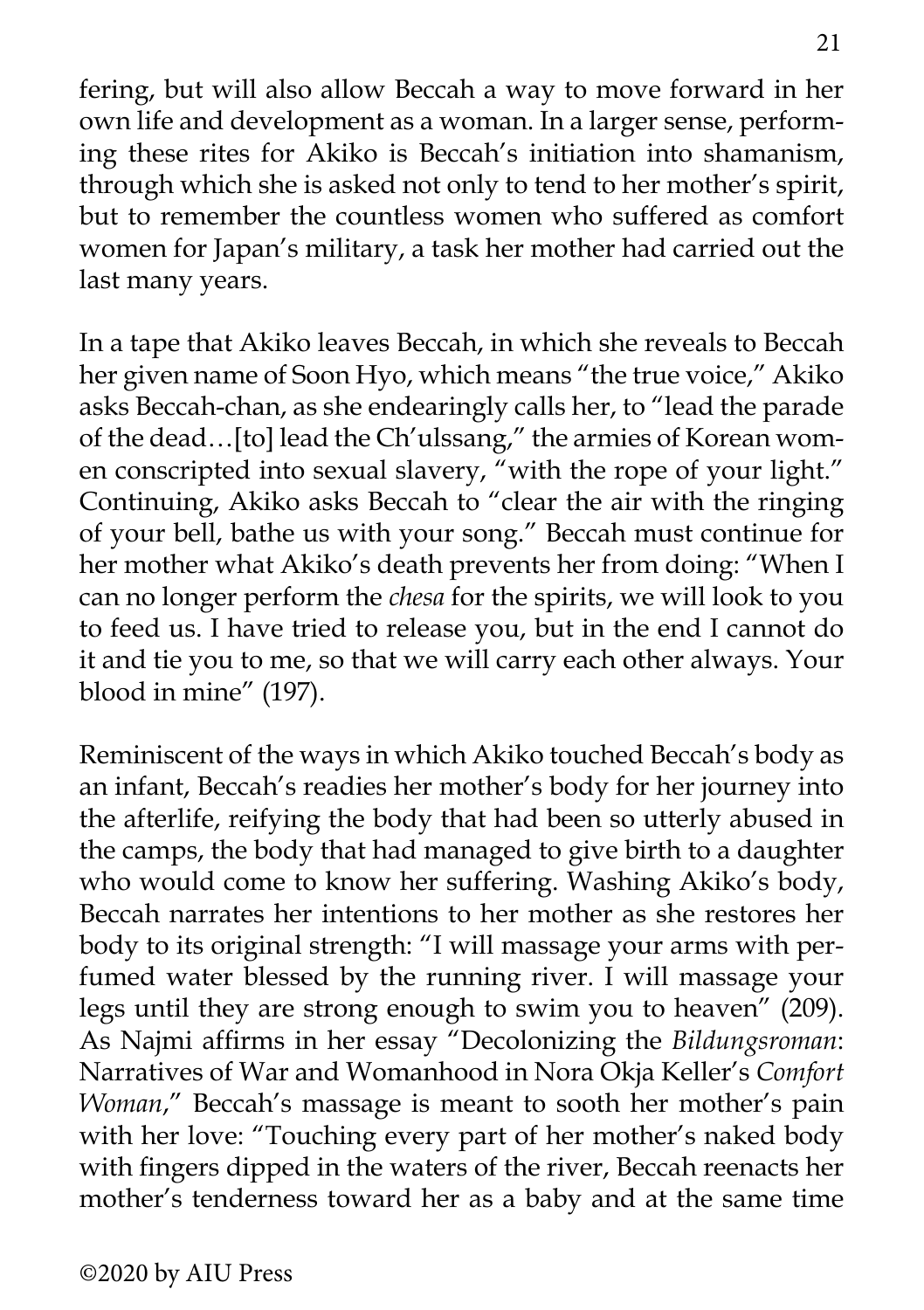retraces the path of the Japanese soldiers' violence, but with the sanctity of a daughter's love" (225).

Discussing the ways in which Asian American women writers make use of "rememory," a term invented by Toni Morrison in her novel *Beloved,* as a means of providing "'textual 'recognition' of a history that mainstream America would rather forget" (Feng qtd. in Najmi), Najmi points out it is Okja Keller's multi-vocal experimentation with the narrative form of the coming-of-age story, *bildungsroman,* that allows her "evocative conclusion" to "synchronize…the *bildung* of mother and daughter, in a moment that the novel represents as death, on the one hand, and as life retrieved on the other" (223). Helping her mother feel a sense of comfort in her own body, just as she must leave it to journey to the afterlife, Beccah's recognition of her mother's past and her own role as her mother's caretaker as she journeys into the afterlife contributes to Akiko's identity as a survivor and brings to life the notion that Beccah's own growth and identity are deeply enmeshed in that of her mother's. As Najma puts it, "If Soon Hyo's *bildung* finds completion in this moment, so too does Beccah's, for she arrives at self-knowledge through her act of rememory." (225). And because Beccah's act of rememory is made in not only in recognition of her mother's identity, but also on behalf of the Ch'ulssang Akiko had cared for all these years as a shaman, Beccah's rememory is a significant form of redress as well.

## *The Song Poet:* **Inhabiting A Home through Art**

Choosing to honor her father's song poetry through one of her most recent works, *The Song Poet,* Kao Kalia Yang carves out a very different autobiographical space from that of her earlier *The Latehomecomer: A Hmong Family Memoir,* which chronicles her family's difficult journey to Thailand, as well as their eventual emigration to the U.S. While very different in terms of genre and geographical focus from the two works discussed above, Yang's work not only takes up a compelling multi-vocal daughter-father narrative,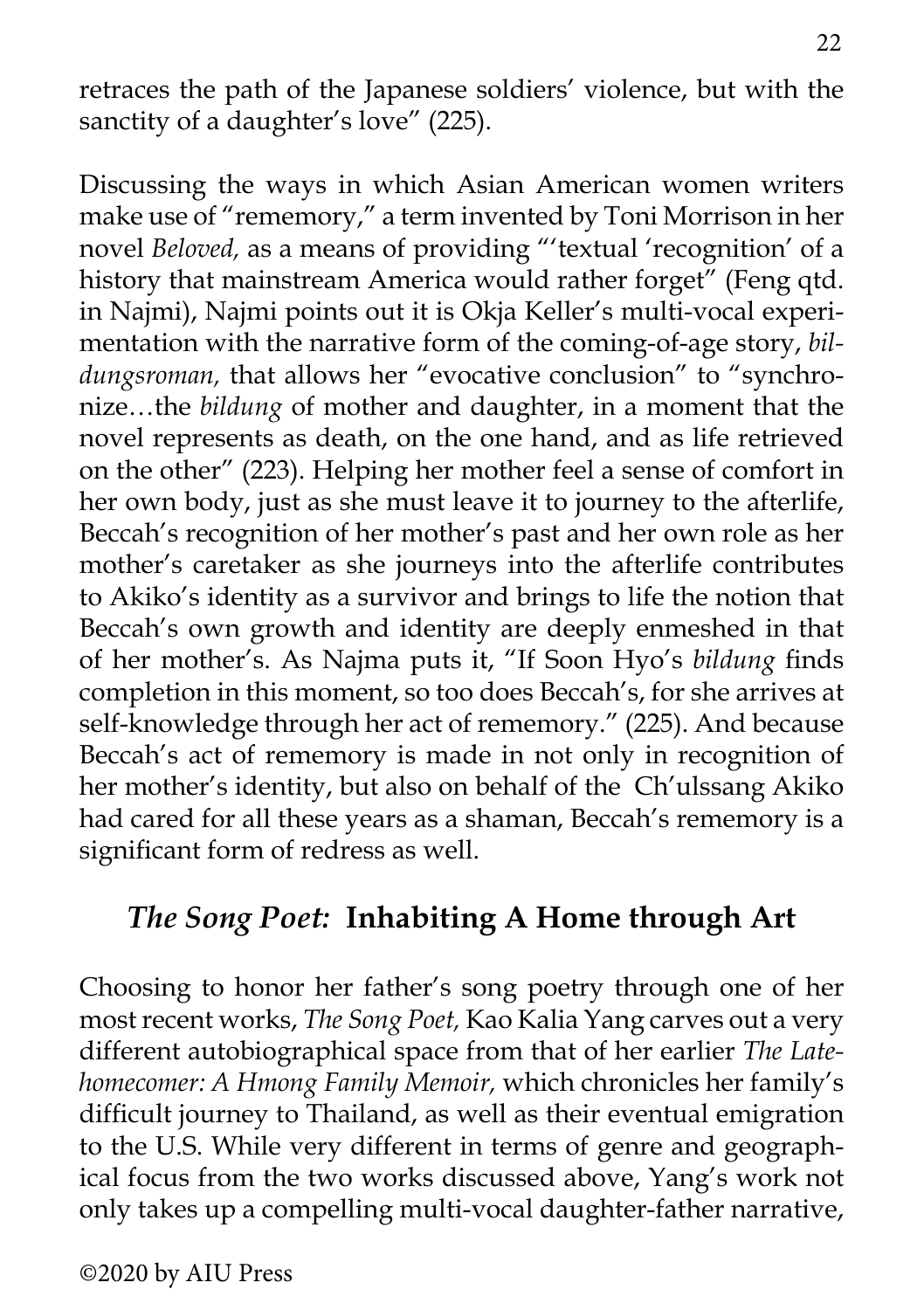but it also provides a very local view of her family's challenges in the nearby Minneapolis area. Yang's accessibility as a writer has on occasion resulted in visits to our Wisconsin-based classrooms (both in person and over Skype), as well as in opportunities to attend her readings in the area. Visibly inspired by Yang's charismatic and yet very personable presence as a storyteller in the classroom and the lecture hall, Hmong and non-Hmong students alike, including veterans and other returning students, have had easy access to connecting with Yang over social media, following her career, as well as her observations and discoveries as a writer for years to come, which in turn helps to extend their learning from this remarkable woman.

Showing the Yang family's struggle to make ends meet in an environment rife with racism and an overall lack of social support outside of the Hmong community, *The Latehomecomer* also traces the Yang's perseverance as well as their firm belief that through hard work and especially education, they will not only endure, but prosper. *The Song Poet* calls this hope into question, with a crucial caveat: while the application of education is a long-term, multigenerational effort that cannot erase the trauma of war and racism, the expressive value of art can offer a vital chance to encapsulate experience, and, to some extent, ease suffering, past and present. Moving seamlessly from her father's song poetry, with which she introduces many of the chapters, or "Tracks," to the voice of the song poet that she invents for her father and her own autobiographical voice, Yang's artistic decision to narrate *The Song Poet* as a father-daughter duet allows her to simultaneously pay homage to her father as a song poet, or a singing storyteller in the Hmong tradition of *kwv txbiaj,* while at the same time tap her roots as a Hmong artist. It is no surprise that Yang considers her father a major "literary force" in her life (17).

A contradiction that Yang must contend with by giving her father voice in written words is that his art is a form of singing poetry written in the heart and never on paper. Song poetry can be re-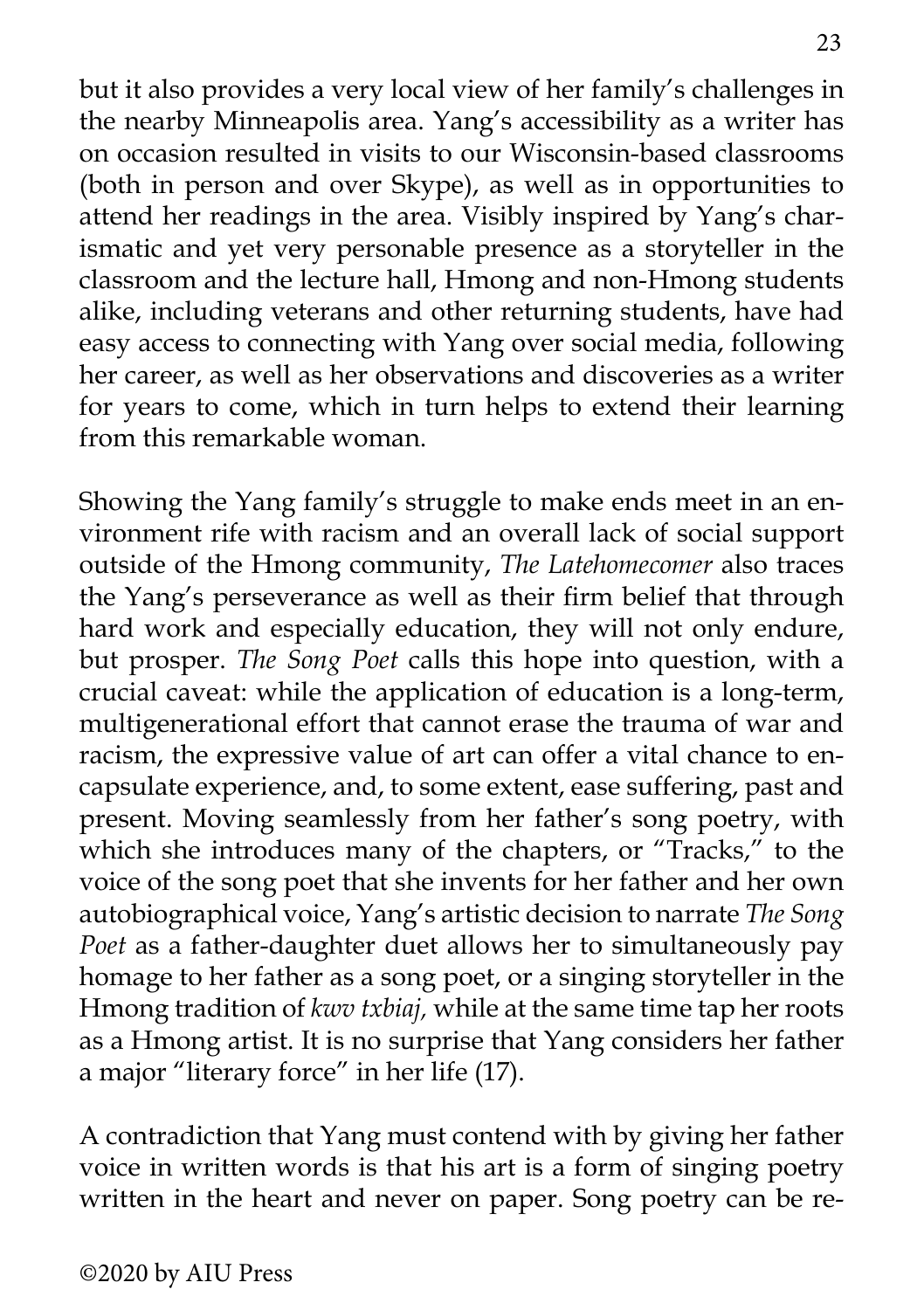corded though, and Yang brings to life her childhood memories of her father making his first album in this memoir, which his community all but demanded after a 1989 New Year's performance in St. Paul, Minnesota, where the family first settles in the U.S. However, having only produced this one album by the time the book was written, Bee Yang does not identify as a song poet. First and foremost, he describes his devotion to his family, to his wife and children, whom he supports as an automotive machinist, as his "life's work" (17). Lamenting at the end of her introduction that *The Song Poet* "can never be your second album, Father," Yang describes the book as only "an answer to the songs that you've sung but have not recorded because of us" (19). In addition to presenting many moving song poems that have not been widely shared, this multi-vocal portrait of her father allows Yang to approach the complex issues of ethnic and racial identity that the family continues to face in their search for "home" in the U.S. from the many vantage points that her family members offer, especially that of her father Bee, Bee's adopted brother Shong, and Yang's siblings, brother Xue and sister Dwab.

Evoking a powerful emotional response to a song he performs in November 1989 at the St. Paul Civic Center for the Hmong New Year's Celebration, Bee captures the collective grief that of Hmong gathered so far from home for this important holiday: "lost are the ones who run through jungles without shoes, the young screaming for their elders to run faster, a giant moon on the other side of a river, the glittering water a mirror for what will come" (9). The grief in the huge arena is palpable: "men and women reached into pockets and purses and came forth with folded pieces of wrinkled napkins; they tore up the napkins to share; those with nothing in hand began wiping away their tears on their sleeves" (9).

Indeed, as Yang shows, her father's journey to becoming a song poet is highly emotional, in part, a result of his loneliness as a child within his large family of nine children. And sadly, the death of his mother many years later in 2003 caused him to "forget all his

©2020 by AIU Press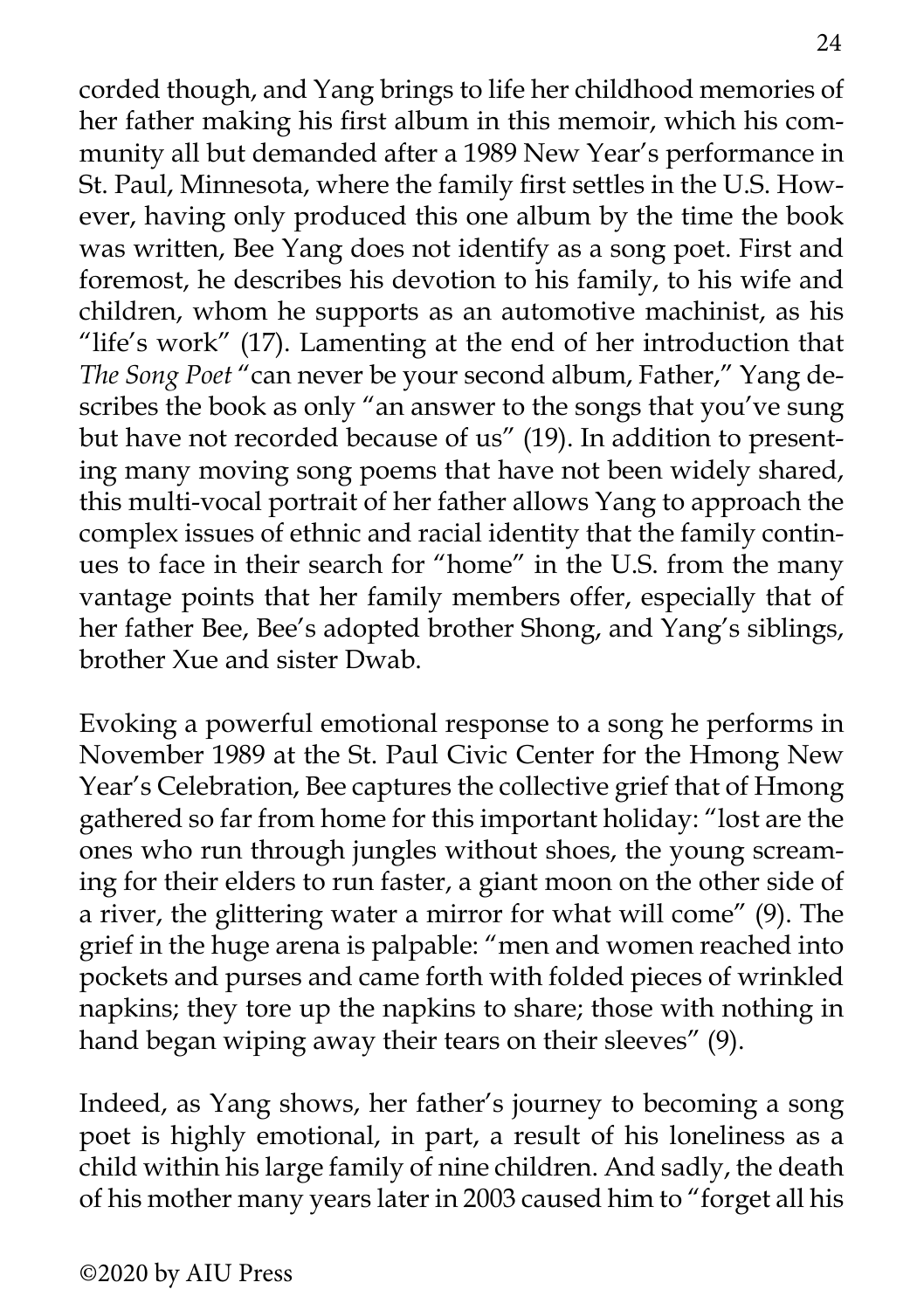songs," which had never been written down. As Yang explains, "They were either recorded on old scratched tapes or memorized in his heart. His heart had broken" with the death of his mother and "the songs had leaked out" (16). In many ways, *The Song Poet* is a love song to help her father remember where his songs come from.

And yet, like the other works described in this essay, *The Song Poet*  brings to the forefront the notion that despite a dramatic change of geography, for many immigrants, lived experience continues against the backdrop of war, in this case, the "secret war" and its aftermath, which so profoundly impacted the trajectory of Hmong forced to flee Laos for Thailand before emigrating to the U.S. or Europe. Both artistic forms—the father's *kwv txbiaj* and the daughter's memoirs—endeavor to preserve a distinctly Hmong legacy of the Vietnam War that the dominant culture in the U.S. does not recognize, one of the "previously untold stories of loss, violence, betrayal, unlikely alliances, alternative and fluid identities, and even hopes, which have long been suppressed or marginalized within the national and global historical narratives" as Yoneyama describes the aftermath of the Cold War (6).

Since a physical sense of home has been culturally elusive for the Hmong, the deep personal history *The Song Poet* remembers in the emotional space between father and daughter provides a sense of home that the Hmong continue to seek. Delineating "home" within the borders of art, Yang provides a sense of permanence through language for her father's ephemeral song poetry as well. Adopting her father's voice in the memoir, Yang's loving attention to the details of the natural world that her father inhabits as a child invokes the sense of connection that the notion of a family home inspires.

Yang's previous book *The Latehomecomer* became a centerpiece for incoming Hmong students entering "Inhabiting Survival" at UW-Madison. Our study of Yang's recent "family memoir" be-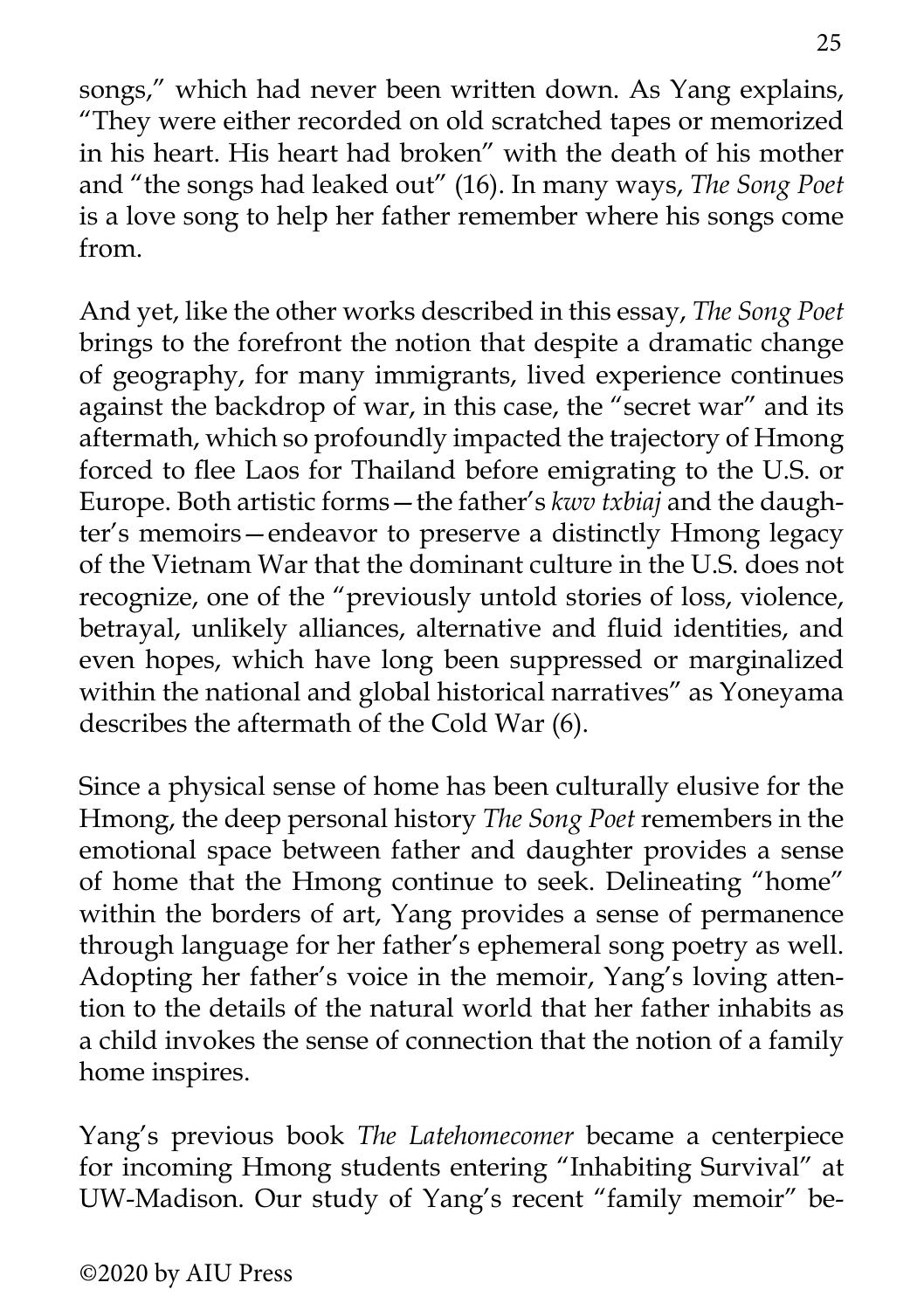came a way of building family in the classroom among Hmong students, as well as strong bonds between Hmong and non-Hmong students, who seemed eager to get to know fellow students in their "learning community." On many occasions, I had the pleasure of watching students leave together to make the long (and often chilly) trek to their Introduction to Asian American Studies class over Bascom Hill on the other side of campus. In a more general sense, the few non-Hmong students in the class gained insight into the Hmong at home in their Wisconsin communities, whom, most admitted, they knew very little about. Indeed, when non-Hmong students enter the classroom unaware of the historical background of the Hmong in their own communities, they leave with the knowledge of a people who deserve much better as faithful allies of U.S. during the Vietnam War.

Thanks to a generous budget provided to First Year Interest Group Seminars at UW-Madison, this cohort of student "allies" had the added benefit of being able to design many special events that would enhance their learning, as well as that of the larger community. In addition to inviting Yang to visit our class, we also planned a Hmong feast in which class members cooked a class meal together at my home and showed the documentary film *Hunted Like Animals,* an outreach project that students felt compelled to take on after reading *The Latehomecomer* to help educate a wider community about the ongoing trauma of Hmong people in the jungles of Laos. With an audience of over fifty people who turned out on a frigid December night for the film showing, we partnered with the Hmong Student Association to provide information about the "repatriation" of Hmong to Laos since the refugee camps in Thailand were set to close even though the continued hostility toward the Hmong in Laos was still very apparent, as *Hunted Like Animals* illustrated.

*The Song Poet* offers multiple stories that describe the primacy of family in Hmong culture, and the sense of community in the classroom encouraged Hmong students to vocalize their own family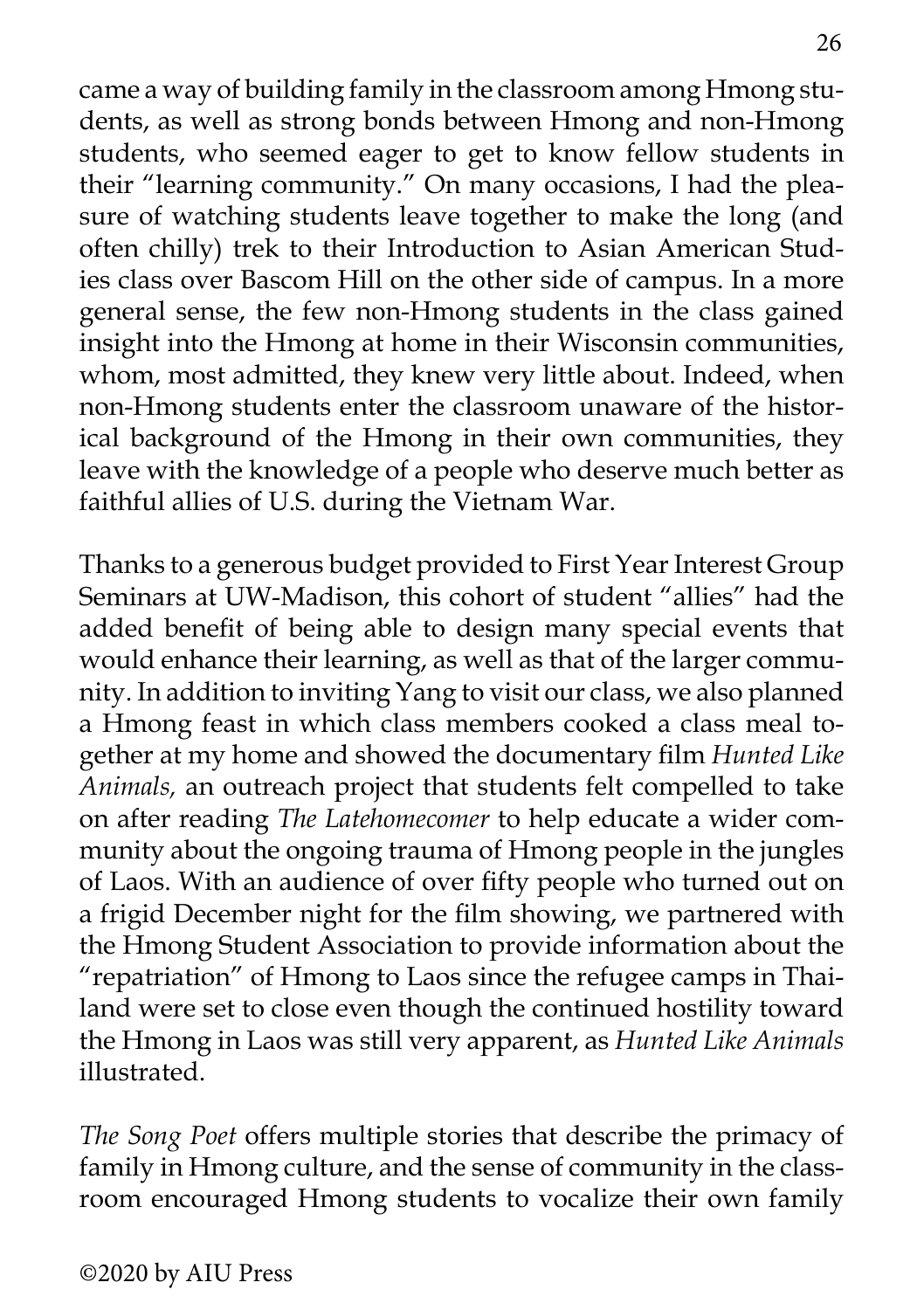stories as a means of elaborating on the ones Yang offers in *The Latehomecomer*, or to begin discussions with family members about their own family histories that parents may not have been fully described to their children. While a few of the students in the course at Madison chose to write their final essay on *The Ocean in the Closet* or *Comfort Woman,* many chose to use *The Latehomecomer*  as a model for their own family or "ethnic memoir," turning a very personal lens to the ways in which their ethnicity has impacted their life experience in the U.S. or elsewhere.

Returning to the two-year UW campus in northern Wisconsin after completing my postdoc at UW-Madison, I was encouraged by the campus' significant growth in its international student population. Both *The Latehomecomer* and *The Song Poet* were of particular interest to international students from China, who seemed to know vaguely about the Hmong as an ethnic minority in China they knew little about. Understanding that the search for something as common as a sense of home, which both of Yang's works foreground, remains tenuous for the Hmong in China, Laos, and now the U.S. (as well as in other countries in which they have settled), cultivates a sense of curiosity and empathy among students, who are become eager to know more about the Hmong.

The search for home in song poetry becomes a literal act of "re-memory" to return to Morrison's term, as Yang shows by returning to her father's childhood, when his birth as a song poet began. As Yang shows in the narrative voice she creates for her father, after his own father died just two years after his birth, Bee grew up in the shadows of his grown brothers and sisters. His mother traversing the hillsides for the herbal remedies she concocted in her work as an shaman, Bee spent his time alone in nature while his older brother's worked the fields: A careful observer of the world, "instead of talking to the world," Bee "took to listening to it. I heard how the night wind whistled through the bamboo walls…I heard the whisper of morning light in the throats of the roosters…how the children of the village laughed and cried and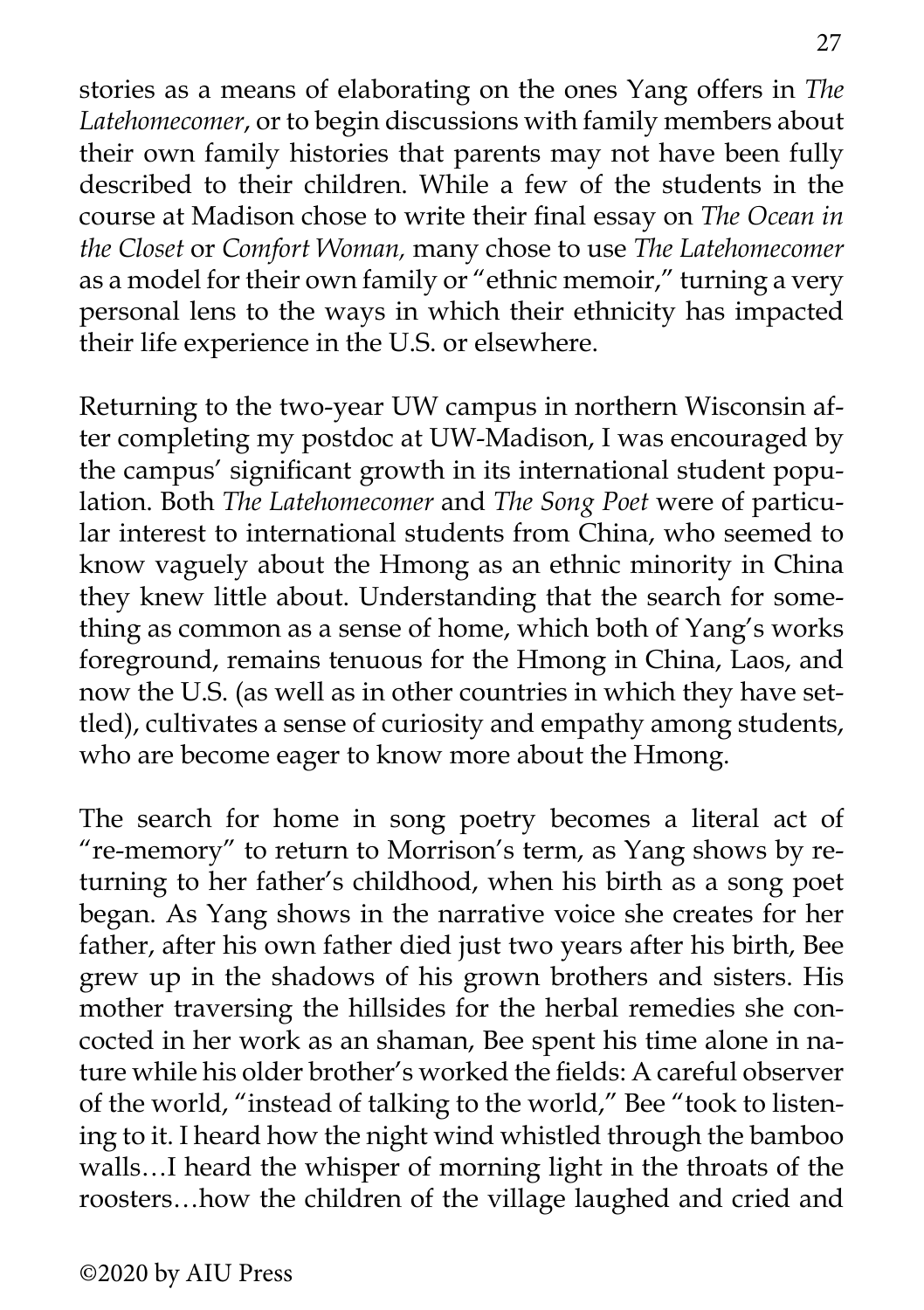talked among each other and to their mothers and fathers about their pains and their fears" (49). Developing a closeness to nature that helped compensate for what he may not have been finding in his own human relationships, Bee began to compose songs because "there were words I yearned to hear and there was no one to say them" (54). His songs allowed him, as well as family members, "to feel…[their] longing for those words that were impossible to live up to but unforgettable to hear, the promise of eternal care: 'Do not be afraid. Everything will be all right. I will not let anything hurt you'" (56).

Despite the promise of Bee's songs, they cannot stop the ways in which war would come to sever the Yang family, which included Bee's oldest brother Shong, who became an especially profound presence in his life as a father figure after his father died. Memorializing her father's adopted brother Shong in the memoir, Yang also shows the darkness of the Hmong experience in Laos, the tragic ways in which Shong was tortured when the Pathet Lao came for the Yang family. All of the Yang family members except Shong and his wife and children were able to escape. Deciding to stay behind because their youngest child had been shot and would not survive the journey through the jungle, Shong's family was forced to stay and eventually endure his torture after he refused to reveal the direction the family had fled. Hearing the news of Shong's torture and subsequent inability to provide for or relate to the family he had devoted his life to, Bee observes that "what happened in Laos has happened inside of him. Like the country, he is now a collection of open pits, broken trees, and burnt houses" (89-90).

While Bee's experience teaches him that the family cannot overcome their overwhelming sense of loss, they also know that only family can protect against the harshness of experience. Even though Shong did not appear in their dreams after his death to say good-bye as they very much hoped he would, Bee and his brothers and sisters found a way to speak of their hope "that on the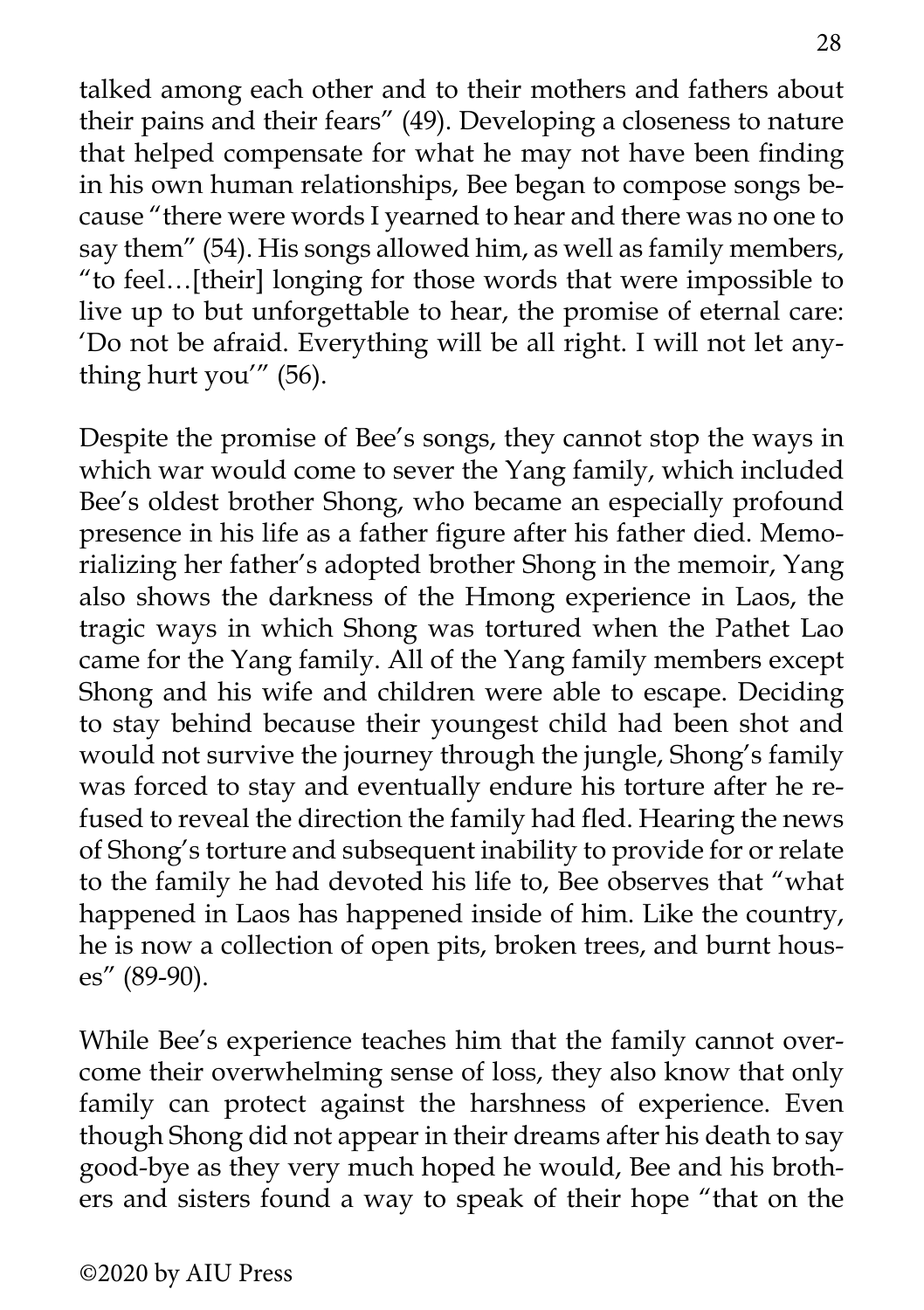other side of life there is a place where justice is not delivered in a courtroom but around the hearth of a home" (93). As he writes to his "tender…wounded heart" in the song poem that begins Track 3, he "wishes to begin again," before "the wild dogs entered our house, and feasted on my brother's fallen body," to a time "before the mountains and the water, before the sorrows, when I knew joy at my brother's side" (57).

Facing new challenges in the U.S. that shake their unity as a family, the Yang children call the values of the parents into question in unexpected and suddenly irrevocable ways. Narrated mostly in the daughter's voice, which helps to mediate the tension between the parents and their children, the second half of the book, "Song for My Children," describes the experience of her siblings Dwab, the Yang's eldest child who was born in Laos and nearly dies on the journey from Laos across the Mekong River to Thailand, and Xue, their first born son.

Evoking the family's continuing struggle for not only a home, but the sense of belonging in a community that having a home implies, Xue is born in the U.S. after six miscarriages his mother suffers in Laos (98-100). Fulfilling the considerable obligations of the first born son could not have been more challenging for Xue though as one of only a few minority students in suburban Andover, where the family moved when he was fourteen, a new high school student (181). Despite his parents imploring him to ignore the hateful words of some of the other students, Xue strikes out against his racist tormenters, is suspended multiple times over his high school years, and finally drops out of school in his senior year. Devastated by Xue's choice to leave not only school, but the family home Bee had worked so hard to provide, Bee eventually comes to see Xue's transformation into a man who can stand up for himself and others in the racist environment of work, an environment Bee and his colleagues at work eventually stand up to as well. As in the other works discussed in this essay, we see mutually-constitutive journeys of children and their parents in *The*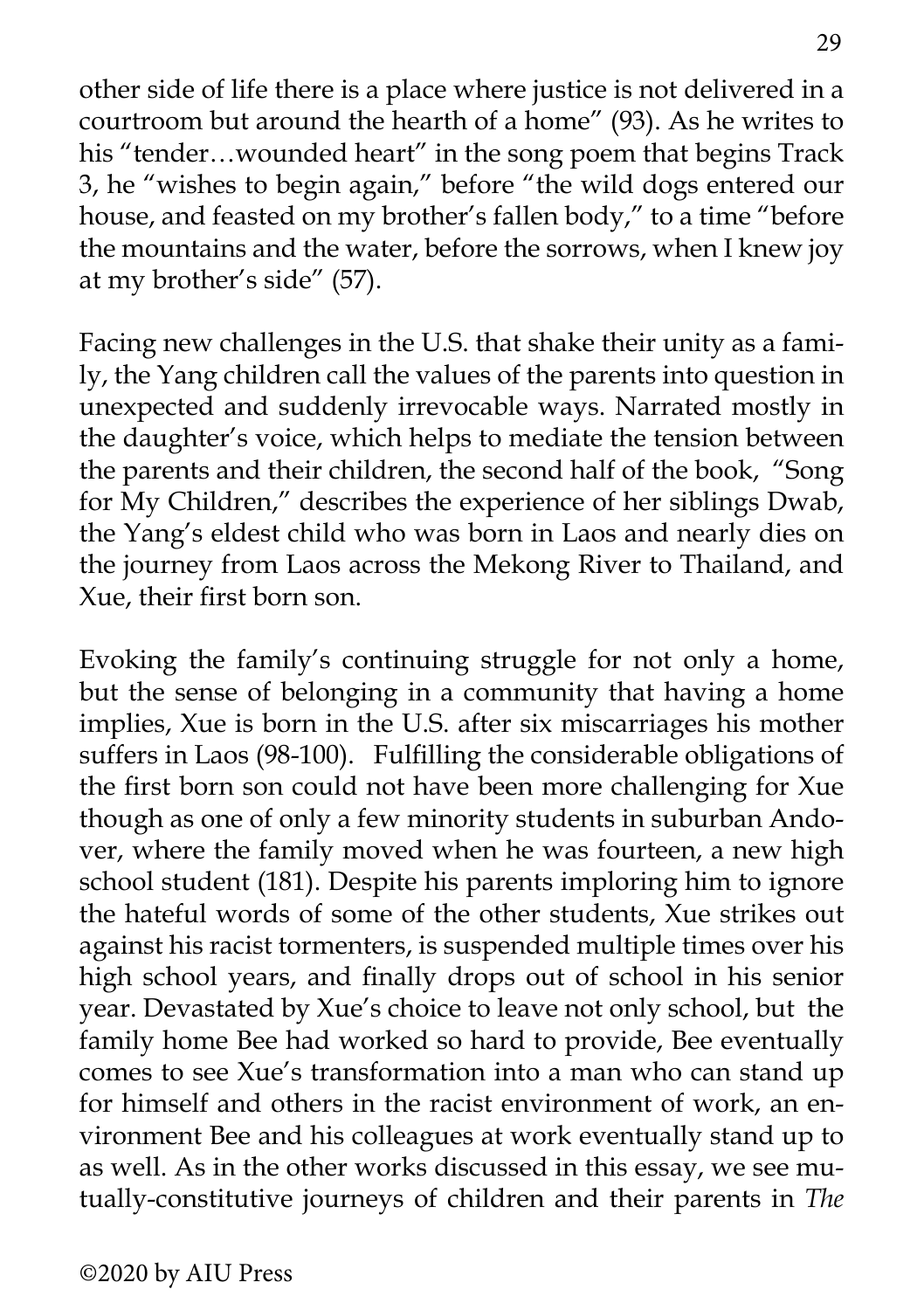*Song Poet* as well. Following the wisdom of his son Xue, Bee walks away from decades of racism (not to mention the loss of his heath) in the workplace.

As Yang explains in her ED Talk after the publication of *The Song Poet*, the Yang daughters have had fewer obstacles in achieving the education their parents had hoped for all of their children ("A Hmong View of Public Education"). Already in college and on her way to becoming a lawyer, Dwab, with all of the "strength with which she pursued life" as an infant crossing the Mekong River to Thailand, was well on her way to fulfilling her parents' dream of their eldest daughter becoming a lawyer. In many ways though, it is Dwab's education that leads to a moment of deep division in the family in which she calls out her father's attitudes toward a Hmong woman beaten by the white man she was dating. When her father comments that the woman should have "never been with the man in the first place," as it was "dangerous to pit a Hmong woman's small fists against… [those] of…a white man's," Dwab jumps to her feet. Emotions are running high all around: in one moment Dwab is shaking her finger in her father's face, calling his idea "racist," and in the next moment he slaps her, "the force of his hand turn[ing]…her head" (156). An "unmediated reflex," as Yang describes it, the slap to his daughter's face was his "instinctual response to Dwab's finger in his face, her one word and all that it implied: you are ignorant, uneducated, and wrong" (157).

As Yang points out, up until this moment—well before the family's experience in Andover—"education had always been a path full of light," and "the American story that we were entering," learning about "Christopher Columbus, slavery, the Civil War, and affirmative action…had all made sense." Putting an education into practice, however, is, as Yang shows, a multigenerational effort, sometimes requiring us to use our knowledge "not in support of those who love you but as a response to them" (157). Responding to the racism that her own father expressed was not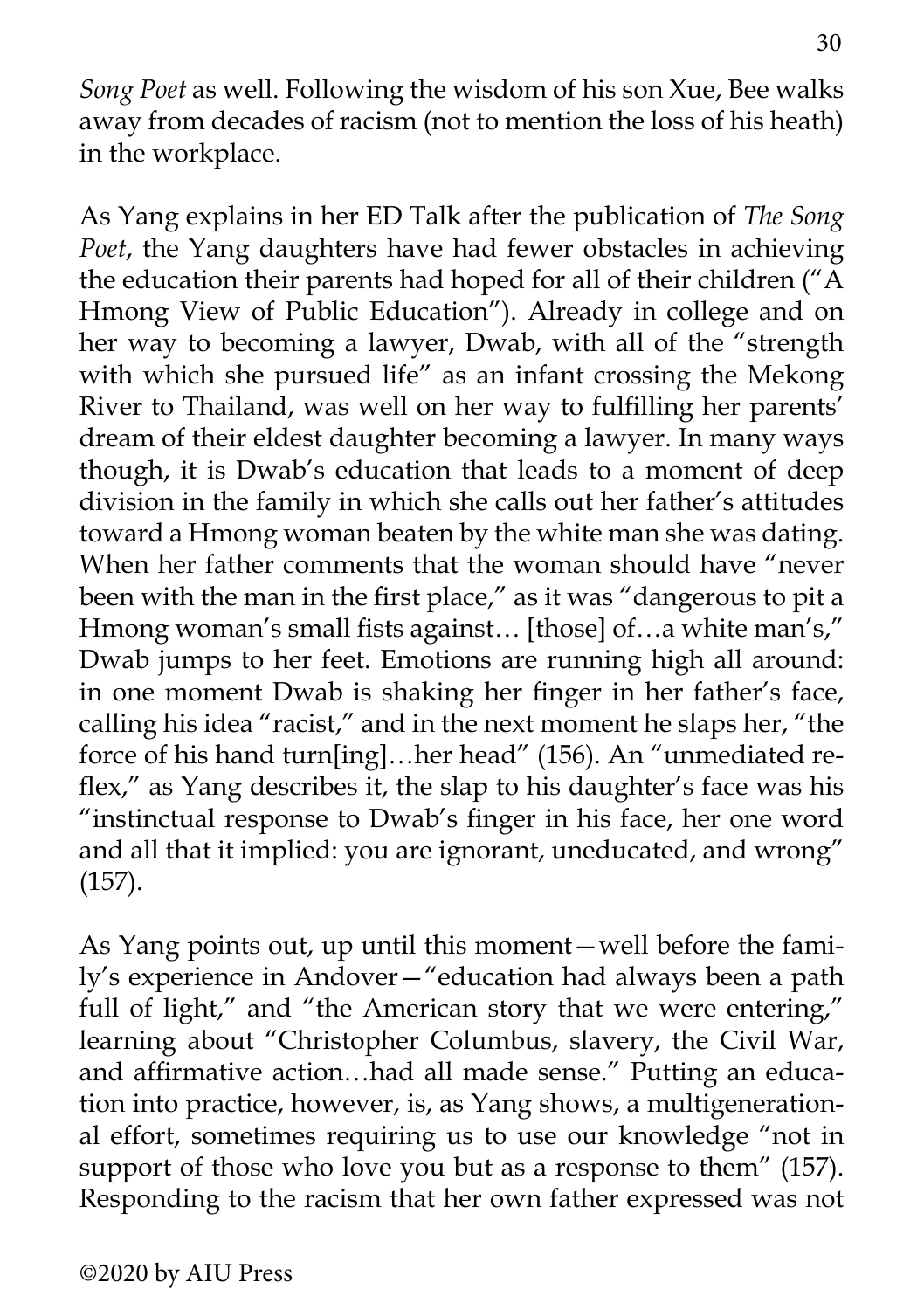something that Dwab's education had prepared her for. Pointing out both her father and sister's refusal to back down from their strongly-held beliefs, Yang shows that the path to reconciliation was a long one that eventually unfolded with time, as winter gave way to spring (162). A powerful statement for students of all backgrounds who may be in the same kind of intergenerational struggle with their own parents or children, class and online discussion of this protracted father-daughter reconciliation becomes a place for students to pause to reflect on the ways in which they can apply the writer's experience to their own. While much of our discussion at this juncture will necessarily address the racial origins of this conflict, this is also a place in the course that inspires a sense of commonality as well when it comes to themes of intergenerational growth, reconciliation, and change.

Just as readers can see that the Yang daughters have come far in overcoming the loneliness they feel in their "educational lives," which "grew as a normal consequence of…[their] dreams," we can also hope that Bee, through his daughter's story of his life as a song poet, can recover, if not the impulse, the memory of his childhood impulse to engage the world with song. Encompassing the profound despair her father has suffered as a parent, Yang's intimate portrait of her father enlarges the sense of home the family will always inhabit, whether together or apart, in this world or the next, through her father's song poetry. In doing so, she also claims an important origin of her own story telling, a cultural wellspring of her identity as a Hmong writer.

# **Asian American Women's Writing as a Path to Global Learning**

In her 1989 essay "A Woman-Centered Perspective on Asian American History," Sucheta Mazumbar asks, "What does it mean to be a Chinese woman in nineteenth-century California? Or a Japanese woman on the sugar plantation in early  $20<sup>th</sup>$  c. Hawaii?...If society has ever thought about these women, it has often been in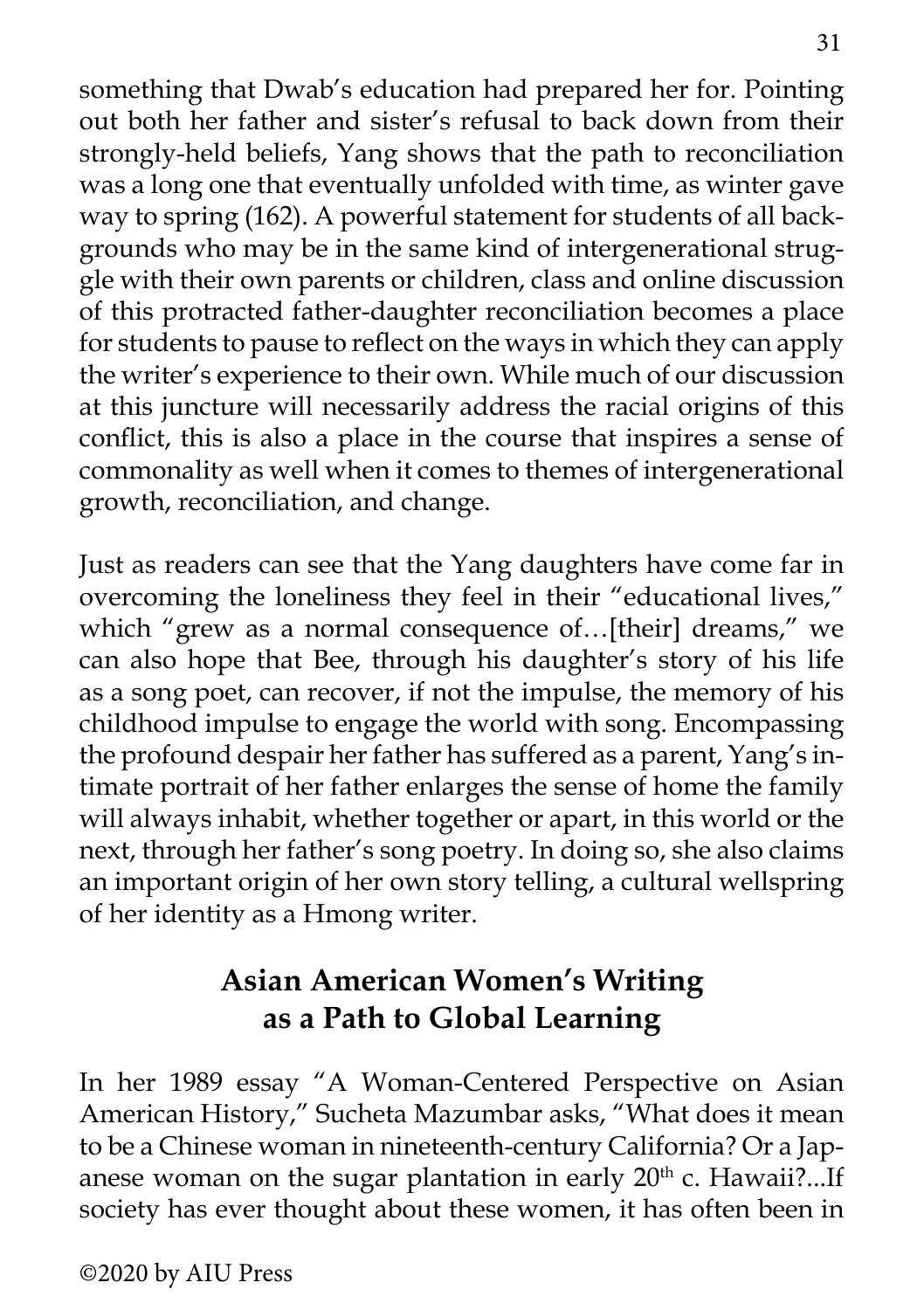clichés: the depraved prostitute in nineteenth century San Francisco; the quiet, courteous, and efficient Asian female office worker today…their identity has been formed by the lore of the majority community, not by their own history, their own stories" (qtd. in Grice 17). This essay offers an opportunity to explore the ways in which contemporary Japanese, Korean, and Hmong American women writers Yuko Taniguchi, Nora Okja Keller, and Kao Kalia Yang have taken up "their own histor[ies]…their own stories" through multi-vocal narrative strategies that help them show complex, evolving relationships through which their characters' identities are constructed. These mutually-constitutive identities—constructed intergenerationally in these works mostly, but not exclusively, by parents and their children—are portrayed here as a primary means of human and cultural survival.

Helping students develop "a deep understanding of multiple worldviews, experiences, and power structures while initiating meaningful interactions with other cultures" (AAC&U Global Learning Rubric), "Inhabiting Survival" embraces the understanding that, as Indira Nair and Margaret Henning write in their 2017 "Models of Global Learning" for the AAC&U, for global solutions to be shared, "we must understand one another as people based on an awareness of what our own sense of self is"  $(4)$ . Part of a "broader discourse on violence and justice," the rhetoric of "redress" that Yoneyama so eloquently describes, these stories of survival are "inseparable from the (re)constitution of self, sociality, and history"  $(7)$ . As Nair and Henning assert, "global learning" implies "transnationalism," which encompasses not only learning about, but engaging people of different ethnicities or cultural backgrounds (4). For students in "Inhabiting Survival," the development of a "transnational" self is encouraged through the literature they read, as well as through the conversations they have with one another about the difficult crossings families have made to inhabit a completely new environment, now called "home."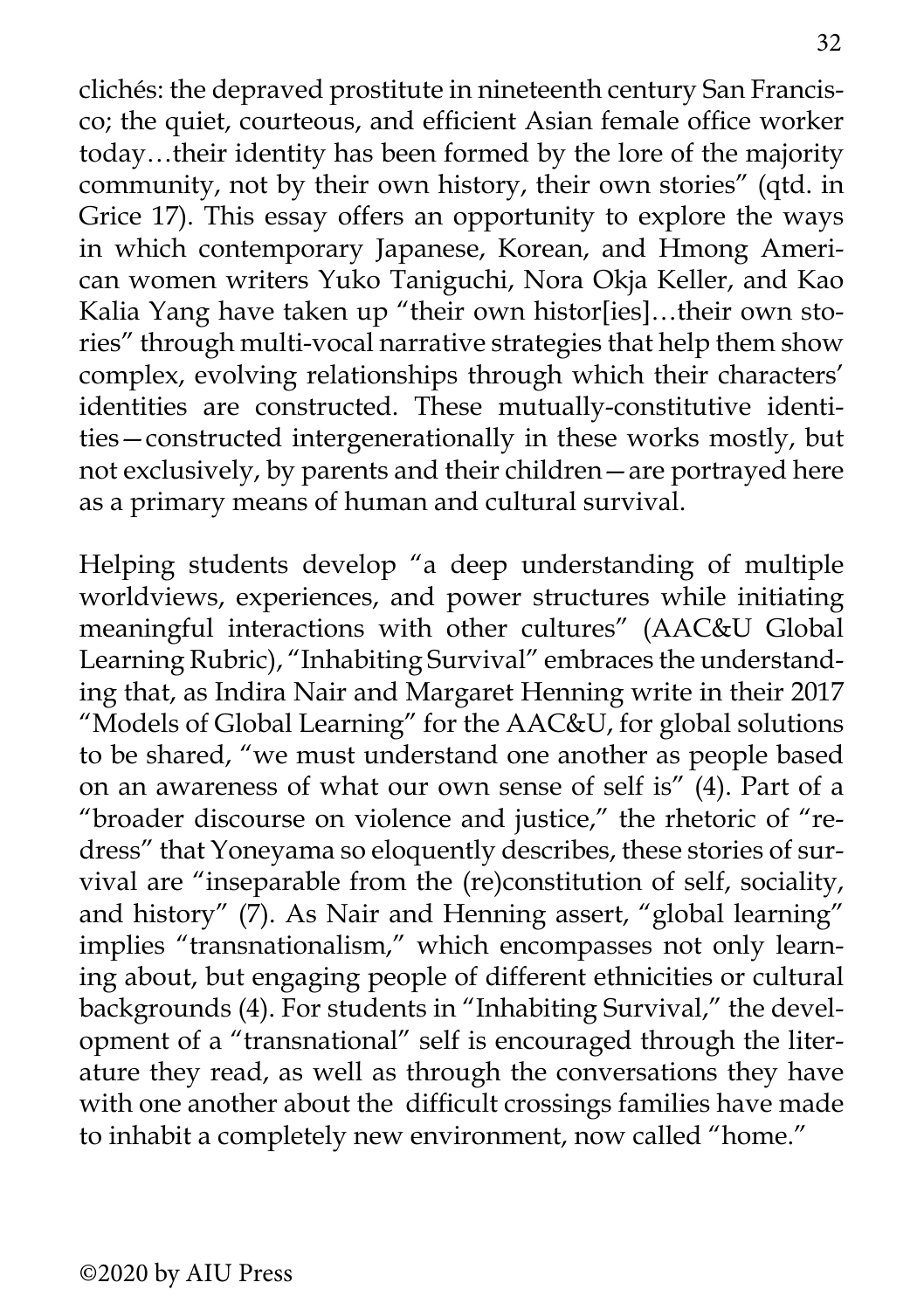Not only describing the crossings of physical borders, transnationalism can also describe the intellectual crossings of postcolonial knowledge that students embark on as well, the conflicts they will necessarily encounter with their prior learning, "insurgent memories, counterknowledges, and inauthentic identities that have been regimented by the discourses and institutions centering on nation-states," as Yoneyama puts it (7). Unraveling notions of "self" based in stereotypes and assimilationist ideologies, the characters in these novels offer a new version of themselves, a "transnational self" that emerges from the intergenerational experience of trauma, racism, and violence. The bifurcated, multi-vocal voices that facilitate these openings or ruptures within "familiar borders and boundaries—whether political, cultural of psychological" offer a transnational space in which students too can dwell, so that the sense of shared empathy they develop through their interactions and conversations with one another in their discussions will translate into meaningful thought and engagement outside the boundaries of the classroom as well (Nair and Hemming 4).

As Yoneyama shows, it is never too late to reap the benefits of this learning so often unrecognized by the status quo. Referring to the 2000 Women's "mock" Tribunal described in the section on Okja Keller's *Comfort Woman*, Yoneyama writes, "For the tribunal's findings to gain any significance, audiences had to realize that its justice could not be located in the present, in institutional realism or the status quo. Instead," she writes, "its significance had to be sought out in the future, as yet unseen, born out of a transformed present." As Yoneyama asserts, "the Women's Tribunal's historical efficacy will depend on whether and how those who respond to the survivor's testimonial accounts becomes transnationally and nationally engaged so as to intervene critically in long-inherited institutions and knowledges," whether this intervention, I would add, takes place in university classrooms of diverse students in the U.S., Japan, or someplace else (127).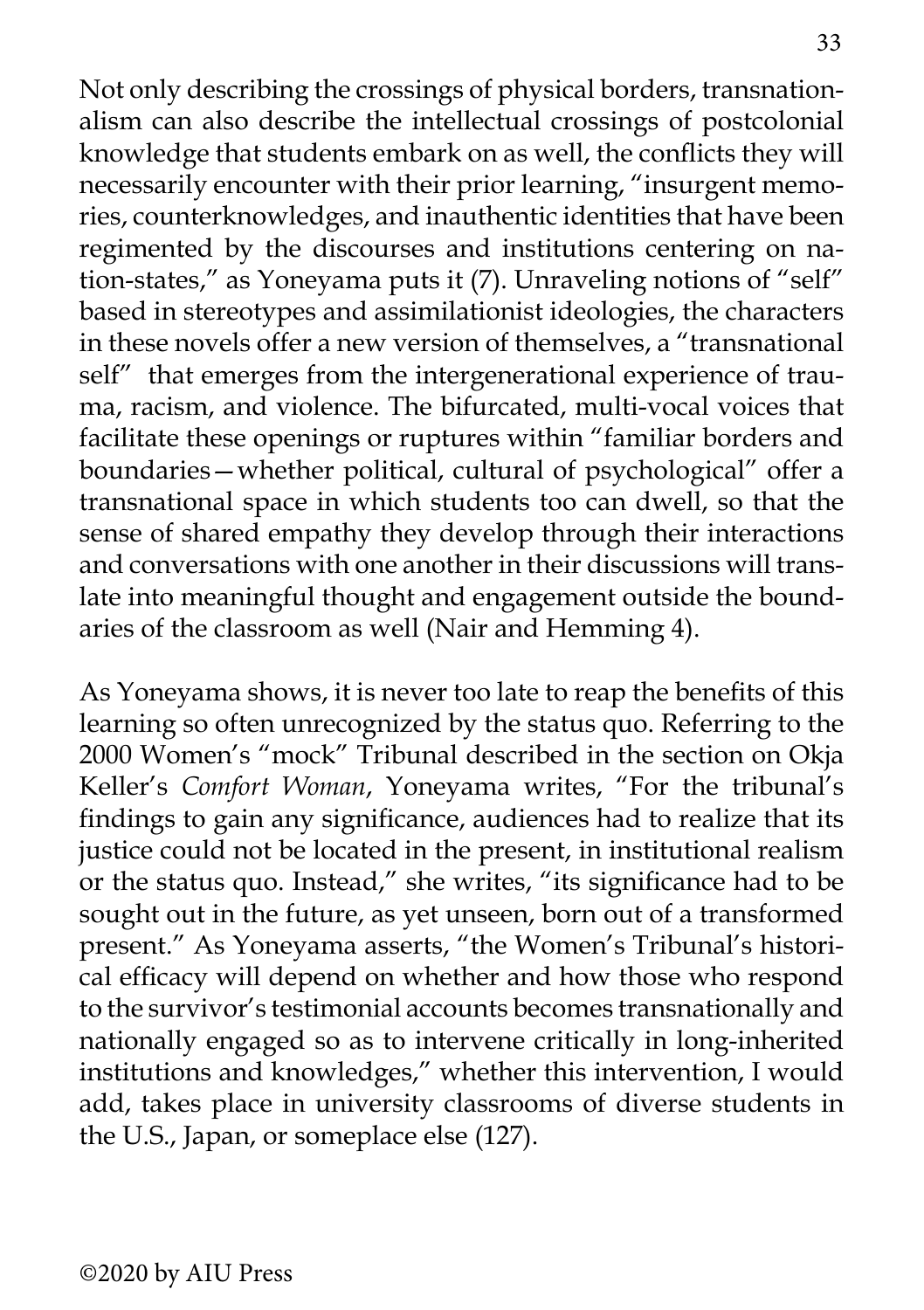Just one of literally thousands of courses across the globe seeking to develop "ethical community-based learning" and "meaningful engagement...[among] people from diverse backgrounds," as Nair and Henning put it (4), "Inhabiting Survival" provides an environment in which students learn to negotiate borders of race and ethnicity as a means of developing a fuller and more engaged understanding of themselves as they respond to the seemingly insurmountable pain and trauma they encounter in the course, and through the course, the world.

# **Works Cited**

- *Breaking the History of Silence: The Women's International War Crimes Tribunal for the Trial of Japanese Military Sexual Slavery.*  Video Juku, 2001.
- "Global Learning VALUE Rubric." Association of American Colleges and Universities, 2014,

[www.aacu.org/value/rubrics/global-learning](http://www.aacu.org/value/rubrics/global-learning).

Grice, Helena. *Negotiating Identities: An Introduction to Asian American Women's Writing.* Manchester University Press, 2002.

*Hunted Like Animals.* Dir. Rebecca Sommers. Sommerfilms, 2008.

"Joint Statement on the Value of Liberal Education by AAC&U and AAUP." Association of American Colleges and Universities, 31 May, 2018, [www.aacu.org/about/statements/2018/](http://www.aacu.org/about/statements/2018/joint-statement-value-liberal-%20education-aacu-and-aaup) [joint-statement-value-liberal- education-aacu-and-aaup.](http://www.aacu.org/about/statements/2018/joint-statement-value-liberal-%20education-aacu-and-aaup)

Keller, Nora Okja. *Comfort Woman.* Penguin Books, 1997.

- Min, Pyong Gap. "KOREAN 'COMFORT WOMEN': The Intersection of Colonial Power, Gender, and Class." *Gender and Society,* vol. 7, no. 6, 2003, pp. 938-957, doi:10.1177/0891243203257584.
- Molasky, Michael. *The American Occupation of Japan and Okinawa.*  Routledge, 1999.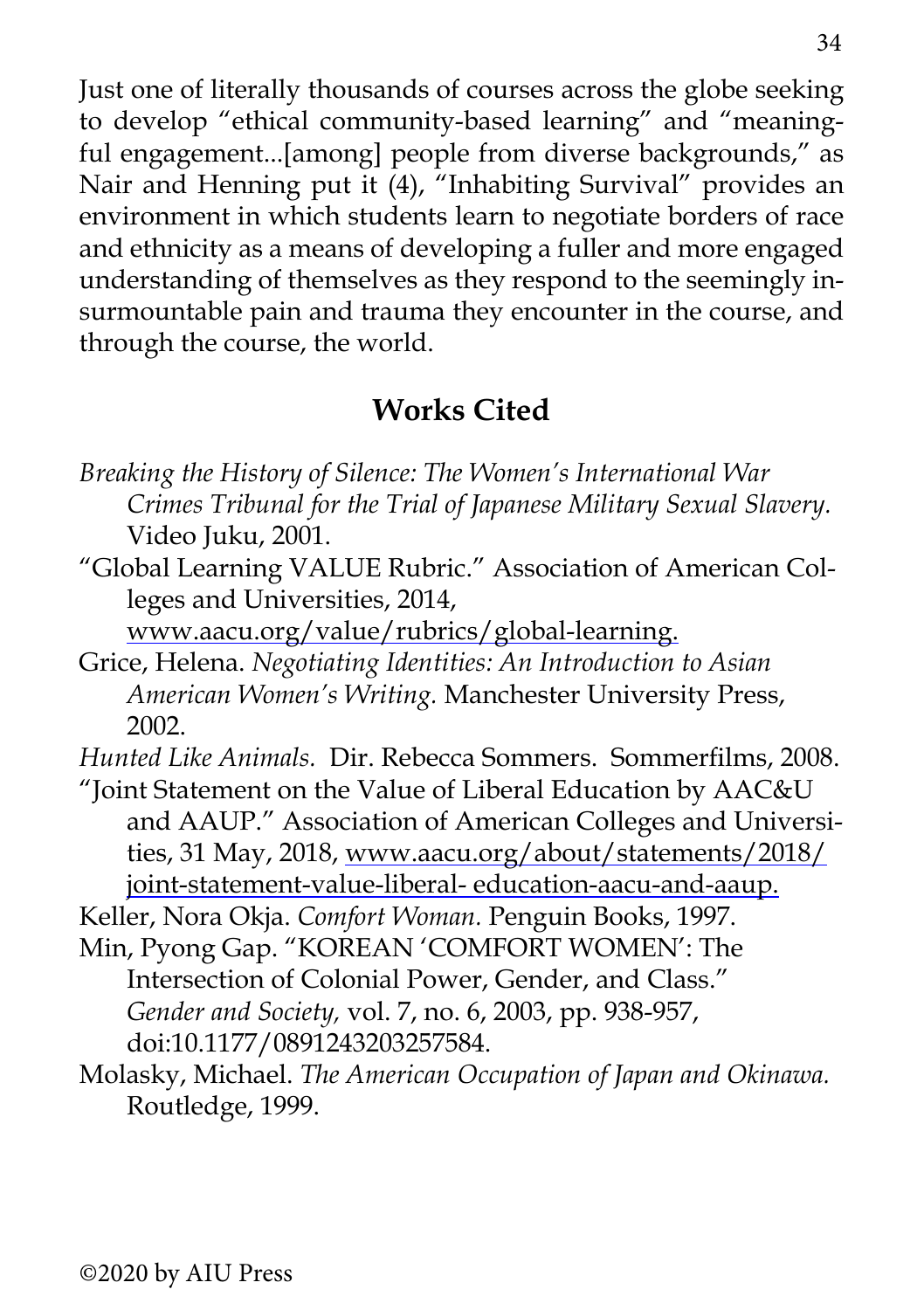- Nair, Indira and Margaret Henning. "Models of Global Learning." Association of American Colleges and Universities, 11 October, 2017, www.aacu.org/publications/models-global-learning
- Najmi, Samina. "Decolonizing the Bildungsroman: Narrative of War and Womanhood in Nora Okja Keller's *Comfort Woman*." *Form and Transformation in Asian American Literature,* edited by Zhou Xiaojing and Najmi, 2005, pp. 209-230.
- Nguyen, Thai-Huy and Marybeth Gasman. "Activism, Identity and Service: the Influence of the Asian American Movement on the Educational Experiences of College Students." *History of Education*, vol. 44, no. 3, May 2015, pp. 339-354, doi:10.1080 /0046760X.2014.1003338.
- Soh, Sarah C. *The Comfort Women: Sexual Violence and Postcolonial Memory in Korea and Japan.* The University of Chicago Press, 2008.
- Taniguchi, Yoko. *The Ocean in the Closet.* Minneapolis, Coffee House Books, 2007.
- Xiaojing, Zhou. "Introduction. *Form and Transformation in Asian American Literature*, edited by Xiaojing and Najmi*,* Seattle, University of Washington Press, 2005, pp. 3-29.
- Yang, Kao Kalia. "A Hmong View of Public Education." TED Talks, April, 2015. [www.youtube.com/watch?v=hC](http://www.youtube.com/watch?v=hCn84oHSl9g)[n84oHSl9g](http://www.youtube.com/watch?v=hCn84oHSl9g)
- ---. *The Song Poet: A Memoir of My Father.* Metropolitan Books, 2016.
- Yoneyama, Lisa. *Cold War Ruins: Transpacific Critique of American Justice and Japanese War Crimes.* Duke University Press, 2016.
- Yoshimi, Yoshiaki. *Comfort Women: Sexual Slavery in the Japanese Military During World War II.* Trans. Suzanne O'Brien, Columbia University Press, 2000.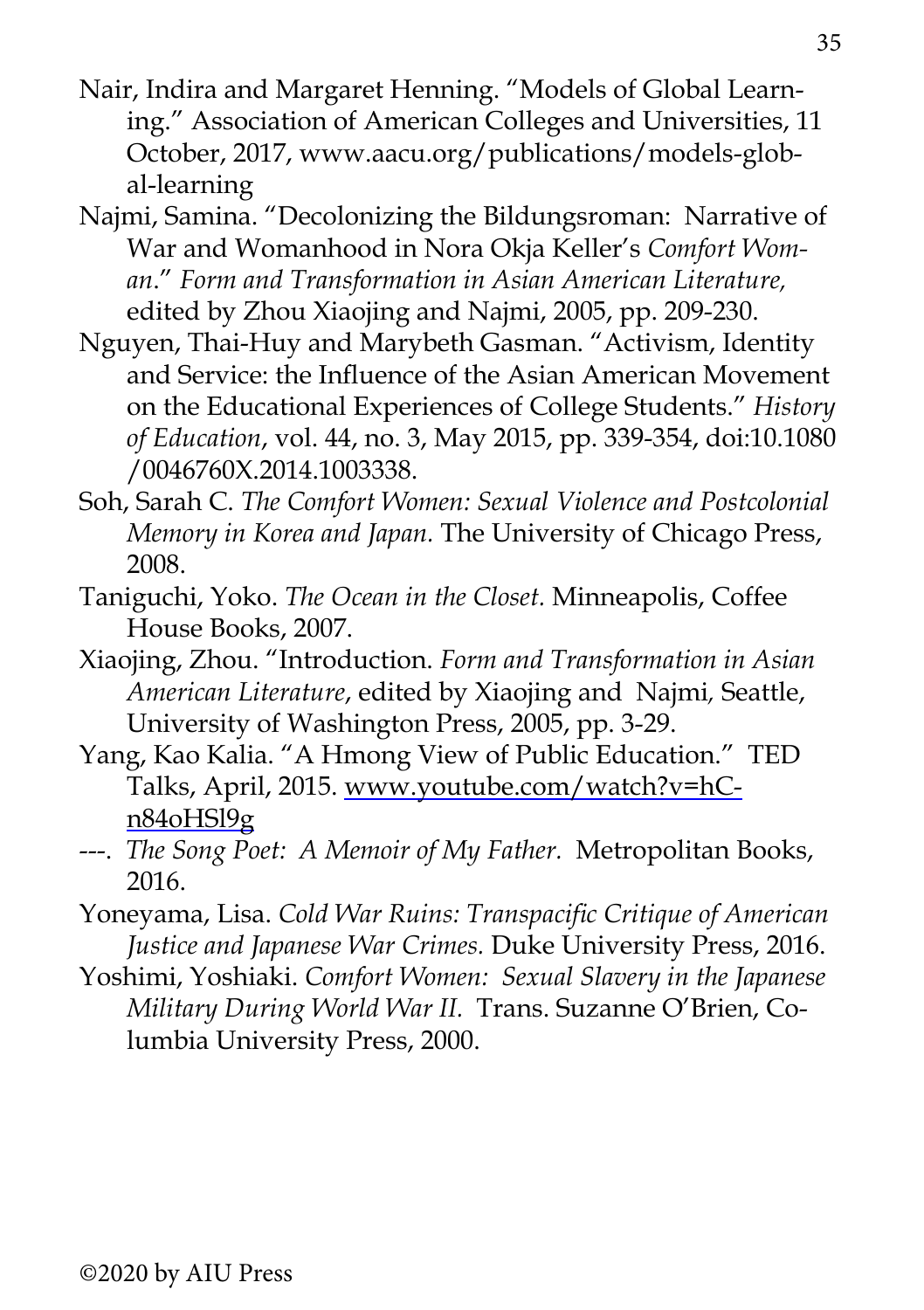# **Placing "Akita" in the "International Liberal Arts University:" The Liberal Arts, "Life Guidance," and the Potential Legacy of the Northern Education Movement (***Hoppo Kyoiku Undo***) on Akita International University**

**Patrick Shorb** Kansai University of International Studies

### **Abstract**

This essay explores how the Akita-based prewar pedagogy movement, the Northern Education movement (Hoppo Kyoiku, hereafter, NEM) could have relevance to the educational mission of Akita International University (hereafter, AIU). Specifically, this study will compare and contrast NEM's "life guidance" with the similarly holistic, communication-centered "international liberal arts" of the University. NEM's emphasis on communal engagement, grass-roots practitioner collaboration and reflective practice, and students' critical thinking and self-mastery all could serve as useful touchstones for how AIU might reshape its education program moving forward. This essay is not necessarily suggesting that AIU abandon the original "global human resource" vision of its founding president. However, it is suggesting that through a more active engagement with the pedagogical tradition of NEM, AIU might further enhance and legitimize recent trends towards a more multi-dimensional, Akita-based educational model.

### **Introduction**

One of the intriguing parallels between the most important education innovation of Akita during the  $21<sup>st</sup>$  century, the founding of Akita International University (hereafter, AIU), and the most important education innovation of Akita during the  $20<sup>th</sup>$  century, the emergence of the Northern Education movement *(Hoppo Kyoi-*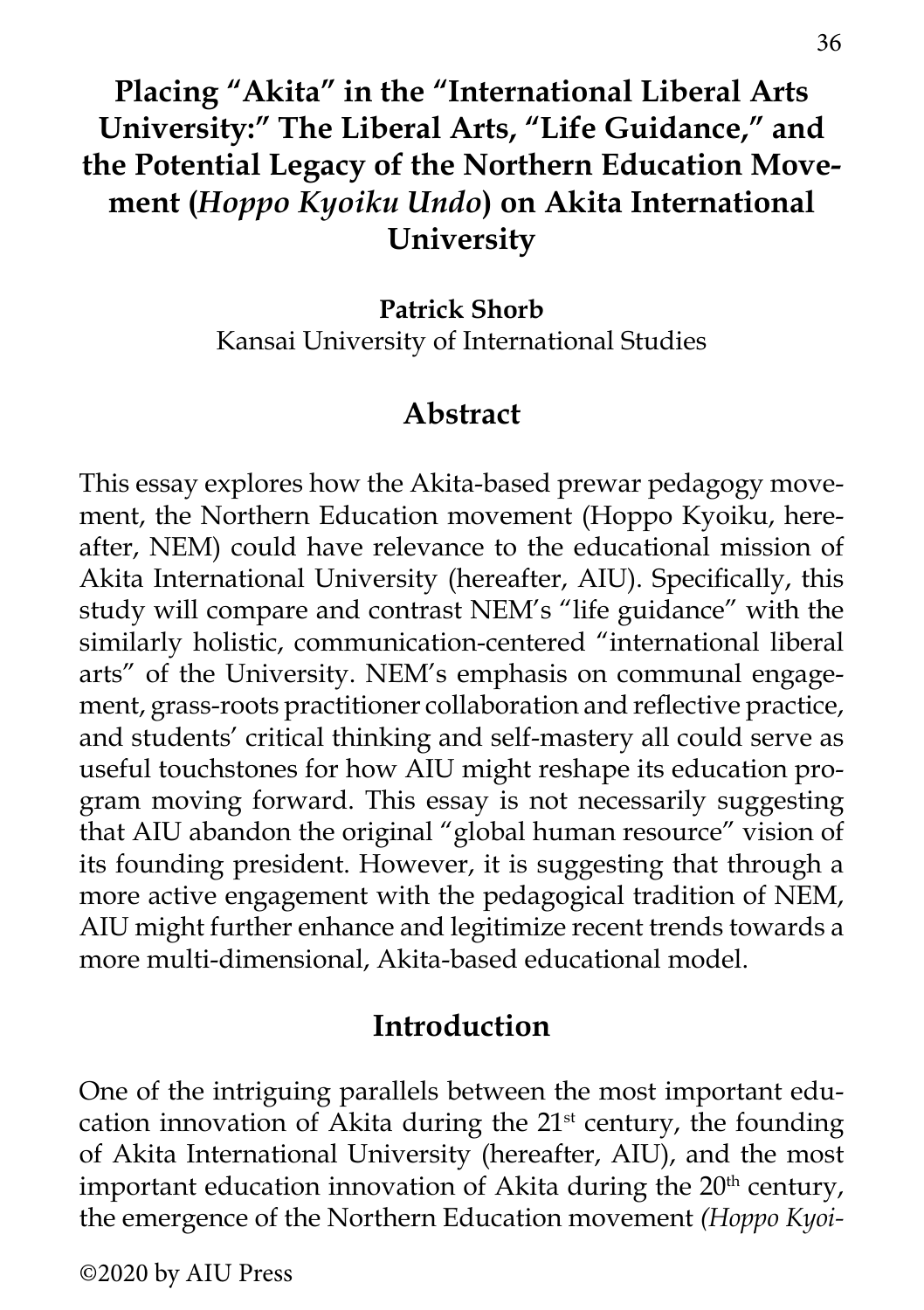*ku Undo*, hereafter NEM), is the emphasis that both have placed on broad-based, communication-focused learning.

That AIU embraced a holistic education partially inspired by a U.S. liberal arts model is well documented.<sup>1</sup> AIU's Japanese name of *Kokusai Kyoyo Daigaku* literally embeds "liberal arts" in the middle of its name.<sup>2</sup> Moreover, AIU's first president, Mineo Nakajima,3 first branded AIU as a uniquely "international" liberal arts university. Cosmopolitan, forward-looking and pragmatic, it was an education more directly inspired by the techno-futurism of a Steve Jobs than the classical humanism of a Cardinal Newman. Nakajima particularly emphasized the importance of foreign language mastery as it helped students "adapt" to a rapidly globalizing world through its cultivation of technical competencies and a more "decisive" personality. As he explained:

3 This essay will adopt the western naming convention of placing first/given names before family names.

<sup>1</sup> E.g. AIU consciously benchmarking Ivy League models of the liberal arts, *cf*. Mineo Nakajima, *Gakureki Kakumei: Kokusai Kyoyo Daigaku no Chosen* (The Revolution of Degree-based Society: The Challenge of Akita International University), K. K. Besuto Seraazu, Tokyo, 2012, p. 24. Recently, AIU used the American liberal arts institutions of Dickinson College, the College of William and Mary and Georgetown University as global benchmarking partners. *Cf.* AIU, "Top Global University Project (Type B): Akita International University, p. 5. Accessible at: [https://tgu.mext.go.jp/en/universities/](https://tgu.mext.go.jp/en/universities/aiu/pdf/%20chosho.pdf) [aiu/pdf/ chosho.pdf](https://tgu.mext.go.jp/en/universities/aiu/pdf/%20chosho.pdf) 

<sup>2</sup> Insung Jung has traced the origins of the western liberal arts tradition to the Ancient World, specifically to the *paideia* curriculum of Hellenic Greece and the *liberalia studia* of ancient Rome. In medieval times, European universities formalized their curriculum into the seven liberal arts of the scientifically-oriented Quadrivium (music, arithmetic, geometry and astronomy), and the humanities-oriented Trivium (grammar, logic and rhetoric). In trying to articulate "liberal arts" more precisely in an modern, global context, Jung uses Rebecca Chopp's definition of "liberal arts education" as a broadbased curriculum emphasizing the three principles of "critical thinking, moral and civic character, and using knowledge to improve the world." Jung's and Chopp's definition of the liberal arts is a useful reference, but any generalized definition of "liberal arts" masks important differences and contradictions within the term. This essay will therefore avoid categorical definitions of liberal arts and instead explore how AIU and NEM chose to articulate their own version of holistic, communication-focused education on their own terms. Insung Jung, "Introduction," in Jung, Nishimura and Sasao eds. *Liberal Arts Education and Colleges in East Asia*, Springer, Singapore, 2016, pp. 2,5. Jung's citation of Chopp: "Remaking, renewing, reimagning the liberal arts college takes advantage of change," in Chopp, Frost and Weiss eds., *Remaking college: Innovation and the liberal arts,*  Johns Hopkins University Press, Baltimore, 2014, pp. 13-24.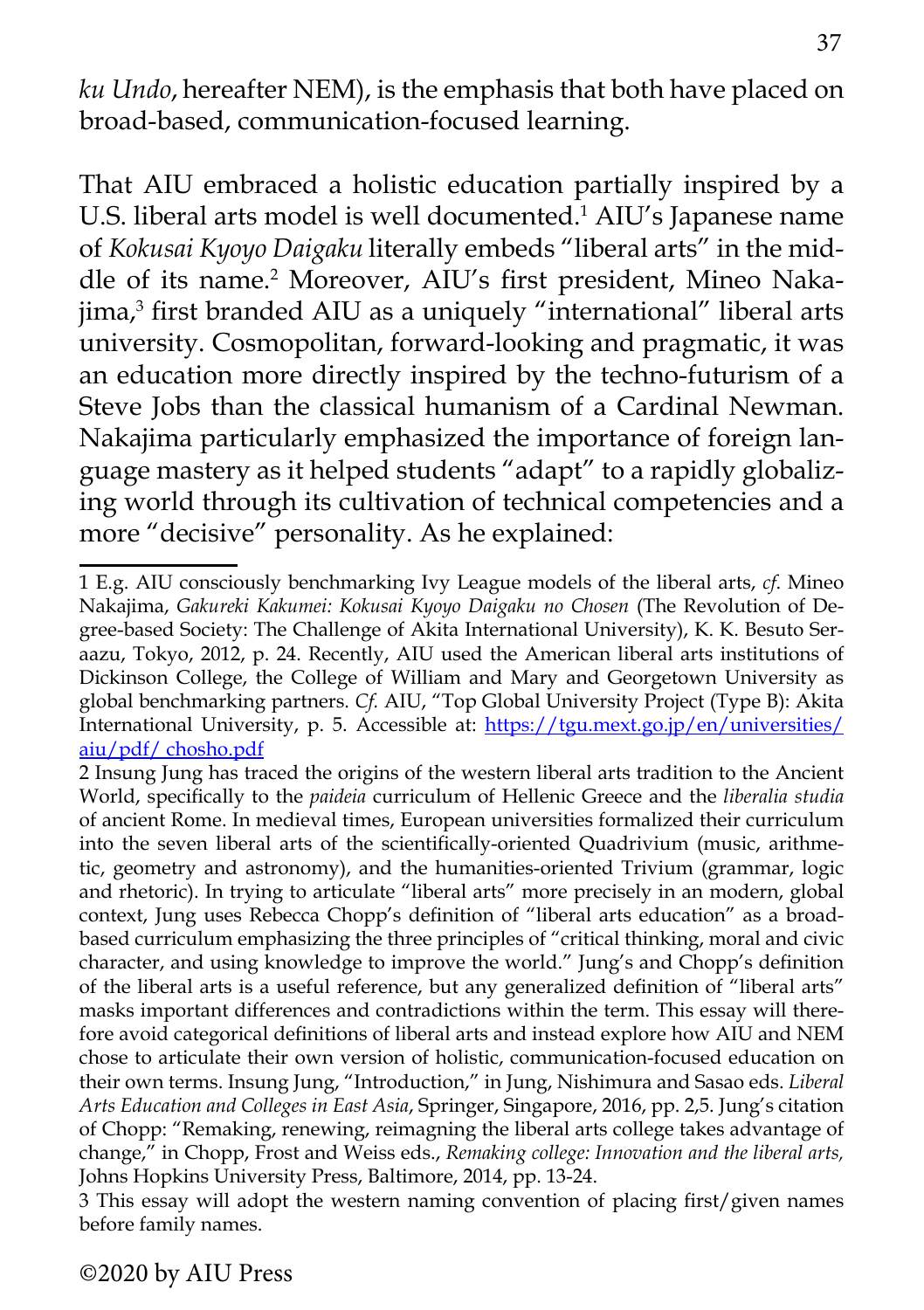The international liberal arts of AIU builds upon past liberal arts models, but also adds practical courses to help (students)4 adapt to an ever-changing global society. This includes perfecting one's foreign language ability to engage in international society, and through this, to create intellectual experiences that will cultivate students' ability to make decisive actions (in life). That is AIU's purpose. This international liberal arts curriculum will also merge with the advancement of technology as (Steve) Jobs has argued for; it will allow students to engage in the new information technology environment and adapt to contemporary society. This is how we will realize liberal arts education.5

Seventy-five years prior to AIU's founding --above a tofu shop near Akita Station-- another education project emphasizing the importance of language mastery and broad-based content knowledge was started by a group of disaffected public elementary school teachers.<sup>6</sup> As a regional variant of a larger prewar composition-writing pedagogy movement, the Daily Life Writing movement (*Seikatsu Tsuzurikata Undo*, hereafter DLW),7 NEM educators

<sup>4</sup> Parenthetical annotations in quoted passages have been inserted by the author.

<sup>5</sup> Nakajima, *op. cit*., 2012, p. 43. Unless otherwise indicated, all Japanese translations in this essay are by the author.

<sup>6</sup> Initially funded by tofu-entrepreneur and former Mitane substitute teacher, Narita Chukyu, NEM educators first began their activities in 1927 as a pedagogy discussion society. The actual NEM organization was incorporated in 1930. *Cf.* Kato Shushiro, *Waga Hoppo Kyoiku no Michi: Aru Seikatsu Tsuzurikata Kyoshi no Showa-shi* (The Way of Our Northern Education: The Recent History of One Life Composition Teacher), Mumeisha, Akita, 1979, pp. 55-56.

<sup>7</sup> English-language scholarship on the DLW gives a good summary of the major figures and issues related to the movement. *Cf.* Satsuki Hiraoka, "The Ideology and Practices of *Seikatsu Tsuzurikata*: Education by Teaching Expressive Writing," *Educational Studies in Japan: International Yearbook*, 6, 2011, pp. 21-31, and Ayako Kawaji, "`Daily life writing' in school: Creating alternative textbooks and culture," in Hiroyuki Kuno and Yoko Yamasaki eds., *Educational Progressivism, Cultural Encounters and Reform in Japan*, Routledge, London, 2017, pp. 109-123. The scholarship of Kaoru Miyazawa has highlighted the iconoclastic aspects of DLW and has sought to locate it within a broader "critical pedagogy" discourse. *Cf.* Miyazawa, "Creating a new space and a new alliance in the global age: A dialogue between Freirian pedagogy and Seikatsu Tsuzurikata" in Pierre Orelus, ed. *Interrogating Critical Pedagogy: The Voices of Educators of Color in the Movement*,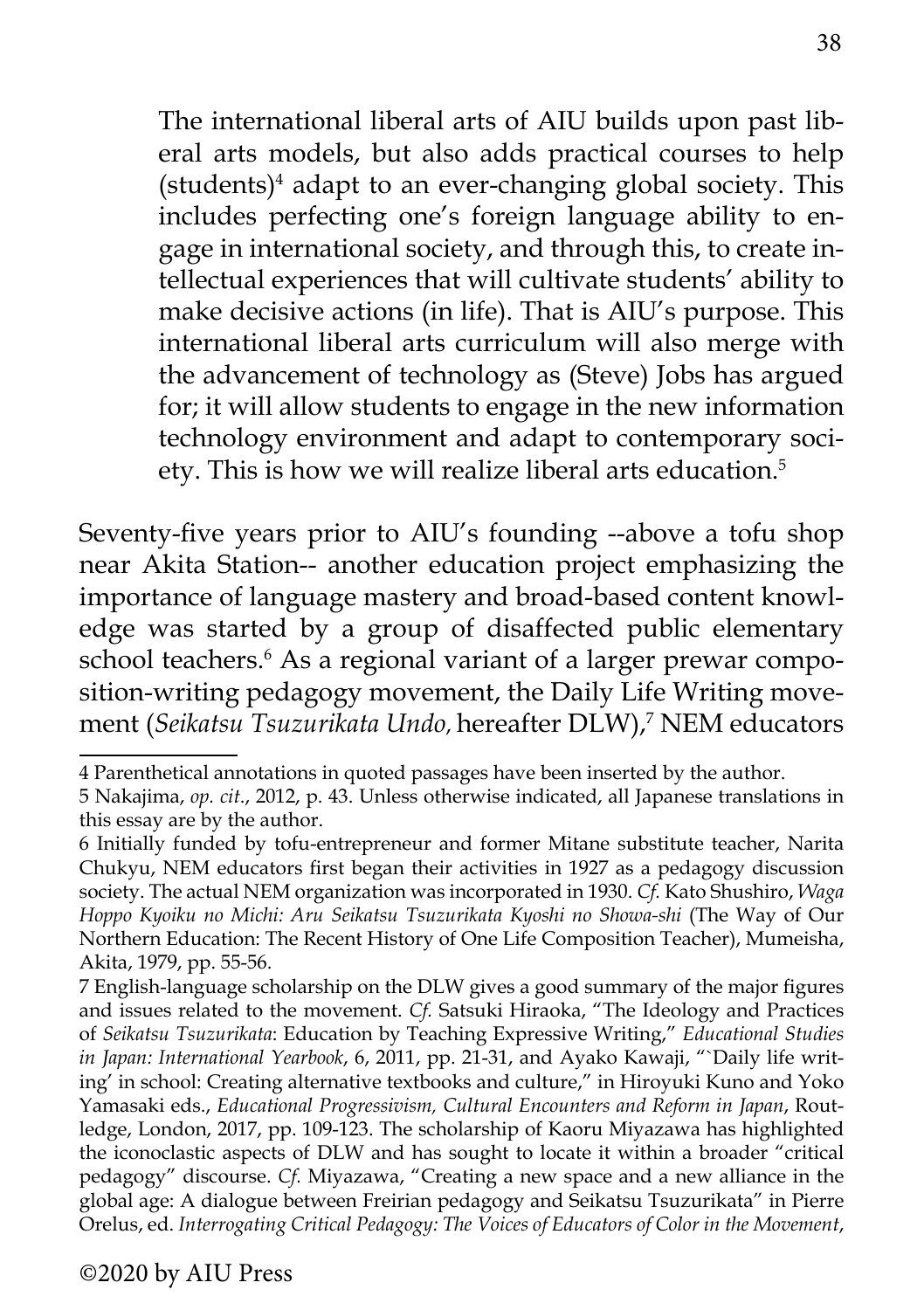viewed communication, specifically the development of student writing, as essential to developing pupil's long-term success in life. As Masayuki Suzuki, an elementary school teacher who worked in present-day Nikaho argued, writing was students' most important "life tool" that enabled them to address their own needs and act upon their own life ambitions.<sup>8</sup> Although NEM teachers did not draw upon American "liberal arts" models per se, in cobbling together a holistic "life guidance" (*seikatsu sido*) curriculum, they also imagined education as fundamentally transformational. As an elementary school teacher once assigned to the hard-scrabble port neighborhood of Tsuchisaki, Sasaki Ko, argued, the act of writing was not simply practice in formal communication, but the linchpin around which children learned and deepened their understanding about various aspects of daily life. By making students aware of their "life foundations" (*seikatsudai*), NEM teachers helped students articulate a *de facto* "life philosophy" "in the broadest sense." As with Nakajima a century later, Sasaki also sought to integrate language and technology. As he explained:

> …the writing side of the (elementary school) curriculum should not continue, as before, based on a formal subject-based approach. Rather, it should include the entirety of children's life in some way or other. This so-called "life guidance" is the foundation of our approach... For us, it is the combination of a math/technology curriculum and a writing-based curriculum, but it is an integration built upon the latter.… It is not simply the combining of life-based topics with learning materials, but rather arranging life-based topics as the learning materials. Through this approach, the issues of learning technology issues etc. will solve themselves. …In thinking of students from the lower classes (in particular) we must consider their life

Routledge, New York, 2015, 187-204.

<sup>8</sup> Masayuki Suzuki, *Suzuki Masayuki no Hoppo Kyoiku Chosakushu* (Suzuki Masayuki's Collected Works on Northern Education), Yuri Insatsu, Akita, 1992, pp. 42-43.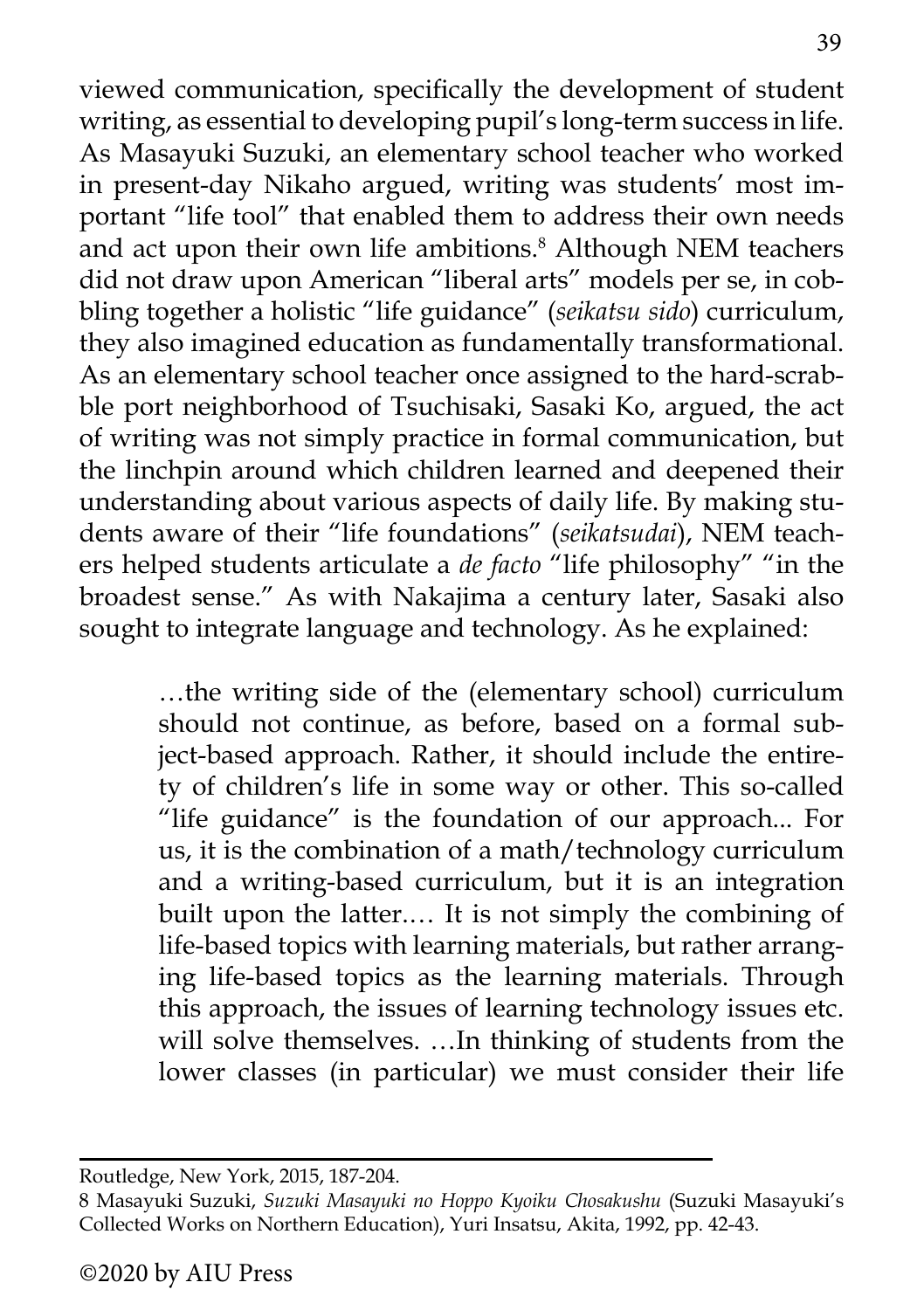philosophy and through this think of approaches emphasizing the productive nature of life in the broadest sense.<sup>9</sup>

On those occasions when NEM teachers explicitly invoked the discourse of *kyoyo* (whose meaning alternately meant "cultivation," "refinement" or *bildung* in the prewar, and "liberal arts" in the postwar), the parallels to AIUs vision became even clearer. As the Yamagata-based educator Toshitaro Murayama argued, a truly effective *kyoyo* also had to be forward looking and adaptable. "In order to insure a minimum level of *kyoyo* for the people," Murayama intoned, "it cannot be determined simply by setting curricular guidelines based on the current (and past) education system … what we need (instead) is (a *kyoyo*) based on the needs of the peoples' actual lives, or more accurately, standards determined by a critical analysis of where the people's actual needs will be tomorrow." On a curricular level, Murayama also anticipated Nakajima's call for a broad-based approach to knowledge, noting that the biggest obstacle to the "formation of (an effective) *kyoyo*  is (having) a *kyoyo* insufficiently imbued with (a knowledge of) science, economics and history."10

AIU and NEM were two initiatives that emerged from radically different educational contexts: the former a self-conscious attempt to create an "elite," "global standard" of 21<sup>st</sup> century Japanese

<sup>9</sup> Reflecting the impoverished nature of their students, NEM teachers were much more conscious of the class ramifications implicit in education. When devising a curriculum of "life-based topics" they specifically avoided what they saw as the overly "play-centered" nature of middle-class educators, influenced by American progressive education. As Sasaki critically of noted of such education, "the current approach to life-based topics is centered around child's play as if children's life is actually just one of fun." Ko Sasaki, "Seikatsu-Sangyo-Kyoiku (Life-Production-Education)," *Seikatsu Gakko* (Life School), June, 1938, p. 13.

<sup>10</sup> Toshitaro Maruyama, "Our Kyoyo" (Watashi-tachi no kyoyo), *Kyoiku Kokugo*, March 1940, reprinted in *Murayama Toshitaro Chosakushu* (Collected Works of Murayama Toshitaro), vol. 3, pp. 250-253, and cited from Ayako Kawaji, "Senzen seikatsu tsuzurikata ni okeru kyoiku hyokaron no kozo: 1930 nendai no 'shudanteki gohyo sagyo' no bunseki wo chushin ni (Construction of the theory of education assessment in prewar daily life writing: with particular analysis of 'group mutual evaluation activities' in the 1930s"), *Nihon Kyoiku Hoho Gakkai Kiyo: Kyoiku Hohogaku Kenkyu* (Education Methods Research: A Research Bulletin of the Japan Education Methods Association), vol. 30, 2004, p. 6.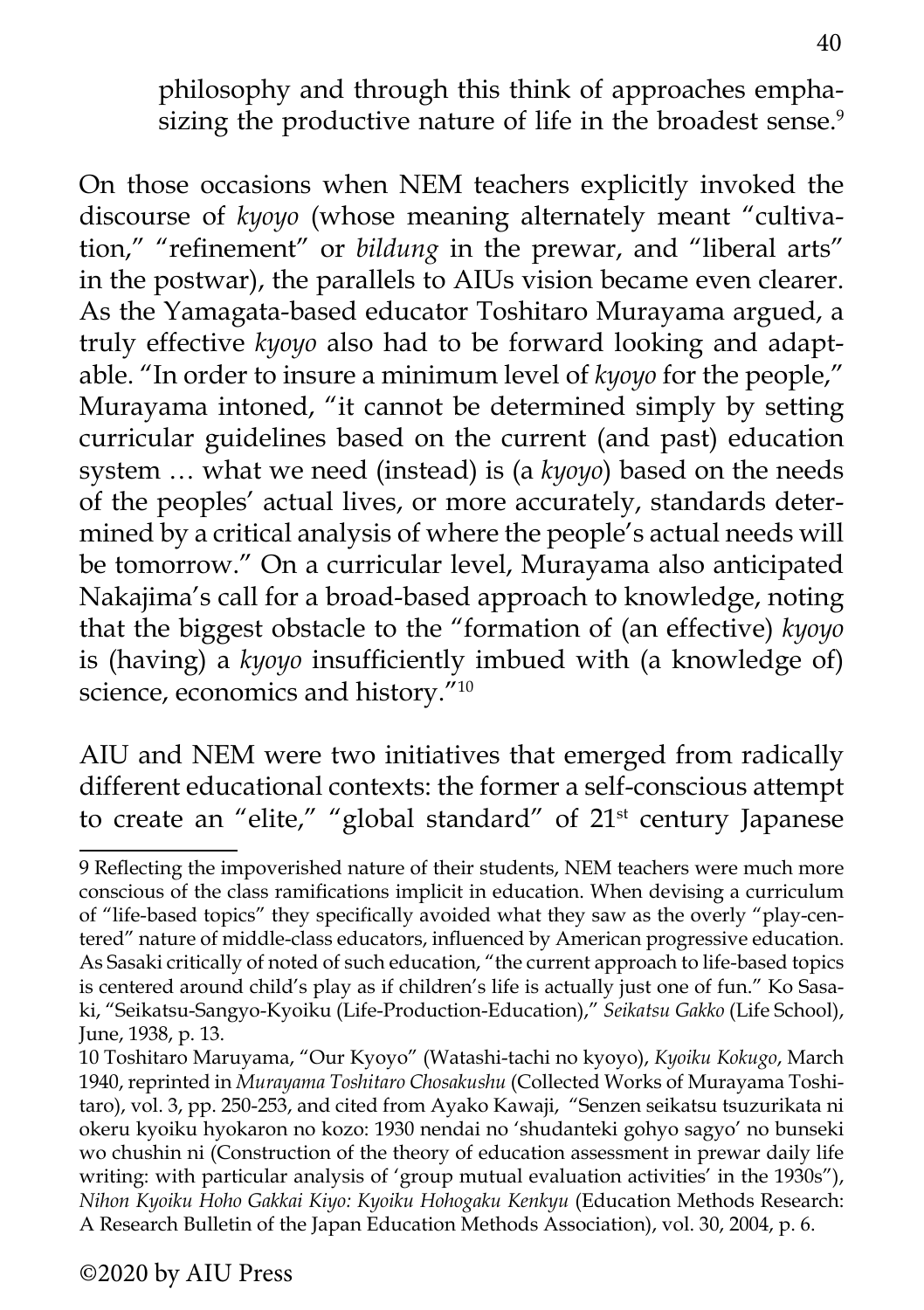higher education;<sup>11</sup> the latter, born out of a Depression era attempt to head-off the socio-economic dislocation of impoverished rural Tohoku elementary school students. Despite their different origins, they both devised a language-intensive, holistic educational program dedicated to addressing the life-needs of their learners. Their similarities are therefore intrinsically interesting. Indeed, if AIU was so inclined, it could reasonably lay claim to being the modern-day inheritor of this almost century-old tradition.

Yet the example of NEM is also a useful reference for the way the two educational visions diverged. This study will highlight how these differences manifested themselves and explore how these contrasts could provide a valuable reference for AIU's future course. As AIU finishes its second decade of operation and reconsiders its education mission for the long-term, NEM's own legacy of "life guidance" arguably provides a useful complement to Nakajima's original vision of "international liberal arts." In particular, NEM could provide insights in at least three areas: the way education institutions should relate to local community, the way educators should approach teaching and learning, and the fundamental goals of an education curriculum.

# **A Pedagogy of Communal Engagement**

First, NEM's emergence as an educational movement was intertwined with its attempt to ameliorate society during the context of the unprecedented socio-economic immiseration of the Great Depression. According to a 1931 Akita prefectural survey, over 5000 impoverished children were reported to be going without lunch or experiencing malnutrition, and only about 100 of Akita's roughly 350 elementary schools reported no student food insecurity. The collapse of rice prices, cold weather and the ensuing crop failure in 1931, 1932 and 1934 turned an economic catastrophe

<sup>11</sup> With regards to liberal art helping Japan develop "elite" human resources, *e.g.* Mineo Nakajima, *Naze, Kokusai Kyoyo Daigaku de Jinzai wa Sodastu no ka* (Why is AIU Able to Develop Human Resources?), Shodensha, Tokyo, 2010, pp. 77-78; with regards to AIU leading way on "global standards," *e.g.* Nakajima, *op. cit.*, 2012, p. 184.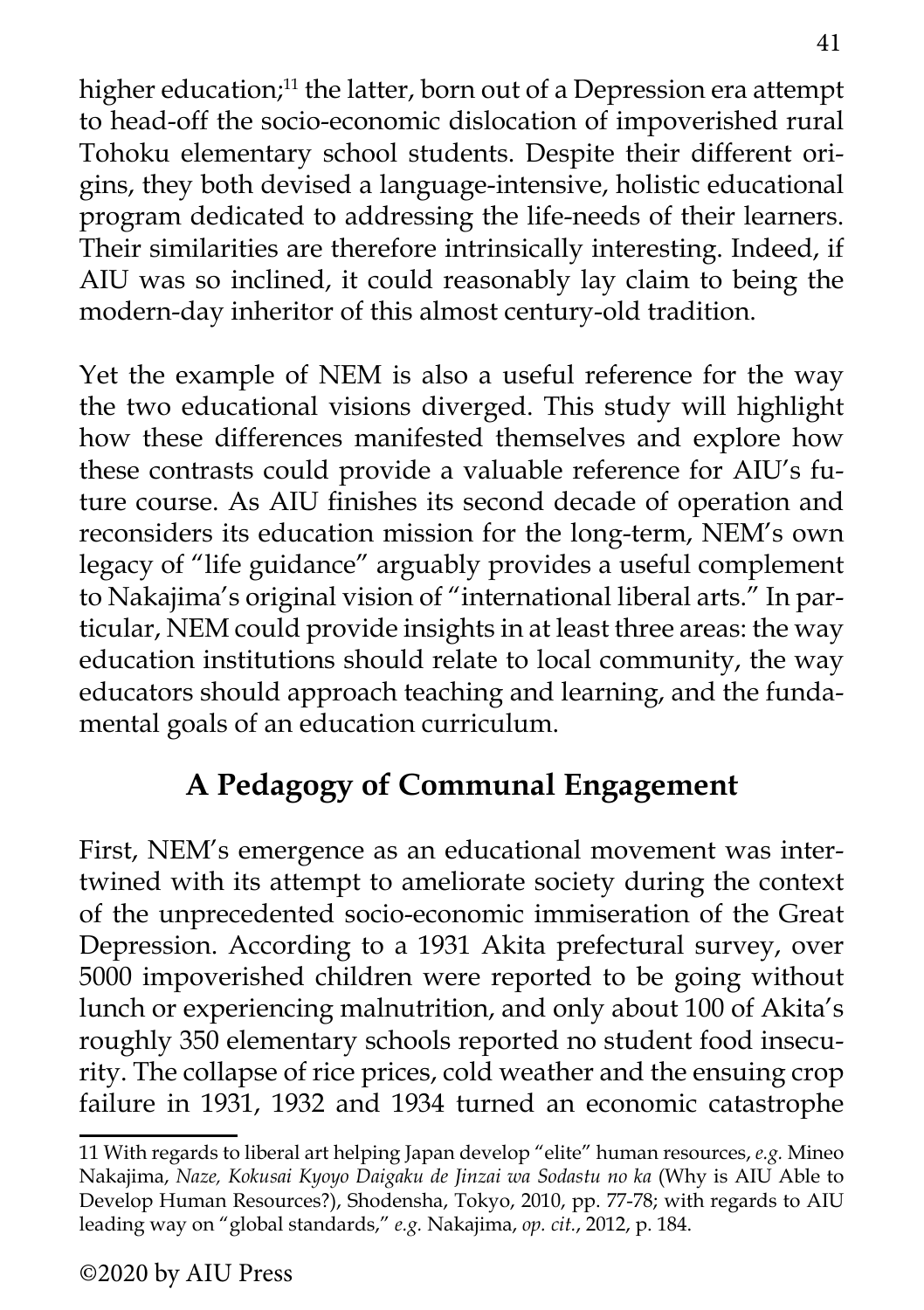into an intractable social one.12 Climaxing in the brutal famine of 1934, crop yields dropped 40% in the region as a whole and forced many into emergency starvation diets of eating tree bark and plant bulbs. This decade-long collapse also led to a corresponding disintegration of rural society. The pain and dislocation of time epitomized by the wide-spread phenomenon of *musume-uri*, literally "daughter selling," where poor families were forced to indenture female family members in exploitative contracts of prostitution and manual labor.13

The contemporary writings of NEM teachers expressed the collective horror of the times, but they also made clear that they also saw the suffering as a man-made creation. One elementary school teacher in the mountainous area of Senboku, Sakamoto Fukuyuki, expressed how "dumbfounded" he was teaching in a "feudal" community of crushing inequalities. He noted how a few landowning families dominated 600 "serf/slave-like" (*reizoku*) tenant-farming families.<sup>14</sup> In such dire economic circumstances, moralistic platitudes and the comfortable injunctions of "desktop humanism" could no longer "provide solutions." To be a responsible educator, meant simultaneously working with the community stakeholders, and recognizing that the very complexity of these social problems limited the ways they could actually help. Sakamoto lamented his plight:

> The current situation is not a problem that can be settled by simply saying 'behave better.' The reality is too serious. I would only look like an idiot (for doing such). This year, (two students) were sold to a red-light district in Hakodate

<sup>12</sup> Ayako Kawaji, "Kato Shushiro no tsuzurikata hyokaron to sono jissai (Kato Shushiro's theory of composition assessment and its reality)," *Kyoto Daigaku Daigakuin Kyoikugaku Kenkyuka Kiyo* (The Research Bulletin of the Graduate Education Faculty of Kyoto University), vol. 48, 2002, p. 380.

<sup>13</sup> Kerry Smith, *A Time of Crisis: Japan, the Great Depression and Rural Revitalization* (Cambridge, MA: Harvard University Asia Center, 2001), pp. 243, 250, 113.

<sup>14</sup> Fukuyuki Sakamoto, "Hokokuki (A record of reports)," *Hoppo Kyoiku* (Northern Education), vol. 16 January, 1936, pp. 18-19. With regards to Sakamoto's Senboku, Akita address, *Ibid.* p. 22.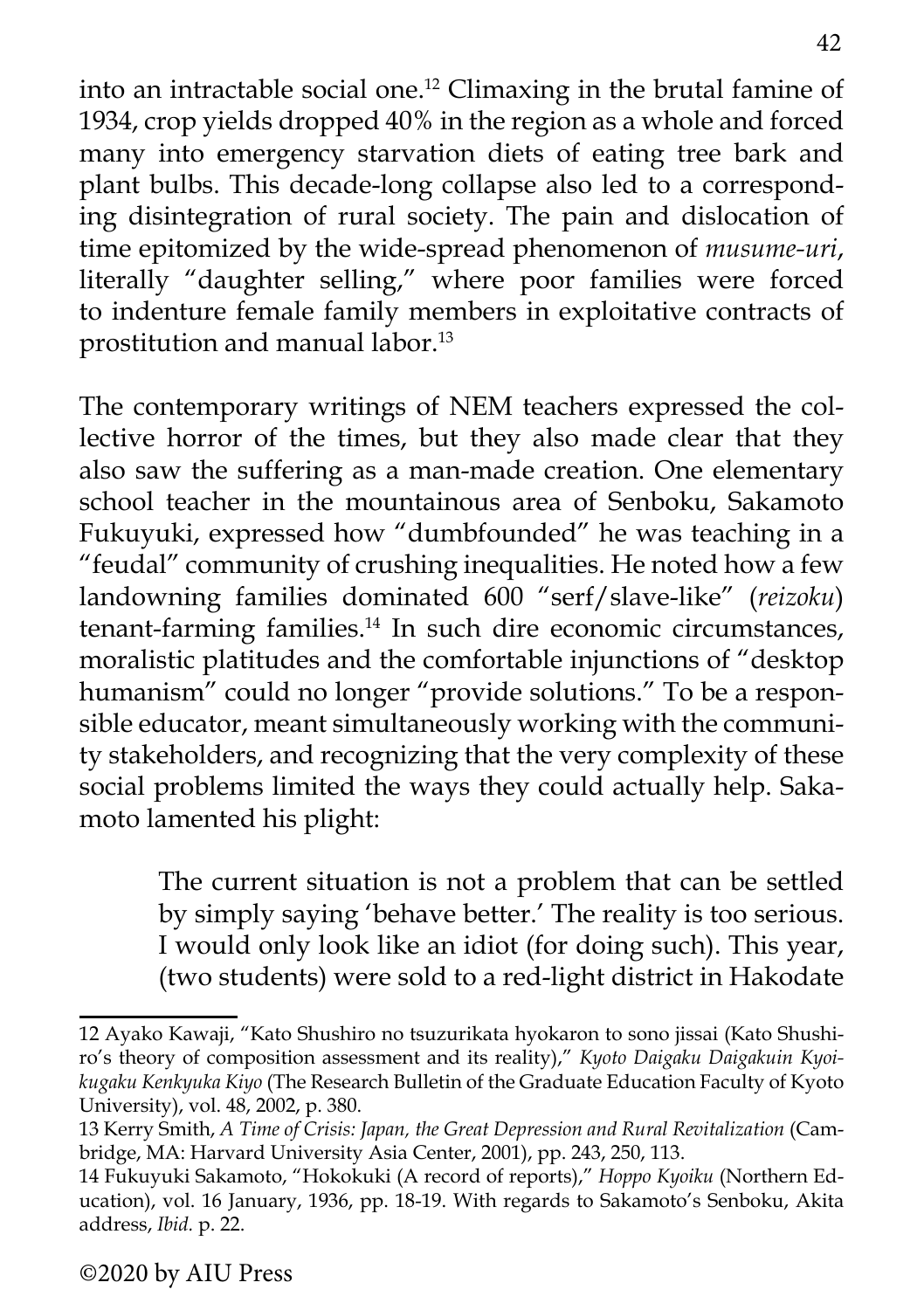(in southern Hokkaido). Working with the town hall and clergymen, we tried to prevent this from happening. However, one of the fathers came to us pleading against this intervention. With this red-light district's money, (the father) argued, he could find work in Kamchatka (and support his family moving forward). He noted that he would have to pay back the money he already received otherwise. The other four members of the family would starve. If it was just saving the life of the child, that would be one thing; but (it is) a choice between the sadness of the sold child or the pain of a starving family. I am at a complete loss on how to go forward…. In this time of famine, desktop humanism and (current) educational approaches do not provide solutions $15$ 

Faced with such bleak choices, NEM teachers tried to develop a new kind of pedagogy that would help students make the best of an unimaginable situation. On the one hand, they elaborated their approach to "life guidance" by cultivating within students' an ability to meet the intense challenges of Depression on their own. In response to Sakamoto's complaints, a teacher in neighboring Kitakami, Iwate, Atsushi Yoshida, argued that it was essential to support students through the concept of "roman-ten-ism."16 Not simply a misspelling of "romanticism", Yoshida appeared to be drawing upon the original German *bildungsroman* emphasis of "coming of age" and personal growth. To help students, a "romantenism-centered" education would develop "life skills," and foster a "will" (*iyoku*) to live based on a better understanding of one's "life foundation" and its relationship to the world around them. In concrete terms, NEM teachers designed classroom writing assignments asking them to unflinchingly describe daily life as it really was*.* To an extent often not seen among other contemporary Daily Life writing movements, NEM educators used this realism

<sup>15</sup> *Ibid.*, p. 19.

<sup>16</sup> Atsushi Yoshida, "Sakamoto Ani no' hokokuki' wo yomu (Reading Older Brother Sakamoto's 'A record of reports')," *Hoppo Kyoiku* (Northern Education), vol. 16, January, 1936, p. 20.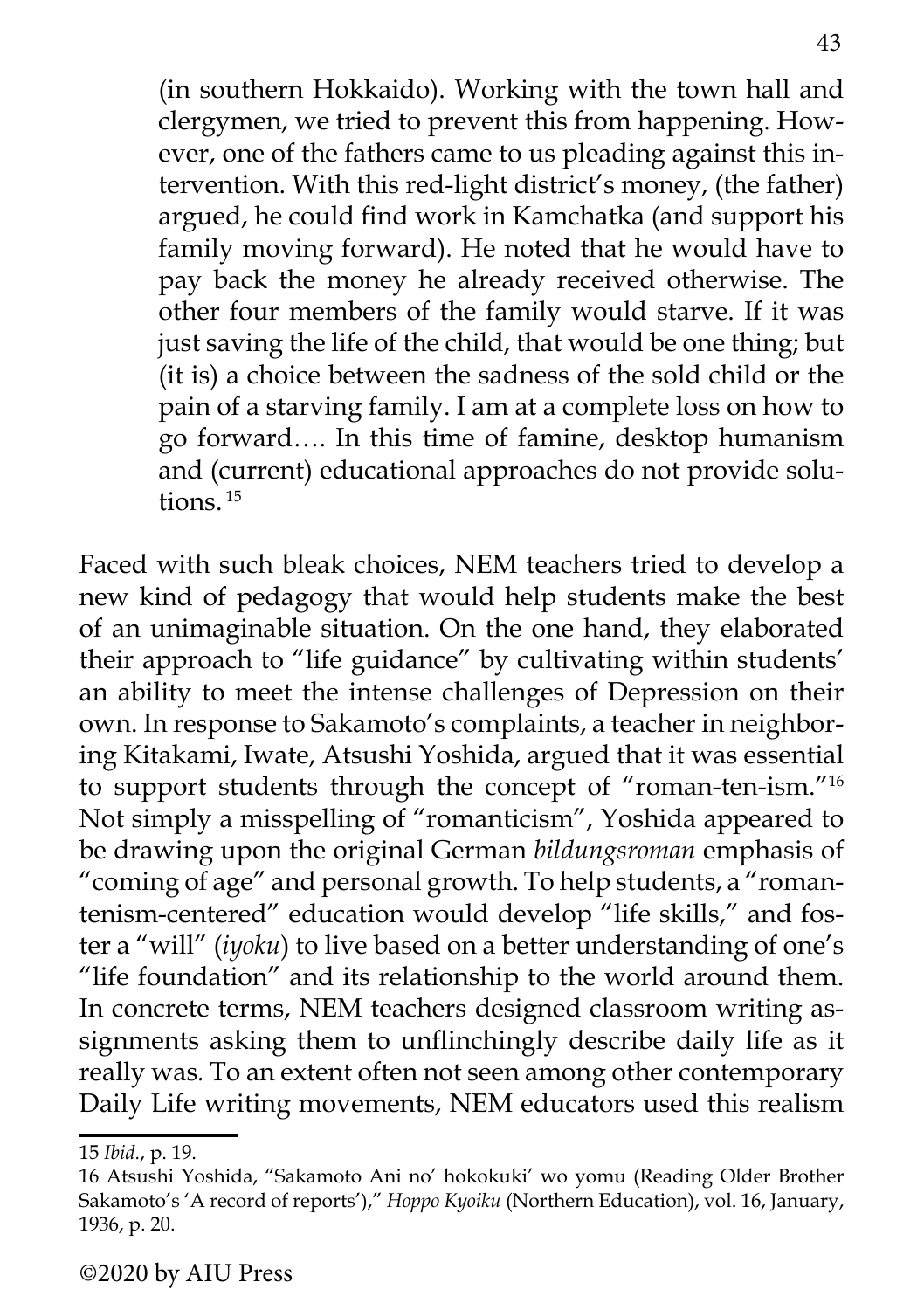to create a total approach to education. As Yoshida summed up, it was incumbent on teachers to help children grasp the "reality" of all of village life: students could therefore develop an "attitude towards the reality of village life…(and) gain the life skills to live out their lives<sup>"17</sup>

On the other hand, NEM educators also explicitly called for communal amelioration. Even as Sakamoto and Yoshida pointedly avoided advocating "strange" or "frightful" (i.e. Marxist) ideas and concepts,<sup>18</sup> this did not mean that they did not see their actions in broader social-political terms. If NEM writing classes were meant to strengthen students' understanding of Depression-era life realities it became increasingly difficult to ignore other underlying "colonial" realities. As the "organizational plan" of the NEM-sponsored teacher association, the Northern Japan National Language Education Alliance (*Kita Nihon Kokugo Kyoiku Renmei*, hereafter NJNLEA*)* summed up in 1935, the stakes for composition education in the Tohoku region could not be higher. Their fight was no longer to assist in the uplift of individual students, but to help them understand the broader structural inequity that "oppressed" and "muddied" rural society more generally. NEM practitioners saw their mission as no less than saving the "exposed children" and their communities by helping them better "achieve control" over their very lives:

> …Except for the colonies, no other part of Japan has been as culturally ignored as north Japan; nor has the steely oppressiveness of feudalism, with its corresponding modes of production, been allowed to continue in its raw form (as here). Moreover, in this harsh environment, this region of muddy, dark streams, we all equally have a "life founda-

<sup>17</sup> Atsushi Yoshino, "Sakamoto Ani no' hokokuki' wo yomu," *Hoppo Kyoiku*, 16 (January 1936), pp. 20-21. For more historical background on this exchange between Sakamoto and Yoshida, *cf.* Naoto Tsuchiya, "1935-nen zengo ni okeru hoppo kyoiku no itidanmen: Yoshida Atsushi no itironko kara (A cross section of Northern Education around the year 1935: From the debates of Yoshida Atsushi)," *Iwate Daigaku Bunkaronso* (Iwate University Cultural Series), vol. 7-8, 2009, pp. 118-127. 18 Sakamoto, *op. cit.*, p. 19; Yoshida, *op. cit.*, p. 21.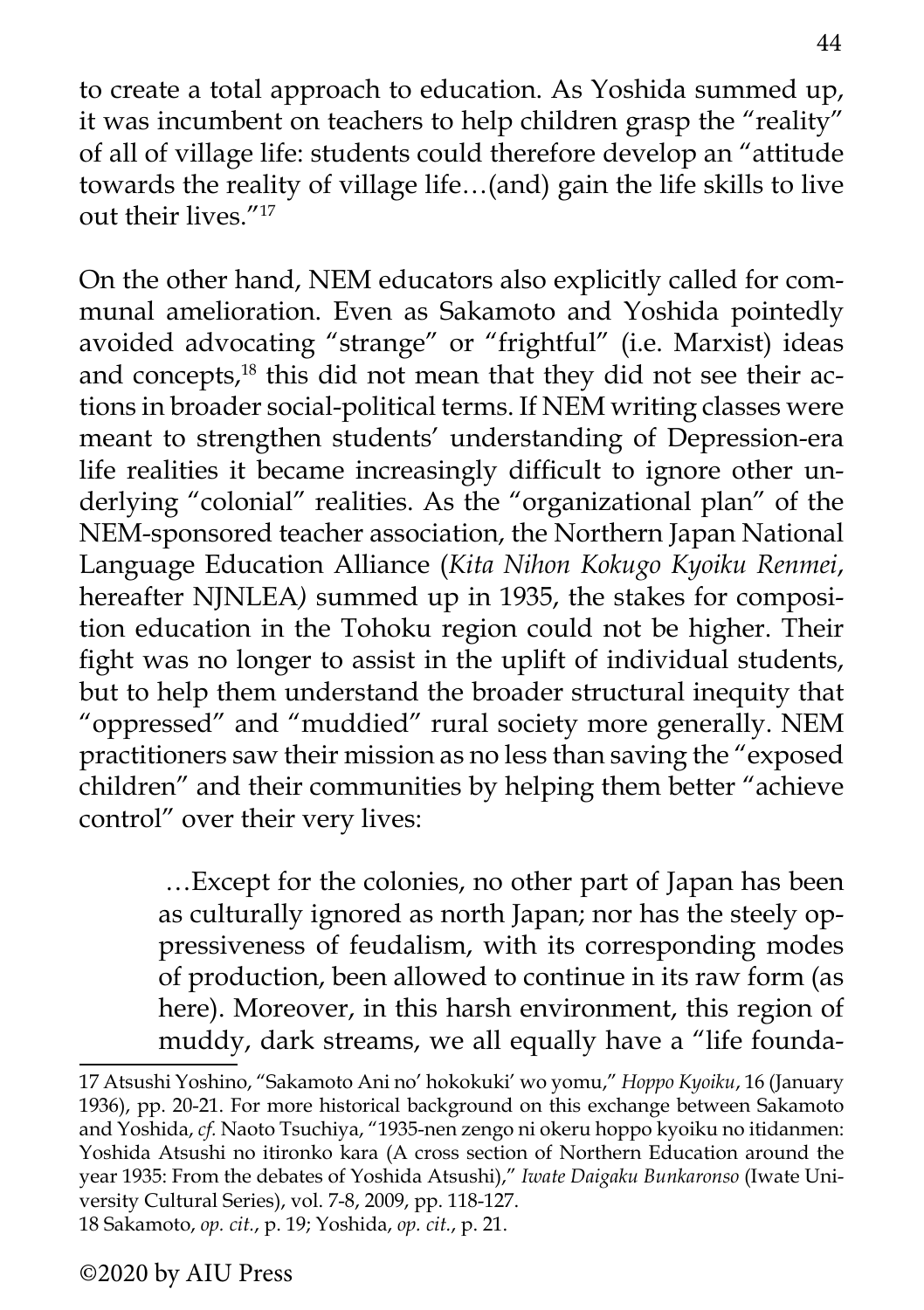tion" (*seikatsudai*). It is only upon an education based on a righteous attitude thereto that true education and enlightened guidance may be grasped and established. Moreover, because of this, we educators of northern Japan are conscious of the fact that we can only contribute to all of Japan by actively and systematically raising children up (in this way). In order to cultivate in our students this righteous attitude towards their "life foundations," we cannot simply observe the facts of a child's life and sit back contemplatively, with crossed-arms. We must enter the muddy waters and go right up to the exposed children. More than ever we must throw away pointless liberalism; we must help them in achieving control over their lives quickly and establishing their raw ambitions (*iyoku*).<sup>19</sup>

Equally important, this call for social amelioration was not simply rhetorical: many NEM teachers used their status as leading members of the local community to facilitate grass roots rural reform. As leading NEM scholar, Ayako Kawaji, has noted, Sasaki saw the trajectory of education as one leading "'from the individualistic to the social.'" As the 1930s unfolded, Sasaki himself worked to organize and strengthen educational programs within the rural cooperative movement. Meanwhile former Kawabe-elementary school teacher, Kato Shushiro worked to improve career guidance programs for under-privileged adolescents.<sup>20</sup> NEM

20 Kawaji, *op. cit.,* 2017, p. 114. Kawaji is, in turn, drawing from points made in Takashi Ito and Hirokazu Sato, "Sasaki Ko Kenkyu (Research on Sasaki Ko)", in Sasaki, *op. cit.*, pp. 277-358. For an example of Sasaki affirming NEM cooperation with late 1930s rural cooperatives, *cf.* Sasaki, "Akita no hoppo kyoiku undo," *Kyoiku* (Education), October, 1939, as reprinted in Sasaki, *op. cit.¸*pp. 225, 230-231. For more on Kato's efforts in career guidance, *cf.* Hajime Kimura, "Hoppo kyoiku to kagaku kyoiku undo: Kato Shushiro no shokugyo sido jissen ni chumoku site (Northern Education and the Scientific Education movement: With focus on Kato Shushiro's career guidance practice), *Hitotsubashi Ronso*

<sup>19</sup>Kita Nippon Kokugo Kyoiku Renmei, Kita Nippon kokugo kyoiku renmei: Sekkeizu ("Northern Japan national language education alliance – Design plan"). *Kyoiku Kita Nippon.* (*Education Northern Japan*), vol. 1, January, 1935 p. 1. It is worth noting that this self-image of Tohoku being a marginalized, "backwards" part of Japan would later be reworked in a conservative postwar setting to affirm the region's more putatively "authentic" Japanese values. *Cf.* Nathan Hopson, *Ennobling Japan's Savage Northeast: Tohoku as Postwar Thought, 1945-2011*, Harvard University Asia Center, Cambridge, 2017.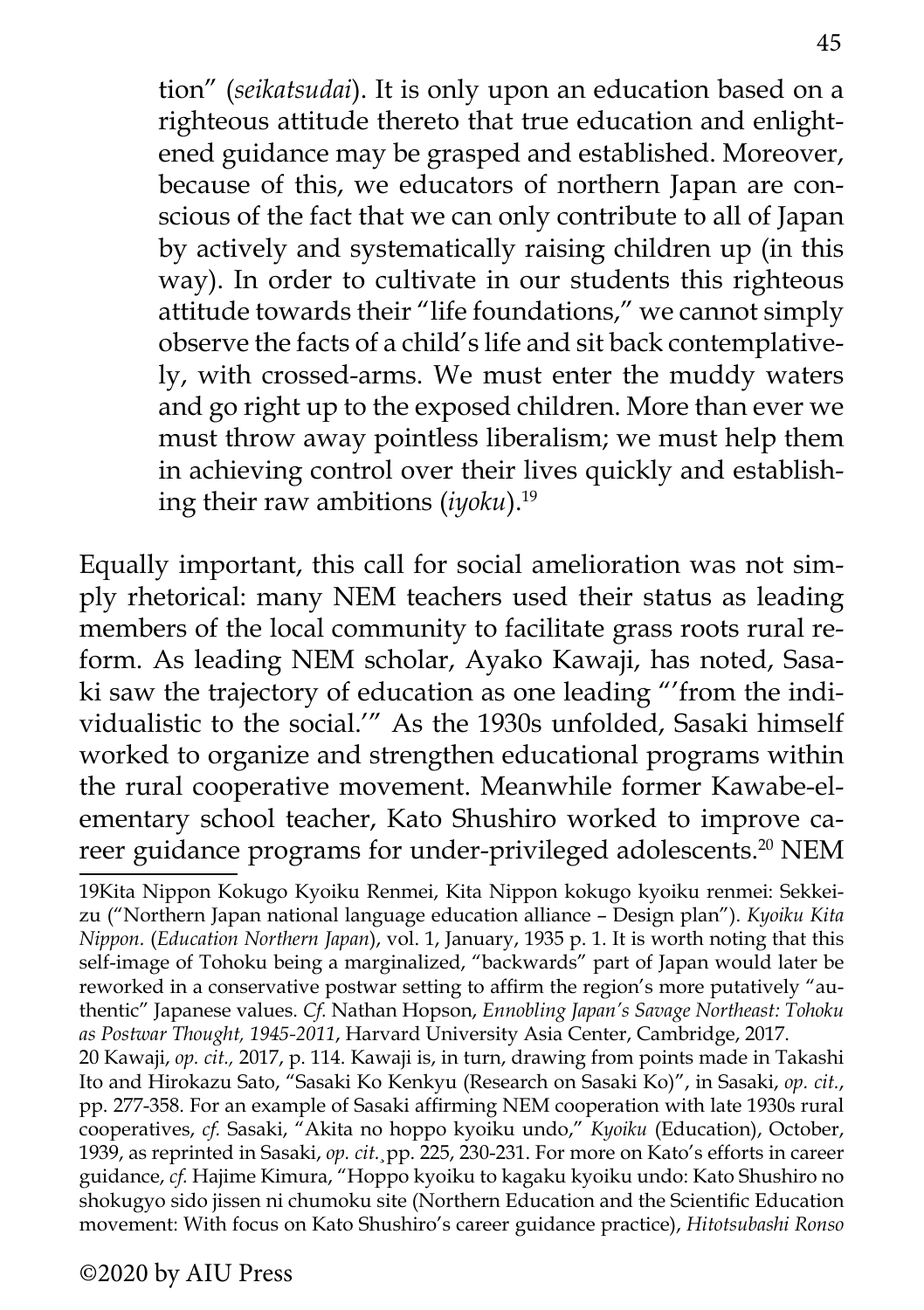teachers also used classroom assignments to directly benefit the interests of the broader community. One widely publicized classroom activity was the so-called "investigative compositions" (*siraberu tsuzurikata*) assignment, which asked students to observe the world through surveys and other "scientific" approaches. By investigating society in a deliberate manner, teachers sought to develop students' ability to analyze the world around them better. Although the practice itself did not start in Tohoku, $21$  NEM practitioners infused these investigative assignments with a community-focused sensibility that transformed them into a qualitatively different kind of educational experience. Whereas DLW educators in the western prefecture of Tottori might have students conduct an "objective" writing project mapping where students stumbled at a school athletic event, in contrast, Yamagata prefecture teacher, Ichitaro Kokubun, had students collect data on yearly snowfall patterns. This was to help the village community better prepare for winter, and head off the "famines" that so "dominate the misery of humans."22 Kato similarly devised an assignment where middle-school age students engaged in "collaborative research" projects that explored the potential causes for classmates' family's financial struggles. In one example, Kato's students diagnosed the root cause of a classmate's family's loss of income: the collapse of the student's grandmother's *shamisen* school. Kato's student researchers ultimately placed blame for the family's struggles on a recent licensing-system implemented by the local *shamisen* instructors' association that prohibited instruction by non-professionals.

<sup>(</sup>Collected Essays of Hitotsubashi), 114(2), August, 1995, pp. 234-252. Kato's career as a teacher started literally down the road from AIU at Kawabe's Kamikitade elementary school. Kato, *op. cit.*, p. 53

<sup>21</sup> These investigative approaches were being developed around Japan by adherents of the DLW movement through much of the early 1930s. The work of Tottori elementary school teacher, Mitsushige Mineji is probably one of the better known examples. *Cf.*  Kiyomichi Kitaoka's chapter on Mineji in his monograph, *Seikatsu Tsuzurikata Jissenshi Kenkyu* (Research into the History of Daily Life Writing Teaching Practice), Keisui, Hiroshima, 2009, pp. 85-128.

<sup>22</sup> Kiyomichi Kitaoka, *op. cit.*, p. 105; Ichitaro Kokubun, "Seikatsu benkyo- noson tsuzurikata (Life study and farm village writing)" in *Tsuzurikata Kyoiku Jissen Sosho Dai-ichi: Tsuzurikata Seikatsu Sido no Soshikiteki Jissen* (*Writing Education Practice Series Volume #1: Daily Life Writing Instruction and Organizational Practice*)*,* Toen, Tokyo, 1935, p. 49.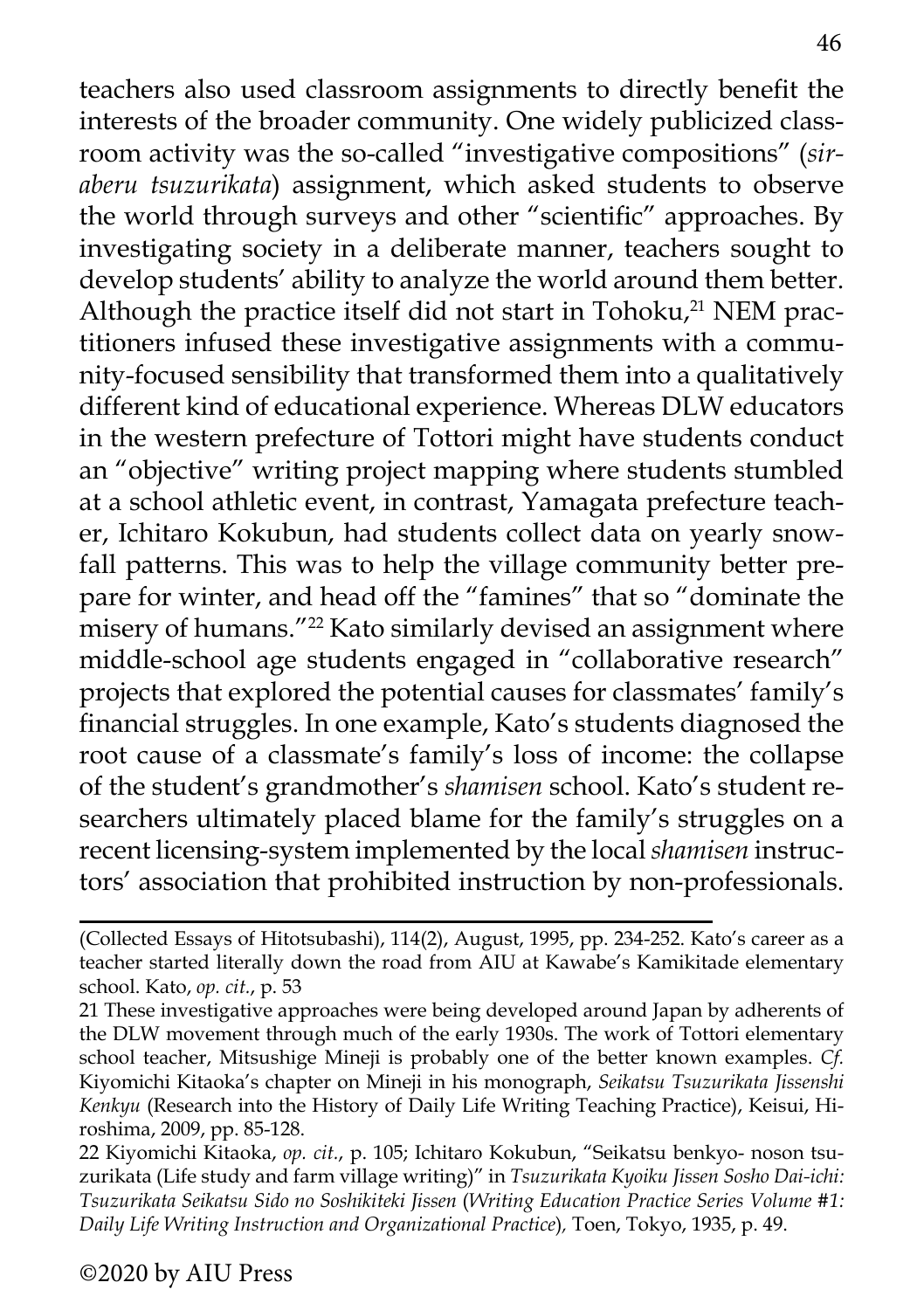The students' responses touched upon the policy implications of this research by noting the seeming unfairness of the situation. They also advanced suggestions for how their classmates' family could escape their current plight.

In one early instance, Kato's classroom exercises could at times skirt the border of explicit socio-political protest. In an attempt to have students go beyond a "narrow moral consciousness," he asked students to consider why some of their poorer classmates (who often had to go without lunch) had families who could not pay their tenancy rents. Some students even pointedly wondered why it was that some families had to starve when wealthy landowner families already had more than enough rice to eat.<sup>23</sup> This practice of student-led, policy-focused communal research also continued into the postwar period. In the best-selling 1951 work of Yamagata middle school teacher (and Kokubun protégé) Muchaku Seikyo, *Mountain Echo School* (*Yamabikko Gakko*), students applied a critical eye to the ways macro-inflation, changes in local commercial relations, local politics, as well as government rural revitalization efforts all impacted daily life. As Adam Branson and Yamaguchi Toya have also noted, NEM-inspired pedagogy initiatives also prompted students from across Japan to consider larger issues of postwar geo-politics and labor reform.<sup>24</sup>

<sup>23</sup> Kawaji, *op. cit.* 2004, pp. 8-9. Kawaji's analysis in turn cites from Kato, "Seikatsu tsuzurikata no genjitsu no mondai-III (The problems of reality and life composition -Part III)," *Hoppo Kyoiku* (Northern Education), vol, 12, August 1933, p. 38.

<sup>24</sup> E.g. Asae Nakahashi and Yuriko Seino, "Zasshi ha naze tubureru ka (Why do Magazines go bankrupt)?" in Seikyo Muchaku ed., *Yamabiko Gakko,* (Mountain Echo School), Iwanami Shoten (reprint), Tokyo, 1995, pp. 111-115; Tosaburo Sato, "Boku wa ko kangaeru (This is what I think)," *Ibid.,*pp. 151-159; Yoshinori Kawai, "Kome toroku (Rice Registration)," *Ibid.*, pp. 243-255. *Cf.* Adam Branson, *One Hundred Million Philosophers: Science of Thought and Culture of Democracy in Postwar Japan*, Hawaii, Honolulu, 2016, pp. 123-160; Toya Yamaguchi, "1950 nendai zenhan no Iwakuni beigunkiti to seikatsu tsuzurikata: Onda Misao ni your gakko bunshu 'deruta' hensan to sono hankyo ni chakumoku site" ("Iwakuni US Military Base and 'Seikatsu-Tsuzurikata' in the early 1950s: Focusing on responses to Misao Onda's compilation of a collection of school essays, 'Delta'"), *Nihon no Kyoikushigaku* (*Studies in the History of Japanese Education*), Vol. 61, pp. 19-31.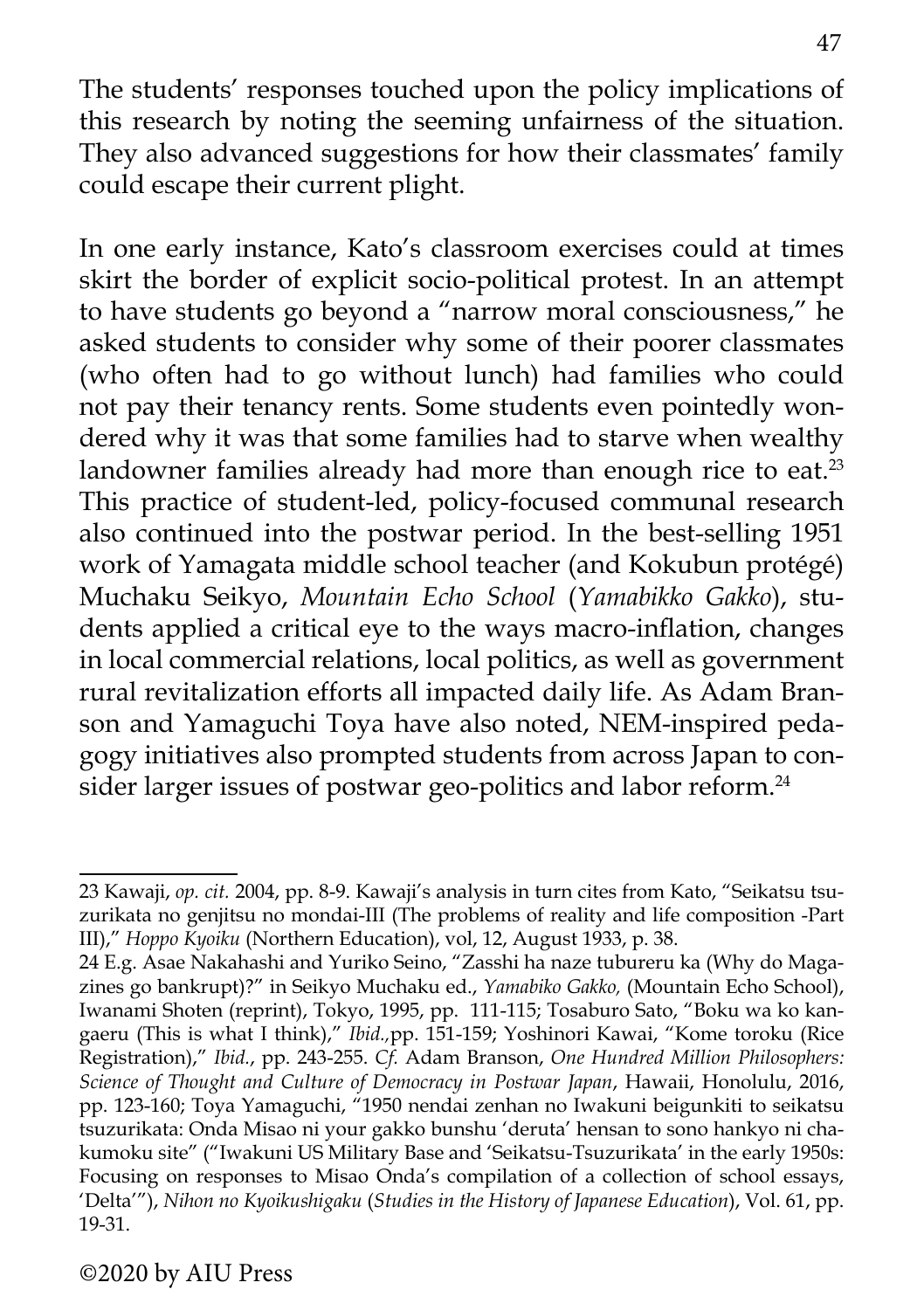NEM educators' consistent efforts to link student learning to local community issues, could therefore serve as a useful reference for AIU efforts moving forward. Indeed, one criticism that could be leveled at AIU during its first decade of existence is the slowness with which it incorporated "Akita" into its larger educational vision. As noted above, President Nakajima, drew his liberal arts models from Steve Jobs and the Ivy League, as well as his direct experience as a visiting fellow at the University of California San Diego. When looking for inspiration within Japan, he likewise focused on non-Akita educators such as Shoin Yoshida, Inazo Nitobe and Shinichi Suzuki.25 Akita's role in AIU's liberal arts was initially passive and generic, alternately characterized as rustic *chiho* ("countryside") valorized for its peaceful environs, or as a quintessentially "Japanese" site of cultural encounter (e.g. through Namahage festivals). In less charitable renderings, Akita's remote location has been identified as a potential "handicap" that AIU must overcome to reach the "global standards" of a leading liberal arts institution.26 Linking NEM's heritage of communal involvement to AIU's liberal arts model would therefore be a symbolic first-step towards binding Akita prefecture's and AIU's fortunes ever closer.

The Akita assembly and the local taxpayers who fund the University need not see AIU as an institution developed by and for outsiders. Indeed, by consciously engaging NEM's educational heritage, AIU could also solidify the communally focused trends that have already been taking place within the University over the last decade. The success of the University's award-winning

<sup>25</sup> With regards to how Job's saw 21<sup>st</sup> century success as a blending technology and liberal arts, *cf.* Nakajima, *op. cit.* , 40-42. For Nakajima's inspiration from his time at University of California at San Diego, *cf. Ibid*., 25, 175. Nakajima did mention the intellectual heritage of specific Akita intellectuals such as Shoeki Ando and Naito Konan, but they were mentioned in passing. In contrast, he expressed intense admiration for Yoshida's active embrace of foreign learning and the way he helped create "human resources that would give rise to the highest leaders of the Meiji period." Nitobe was similarly praised for how he used his mastery of English to more deeply explore his own identity as a Japanese; Shinichi Suzuki's violin method was also held up as a model of applied, habit-based skill-building. *Ibid,* 207, 168. Nakajima, *op. cit.,* 2010, pp. 127-133. 26 Nakajima, *op. cit.*, 2012, pp. 204-205, 187. Nakajima, *op. cit.*, 2010, 105.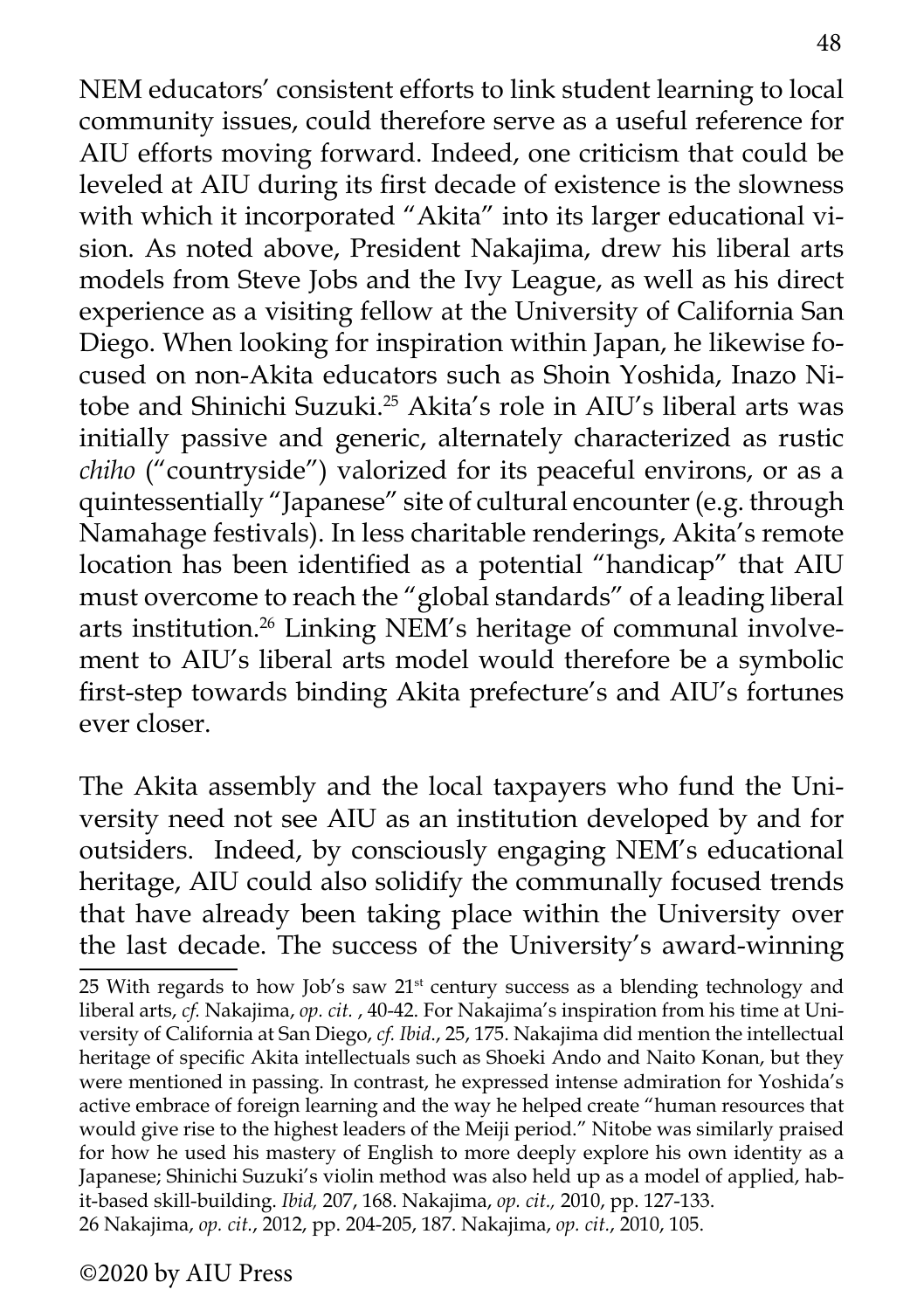Project Based Learning (PBL) program is the most concrete manifestation of this tendency. These short-term courses have allowed students to work with local stake-holders to address pressing communal issues (e.g. "aging society," "rural economic revitalization," "international migration"). Through local internships and service learning coursework, AIU also continues expand the place of "town-gown" relations in its education profile.<sup>27</sup> Thankfully, the Akita of today does not face the socio-economic collapse of the prewar period; but the challenges of pending *demographic* collapse are no less real.28

# **Teacher Collaboration and Reflective Practice**

Second, NEM's unique approach to teaching and learning emphasized practitioner collaboration and reflective practice. NEM was arguably one of the most successful grass-roots education movements --the so-called "popular education movements" (*minkan kyoiku undo*)—of the interwar period. Coinciding with the expansion of the normal school system and the overall professionalization of Japanese teachers between the 1910s and 1930s, this era witnessed the formation of a generation of elementary school teachers more self-consciously committed to their own professional development. Led by prominent educators from leading private schools, normal schools and an emerging education journalism industry, these grass movements generated an educational dynamism that belies the regimented image of a prewar education system dominated by the Ministry of Education, prefectural officials or the semi-official teacher organizations of the Imperial Education Association.<sup>29</sup> Indeed, due to a lacuna in the late Meiji el-27 Peter McCagg, *Internationalizing Higher Education in Rural Japan* (Provost Perspective Series), Association of International Education Administrators, Durham, NC, 2015, p. 7. Accessible at [https://www.aieaworld.org/assets/ docs/Provosts\\_Perspectives/pro](https://www.aieaworld.org/assets/%20docs/Provosts_Perspectives/provost%20perspectives%20-%20akita-%20mccagg.pdf)[vost%20perspectives%20-%20akita-%20mccagg.pdf](https://www.aieaworld.org/assets/%20docs/Provosts_Perspectives/provost%20perspectives%20-%20akita-%20mccagg.pdf)

28 *Cf.* Akita Prefectural Government, *Akita Jinko Mondai Repooto: 2040nen, Jinko 70 Mannin Shakai e no Chosen* (Report on Akita's Population Problem: The Challenge of Dealing with a Society of 700,000 people), *Jinko Mondai Purojekuto Tiimu*, 2015. Accessible at: <https://www.pref.akita.lg.jp/pages/archive/9318>

29 For a brief synopsis of the formation of the nation-wide normal school system, and the other trends of the interwar period, *cf*. Masami Yamamoto, *Nihon Kyoiukushi: Kyoiku*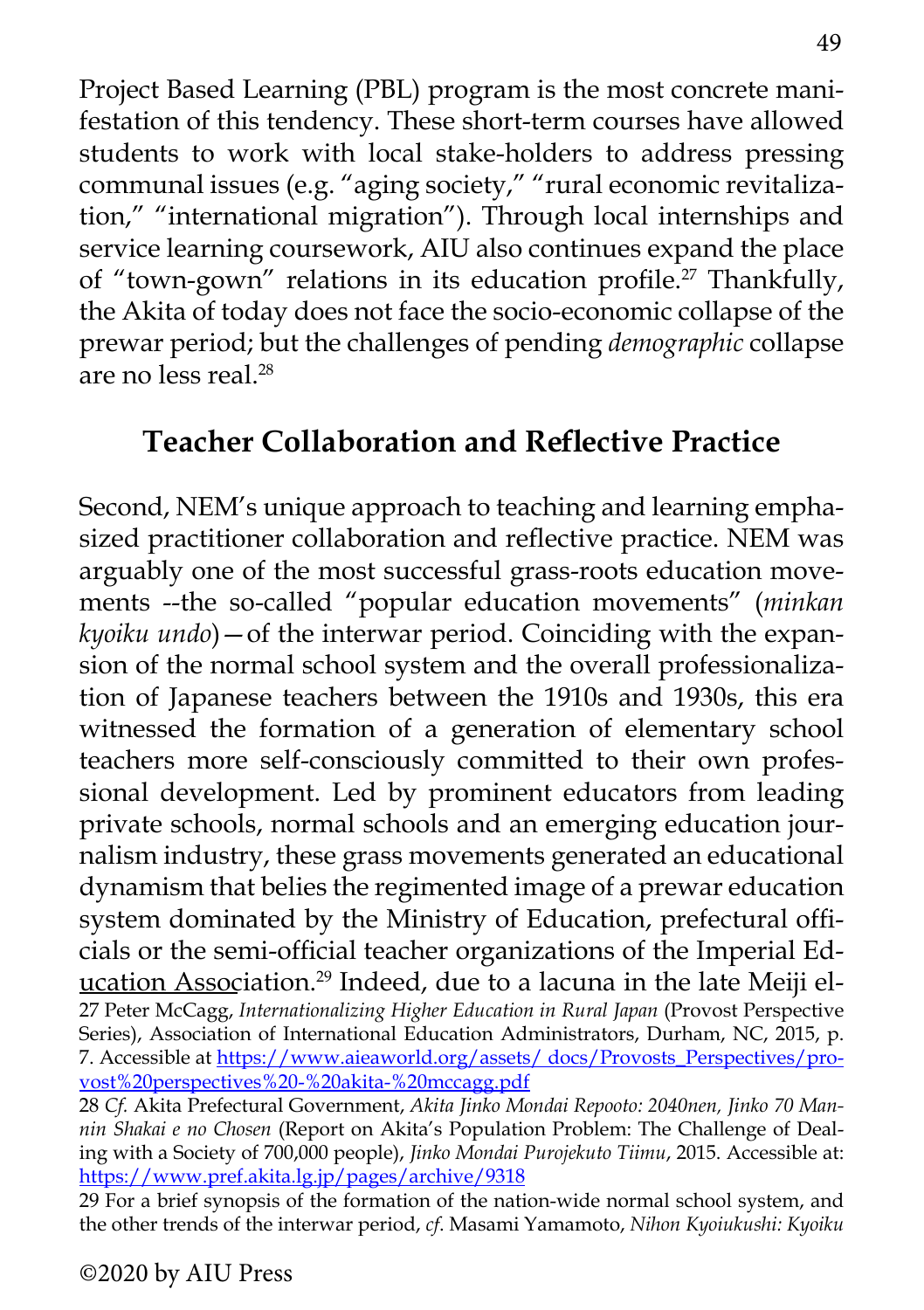ementary school curriculum, prewar composition instruction was never bound by a state-prescribed textbook as in other subjects. As a result, Japanese writing education was given surprisingly wide latitude to develop on its own. Educators increasingly developed pedagogies emphasizing free formed, life-focused essay writing. These teaching approaches included Ashida Ennosuke's, "elective topic writing approach" during the 1910s, the aesthetic realism of Suzuki Miekichi's *Red Bird* magazine that enjoined students to write about life "as is" (*ari no mama ni*) during the 1920s, and the social realism of DLW pedagogues such as Sasaoka Tadayoshi in the early 1930s.<sup>30</sup>

NEM followed in the footsteps of these other movements, particularly overlapping in ideas and personnel with the DLW. Nonetheless, NEM was particularly noteworthy for its horizontal and collaborative organizational nature. Whereas, the center of gravity of other writing movements centered around the progressive education world of Tokyo—and the continuing influence of such charismatic figures as Sawayanagi Masataro and Entaro Nogu- $\chi$ chi—the situation in the North remained decentralized.<sup>31</sup> Started above the Akita tofu-shop of part-time substitute teacher, Narita Chukyu, NEM was a movement that never coalesced around one authoritative leader. Akita educators such as Narita, Kato, Sasaki, Suzuki, and former Meitoku elementary school teacher, Namekawa Michio, exercised substantial influence on the movement, but the movement remained under the guidance of a couple dozen *dojin* (literally, "like-minded-persons") who collectively steered the movement's course*.* A broader group of "friends" of NEM also emerged, with about 180 educators being so identified in March of 1930.<sup>32</sup> NEM was also diffuse geographically. Although

*no 'Ima' wo Rekishi kara Kangaeru*, 2014, Keio, University, Tokyo, pp. 185-187. 219-269. 30 *Cf.* Hiraoka, *op. cit.*, pp. 23-24.

<sup>31</sup> For a summary of the key educators of the interwar "new education" movement, *cf.*  Yoko Yamasaki, "New education and Taisho democracy, 1900-1930s," in Tsujimoto and Yamasaki eds. *The History of Education in Japan*, *1600-2000*, Routledge, London, 2017, pp 61-68

<sup>32</sup> Hoppo Kyoiku Henshusitu, "Warera ga Siyu (We are Friends of the Magazine)," *Northern Education*, March, 1930, pp. 64-65.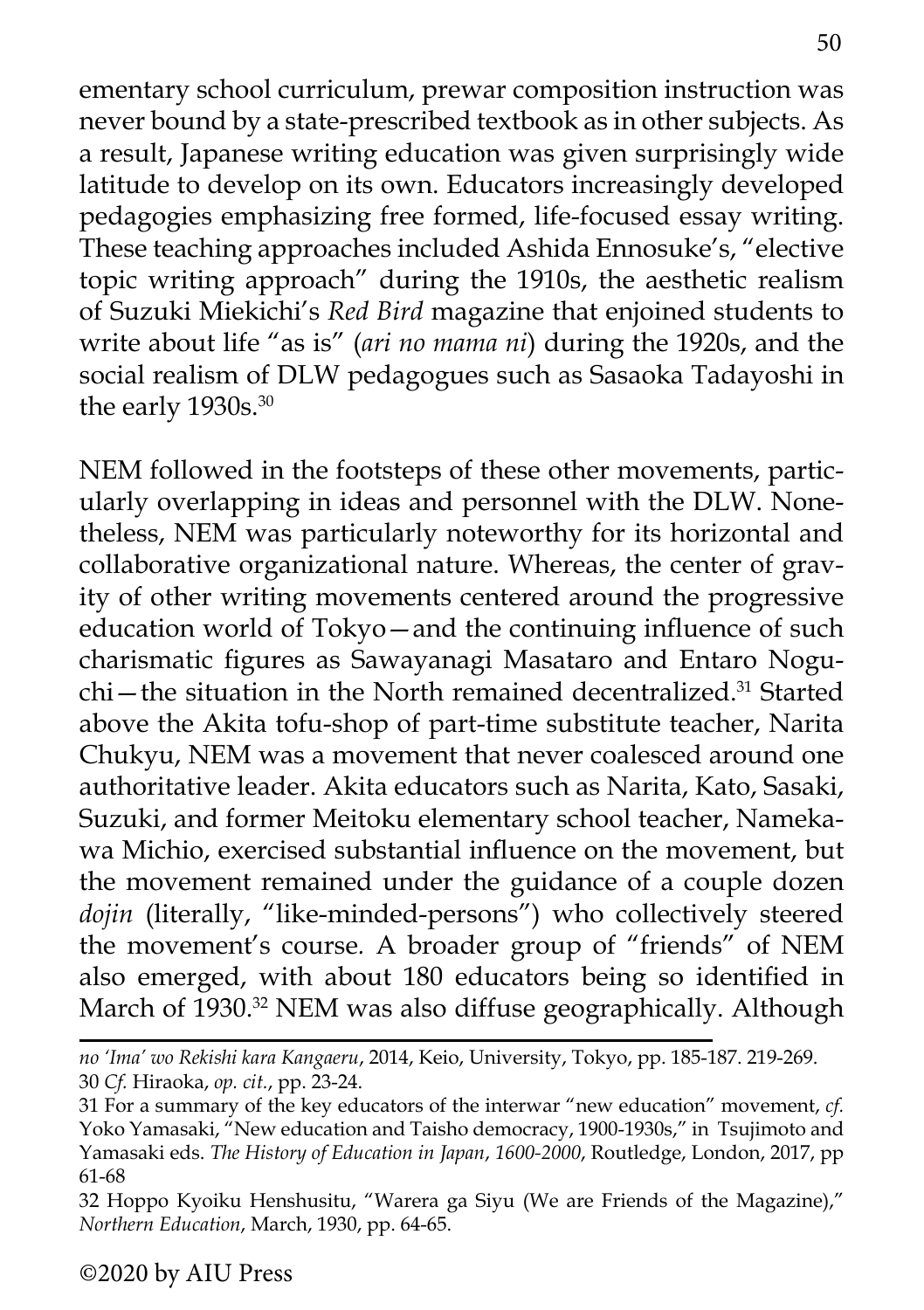Akita remained the center of NEM activities, it quickly incorporated leading figures from neighboring Yamagata (e.g. Kokubun, Murayama), Iwate (e.g. Yoshida, Keigo Takahashi), Miyagi (e.g. Michita Suzuki, Masao Iwama), Aomori (e.g. Saitaro Mikami) and Hokkaido (e.g. Bunsuke Kimura, Akito Sakamoto). The humble socio-economic background of leading NEM educators also made it more difficult for organizational power to concentrate in the hands of one or two members. With few exceptions, most NEM educator could not afford education beyond local prefectural normal schools.<sup>33</sup> Adding insult to injury, Akita prefecture—cashstrap and impoverished in the best of time—had one of highest rates of teacher salary delinquency throughout the Depression. In one August 1933 survey, for example, almost 40% of the prefecture's elementary schools had not paid teacher salaries.<sup>34</sup>

Moreover, the bulk of the "new country teachers" who made up the NEM (and, indeed most of the DLW movement in general) tended to be young teachers in their 20s who entered the profession around the start of the Great Depression. As the DLW leader Tadayoshi Sasaoka noted, this new generation of teachers were professionally frustrated and on the "lowest rung" of the Japanese education establishment. With such "unrealized aspirations," these recent normal school graduates tended to be more iconoclastic and eager to find community with colleagues with new teaching ideas.35 Sakamoto himself, noted that NEM and the articles of the

<sup>33</sup> Kokubun and Sasaki, arguably the two most influential writers of the movement were respectively from the families of a barber and a struggling farmer/fisherman. Meanwhile Kato was forced to give up his dream of attending a Tokyo university due to a family health emergency. Murayama was unable to advance beyond higher elementary school and attained his teacher's license on his own. Minoru Otokuni, "Kokubun Ichitaro no seikatsu tsuzurikata kyoiku no rinen (Kokubu Ichitaro's idea of life composition education.)," *Jissen Joshi Daigaku Seikatsu Kagakubu Kiyo* (Jissen Women's University Bulletin of the Faculty of Life Studies), vol. 50, 2013, p. 53; Sasaki, *op. cit*, p. 368; Kato, *op. cit.*, 8; Toshitaro Murayama, *Seikatsu Tsuzurikata to Kyoshi no Sigoto* (Daily Life Writing and the Work of the Teacher), Taro Murayama ed., 2004, Kiri Shobo, Tokyo, p. 2.

<sup>34</sup> Kawaji, *op. cit.*, 2002, p. 380. These figures are themselves from Shushiro Kato's, *Akita no Hoppo Kyoikushi*, Akitaken Kyoshokuin Kumiai, Akita, 1964, p. 166.

<sup>35</sup> Kaoru Yokosuka "Showa Shoki seikatsu Tsuzurikata Undo no Kessei (The formation of the Daily Life Movement in the early Showa period)." *Miyagi Kyoiku Daigaku Kiyo*  (Research Bulletin of Miyagi Education University), vol. 24, 1990, pp. 31-33. Yokosuka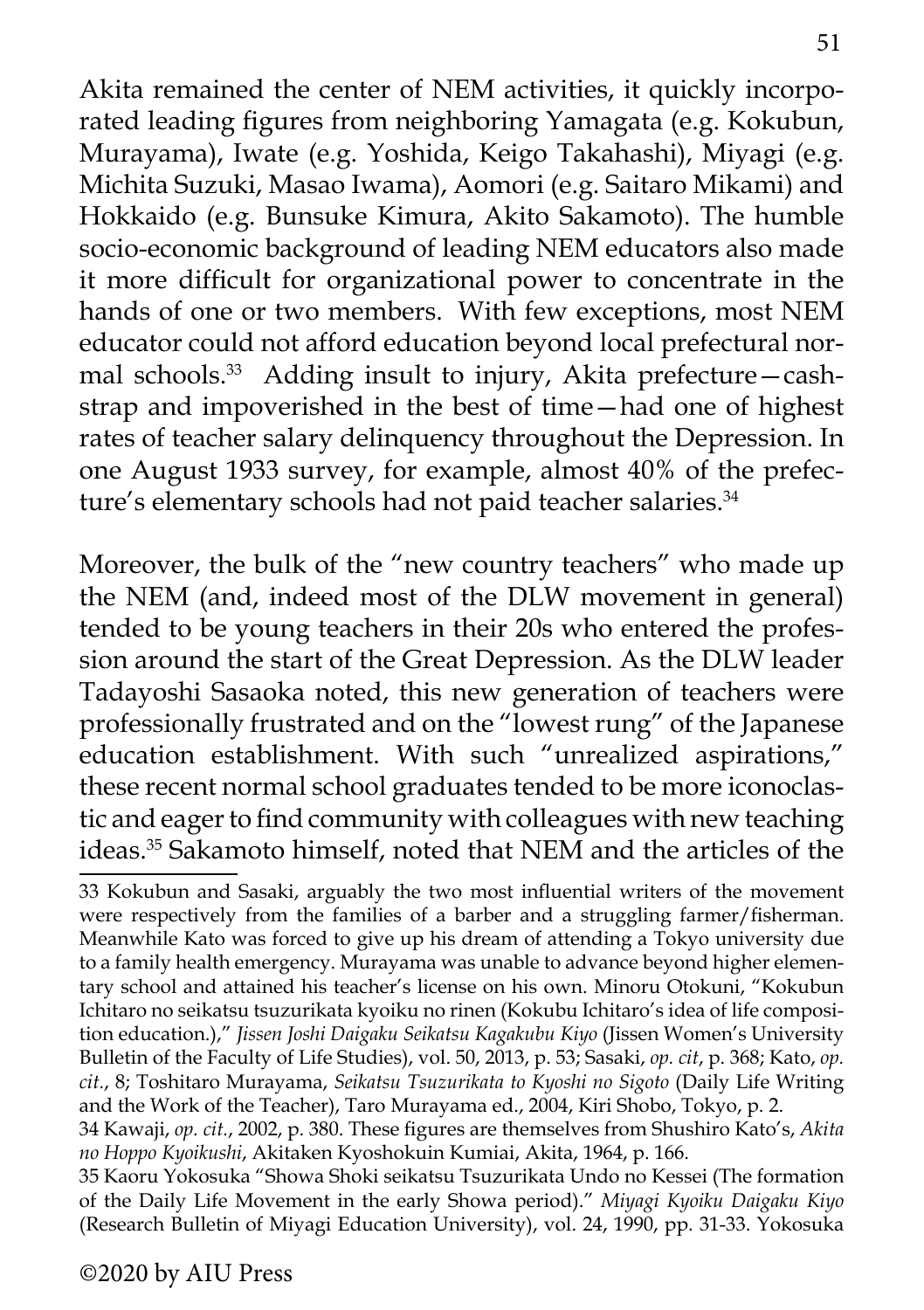organizational magazine, *Northern Education*, remained his "only compass" in the face of such hardships, while Yoshida sought to cheer up "older brother" Sakamoto by praising "the depths of his good intentions" and assuring him that things would get better.<sup>36</sup> NEM teachers also created a network of county-level "research associations" that facilitated new horizontal relationships and professional contacts. Sakamoto and Yoshida worked only 20- 30 miles away from each other—literally on opposite sides of the Waga mountain range in Senboku and Kitakami—but as teachers in different prefectures, they inhabited separate worlds beholden to different hierarchies in Akita city and Morioka.<sup>37</sup> Recently published correspondence of Narita with other leading NEM figures such as Sasaki, Kato and Kokubun highlight the importance NEM leadership placed on actively introducing Tohoku teachers to one and other. The historian Naoto Tsuchiya has likewise traced the efforts of Kato to build up the NEM movement by actively engaging with local teacher research associations in Tohoku throughout the mid to late 1930s. Between 1934-1935, Kato corresponded with both Yoshida and Sakamoto, and most likely met with both at least once between 1935 and 1939.<sup>38</sup>

As a result of these grass-roots efforts, NEM eventually organized Tohoku elementary school teachers to an unprecedented degree. With Narita's tofu-shop proceeds, NEM *dojin* operated an independent publishing company which published a pedagogy journal, *Northern Education*, and a children's literary magazine, *Northern Composition Review*. At their height, these journals enjoyed circulations in the thousands. NEM similarly, organized regional

is in turn quoting from Tadayoshi Sasaoka, "Tsuzurikatakai ni okeru tomen no mondai (The pressing problems in the world of composition education)," *Jissen Kokugo Kyoiku* (The Practice of National Language Education), September, 1934.

<sup>36</sup> Sakamoto, *op. cit.* p. 20; Yoshida, *op. cit.*, p. 21.

<sup>37</sup> Tsuchiya, *op. cit.,* p. 113.

<sup>38</sup> *Cf.* Chukyu Narita, *Tegami de tsuzuru hoppo kyoiku no rekishi* (A History of Northern Education through Correspondence), edited by Toda Kinichi et al.. Kyoiku Shiryo Shuppankai, Tokyo, 1999; .Tsuchiya,op. cit., pp. 126-134.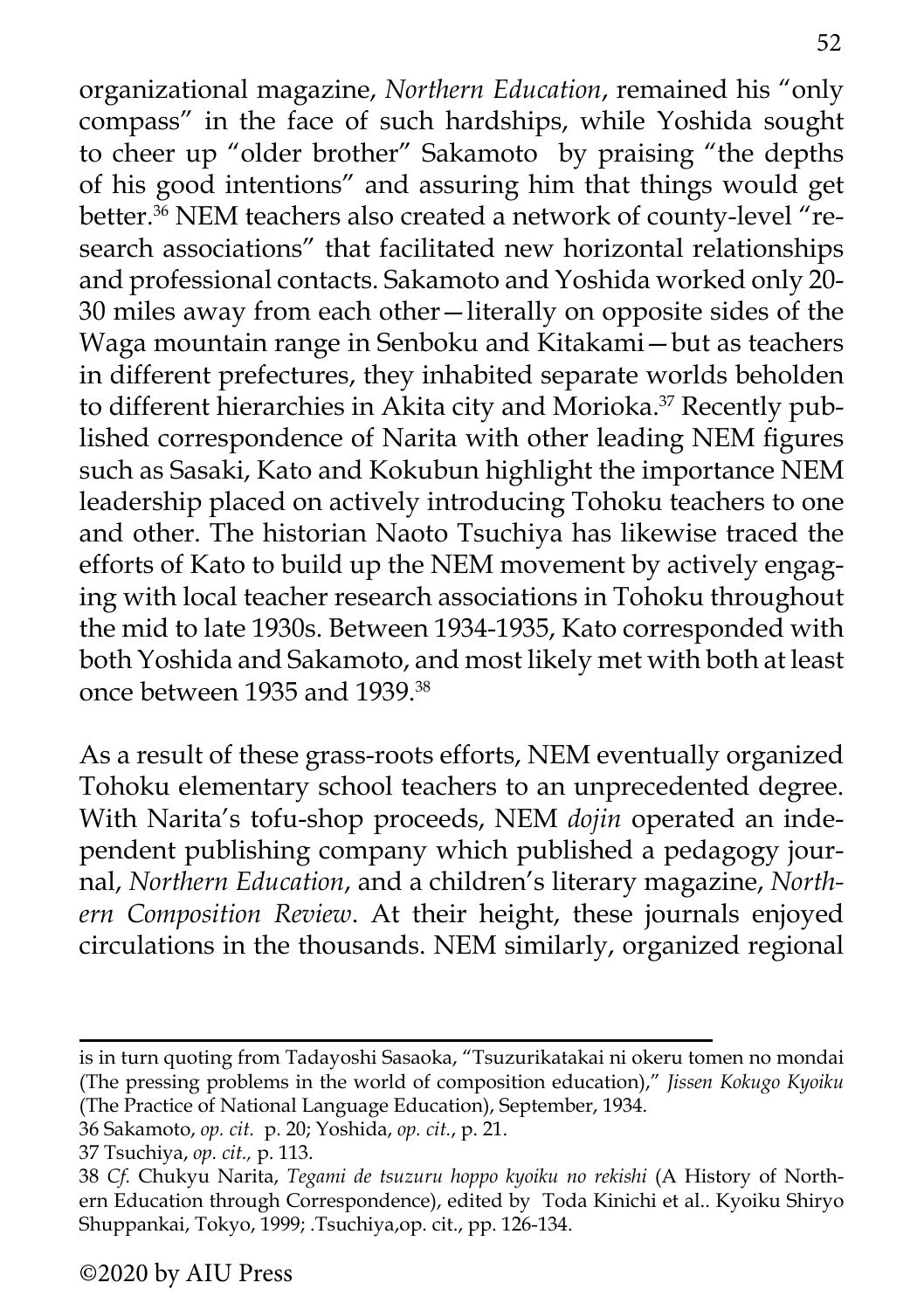conferences such as those for the NJNLEA, each achieving atteance rates in the several of hundreds.<sup>39</sup> All combined, NEM and other "Northern"-styled groups in northern Honshu and Hokkaido emerged as the largest regional sub-strain of the prewar DLW with a total number of active participants likely in the low to mid-thousands.40

What did NEM's collaborative educational approach look like in practice? Through practitioner research meetings and myriad journal articles, NEM teachers articulated a distinctly reflective approach to education. In Kokubun's attempt to create a "class that does not need lies," for example, he instructed students in "the means of studying for life," through "detailed writing tasks" of daily life that also conveyed "methods of properly valuing oneself."41 Elsewhere, teachers such as Iwate's Yoshida, emphasized writing activities as a way for students to develop a "warm collective empathy," that would help students develop "life skills" able to cope with practical issues of their communities. In the case of Kato's classrooms, lessons often concluded with students commenting upon the content of classmate's work and reflecting upon what they had learned from each other. Teachers saw such peer advice and feedback as central and constitutive of the learning process itself. In the case of Masayuki Suzuki, this reflective prac-

<sup>39</sup> Circulation figures for NEM periodicals fluctuated over the course of their lifespan, so any estimate must remain tentative. According to Saburo Imai's study of the Northern Education Publishing company, the teaching magazine, *Northern Education's* circulation ranged from between 500-1800 copies. The company also published *Northern Composition Review* (*Hoppo Bunsen*) which reproduced exemplary student work taught by the NEM method. The *Review* saw circulations hover around 3000. Saburo Imai, "Hoppo Kyoikusha no kyoiku undo," *Kyoikugaku Zasshi,* 16 (1980), p. 2. According to Kato, the 1935 meetings centered around the formation of the NJNLEA ranged from between 300- 500 across Akita, Iwate and Miyagi. Kato, *op. cit.,* pp. 80-82.

<sup>40</sup> E.g. Among the many independent NEM-like organizations in Iwate, Yamagata, Miyagi, Fukushima and Hokkaido, the last one, the Hokkaido Writing Education Alliance was likely the largest. It published a journal, *Hokkaido Bunsen*, that had a print size as high as 20,000 copies. Ebihara, *op. cit.*, p. 526. In contrast, Satsuki Hiraoka has noted that *Kanshou Bunsen*, a student composition magazine printed by the Tokyo-based DLW leader, Sasaoka Tadayoshi, only reached about 5000 elementary school teachers throughout the country. Hiraoka, *op. cit.*, p. 26. 41 Ichitaro Kokubun, *op cit*, 1935, pp. 30, 33.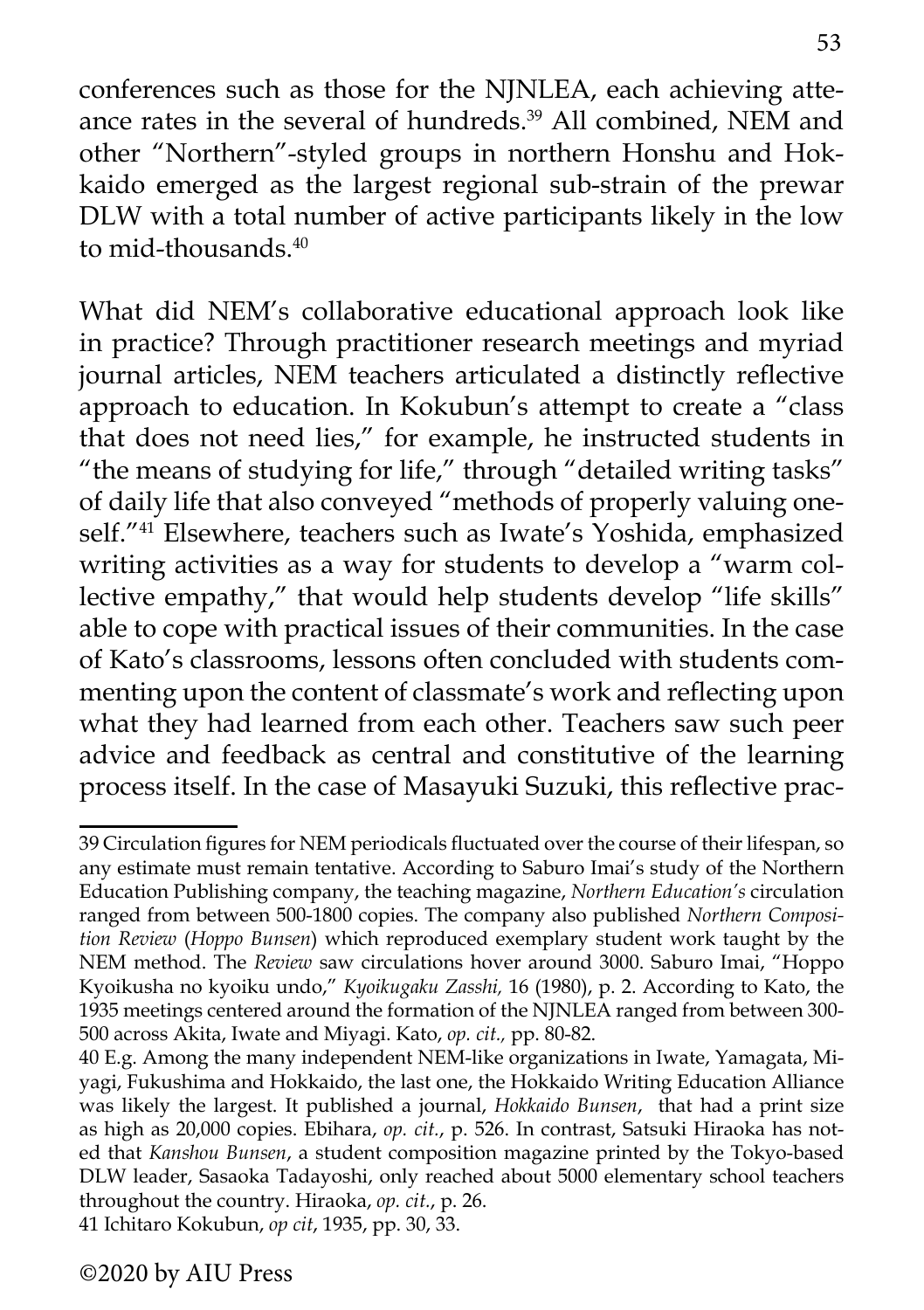tice even extended beyond school hours as students were encouraged to organize into after-school study clubs to work together on writing assignments.42 In the postwar period, Muchaku further emphasized self-reflection by encouraging regular journal writing asking students to relate their daily lives to different aspects of community, family and themselves. As the research of Kitagawa and Kitagawa noted in 2007, student journalizing (and teacher's supportive comments meant to catalyze self-reflection) have come to be the defining activity to the DLW movement seven decades later.<sup>43</sup> Indeed, this emphasis eventually spurred NEM teachers to adopt similar reflective practice in their own right. Beginning in the 1930s, NEM educators began compiling "practitioner records" (*jissen kiroku*) –detailed recordings of classroom happenings in narrative form. According to Murayama, such a tool helped teachers better grasp the actual phenomenon happening in their classes and in so doing, generate "fresh education ideas" to help student learning even further. Eventually, these innovations became incorporated into official teaching practice when the Ministry of Education endorsed the approach in 1940. In concrete ways, NEM's professional community helped facilitate the later spread the spread of better-known postwar practitioner networks such as the "Lesson Study" movement.<sup>44</sup>

<sup>42</sup> Yoshida, *op. cit.* pp. 20; Kawaji, *op. cit.* 2004, pp. 8-10; Satoru Kodajima, "'Hoppo Kyoikusha' dojin Suzuki Masayuki no jissen to seikatsu ni tuite no kosai: senzen ni okeru 'tokubetu katudo' no jissen to site (The practice of the Northern Education leader Suzuki Masayuki and an inquiry into 'life education:' the practice of 'special activities' in the prewar )" *Meisei Daigaku Kenkyu Kiyo* (Meisei University Research Bulletin), vol. 12, 2004*,* pp. 176-177.

<sup>43</sup>E.g. Sato Tosaburo, *"*Sumiyaki nikki (Journal of Charcoal-making)" Seikyo Muchaku ed., *op. cit.*, pp. 183-212; Mary Kitagawa and Chisato Kitagawa, "Core Values of Progressive Education: *Seikatsu Tsuzurikata* and Whole Language," *International Journal of Progressive Education*, Vol. 3 (2), 2007, pp. 52-57.

<sup>44</sup> Toshitaro Murayama, *Murayama Toshitaro Chosakushu, vol. 2*, Hyakuai Shuppan, Tokyo, 1967, p. 119. Although the direct link between the practice of "practitioner records" and the Ministry's endorsement was Fumiko Hirano, who was not an NEM teacher per se, she worked closely with NEM leaders such as Kokubun. As Nakauchi points out, she also expanded upon the ideas earlier articulated by Murayama. Toshio Nakauchi, "1930 nendai no chiho kyoiku genba ni kessei sareta kyoikugaku hoho ishiki ni tsuite: Hoppo kyoikusha dojin no baai (Regarding the Consciousness of education methods formed in rural contexts during the 1930s: The case of Leaders of the Northern Education Organization)," *Kyoikugaku Kenkyu*, vol. 40 (4), December 1973, pp. 341. In identify-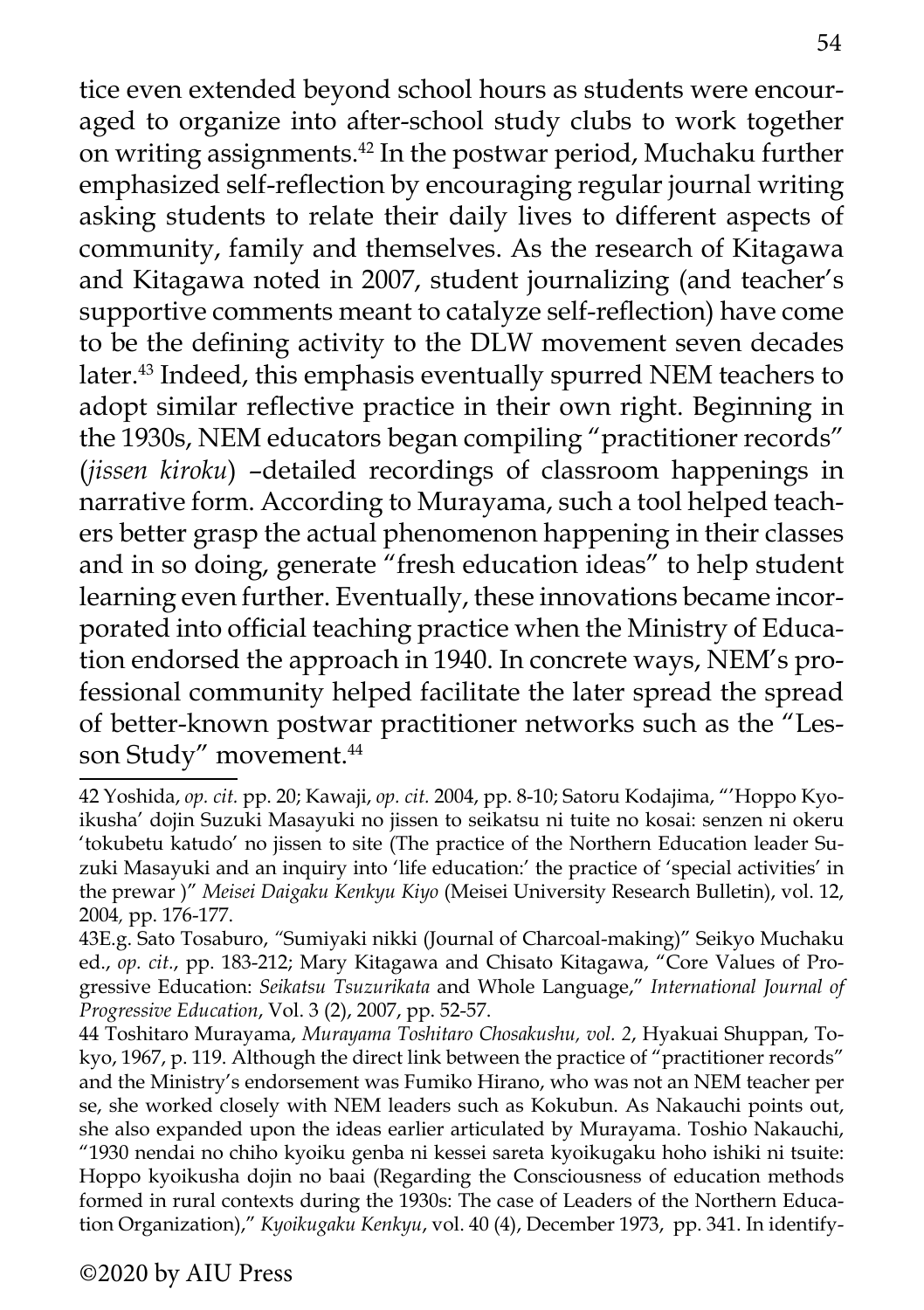AIU could thus use the legacy of NEM to solidify its own efforts in collaborative, reflective teaching practice. In contrast to AIU's initial years, where the founding president advocated American-styled, top-down approaches to education management,<sup>45</sup> the last decade has seen the University increasingly adopt more collaborative approaches to teaching and learning. As seen through the evolution of the University's Faculty Development (FD) program, AIU has come to emphasize the importance of shared teaching practice not unlike that of NEM's prewar education "research" associations. Through regular, voluntary FD sessions, directed and guided by a faculty-run committee, the University has created a self-initiating, grass-roots culture of professionalism.<sup>46</sup> AIU's horizontal networks have also recently facilitated the cross-pollination of curricular ideas and learning innovation. Whereas AIU initially encouraged a "repetitive," almost Pavlovian, approach to language pedagogy—as embodied by the first President's advocacy of the Suzuki Violin Method as a model for English conversation practice—under the current President, Norihiko Suzuki, AIU has adopted a diverse range of reflective-learning pedagogies, including the self-access approaches of the Language Development and Intercultural Studies Center (LDIC) and the Academic Achievement Center (AAC), flipped classroom formats, and problem-centered, PBL curricula.<sup>47</sup> This heightened emphasis on practitioner

46 Japan University Accreditation Association, *Kokusai Kyoyo Daigaku ni taisuru Daigaku Hyoka (Ninsho Hyoka) Kekka* (Results of accreditation visit to AIU), 2015, p. 3. Accessible at: [https://www.juaa.or.jp/updata/ evaluation\\_results/553/20160323\\_721436.pdf](https://www.juaa.or.jp/updata/%20evaluation_results/553/20160323_721436.pdf)

47 Nakajima, *op. cit.*, pp. 103-104; Japan University Accreditation Association, *op. cit.*, pp. 4-6, 10; AIU, "Top Global University Project (Type B) Akita International University: Project Summary," pp. 2-3, 5, 7Accessible at: [https://tgu.mext.go.jp/en/universities/](https://tgu.mext.go.jp/en/universities/aiu/pdf/chosho.pdf)

ing the origins of the Lesson Study movement, Hisaki Toyoda notes the early classroom research practices of NEM supporters in Miyagi prefecture. *Cf.* Hisaki Toyoda, "Origins of Lesson Study and Post-war Education," in National Association for the Study of Educational Methods ed., *Lesson Study in Japan,* Keisuisha, 2011, pp. 16-18.

<sup>45</sup> Nakajima, *op. cit.* 2012, p. 184. As Nakajima explained, his approach was not a "dictatorship," but rather similar to the process of American institutions' where decision-making authority was concentrated within the hands of the President and the Chair of Trustees. He also noted the ways AIU benefitted from the lack of intransigent Faculty Senates (*kyojukai*) who often undercut reforms in other Japanese universities. Nakajima, *op. cit.*, 2010, 81.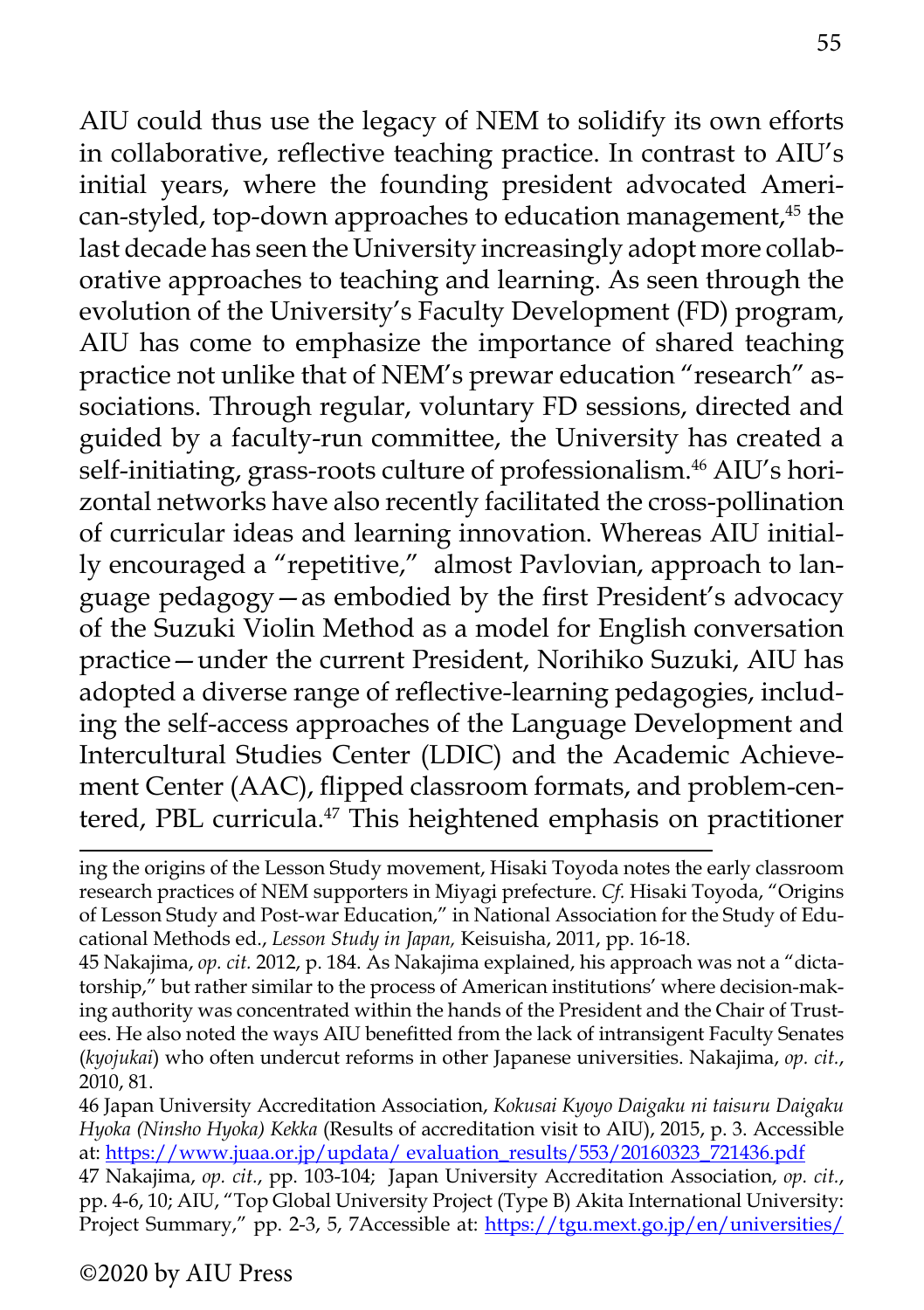cooperation and reflection has led AIU faculty to reimagine the liberal arts with the imminent implementation of the new curriculum in 2021. Through reorganizing University academic programs, faculty will now be able to leverage their academic expertise and teaching strengths in more collaborative, interdisciplinary ways.<sup>48</sup>

# **Critical Thinking and Life Guidance**

Finally, NEM's "life guidance" approach articulated educational goals that prioritized student critical thinking and self-mastery. Although NEM and AIU both invoked these ideas in their respective educational missions, the specific meanings of these terms differ in important ways. Nakajima, for example, saw critical thinking primarily in terms of seeing an issue from multiple perspectives. Rather than an act of philosophical skepticism per se, "critical thinking" was first and foremost the pragmatic ability to solve problems in a diverse, globalized society. It was an extension of another goal of AIU's original mission: the development of global human resources (*gurobaru jinzai*). As he explained:

> In order to respond appropriately to borderless social problems, it is important for (students) to select from a broad range of basic education classes in order to understand (the problem) from a diverse range of perspectives. In other words, through a wide-range of viewpoints, one can think critically ("Critical Thinking") and through this, one can gain the ability to adapt and the ability to find the best answer for any situation. AIU students are often praised by corporate employers for their ability to see things from multiple perspectives.<sup>49</sup>

In this sense, Nakajima was drawing upon a liberal arts tradition

[aiu/pdf/chosho.pdf](https://tgu.mext.go.jp/en/universities/aiu/pdf/chosho.pdf) 48AIU, *Shin Karikyuramu Gaiyo* (New Curriculum Leaflet), 2019, pp. 1-2. Accessible at: [https://web.aiu.ac.jp/wp/wp-content/themes/aiu/doc/ about/brochure/new\\_cur](https://web.aiu.ac.jp/wp/wp-content/themes/aiu/doc/%20about/brochure/new_curriculum_leaflet.pdf)[riculum\\_leaflet.pdf](https://web.aiu.ac.jp/wp/wp-content/themes/aiu/doc/%20about/brochure/new_curriculum_leaflet.pdf) 49Nakajima *op. cit*. 2012, 75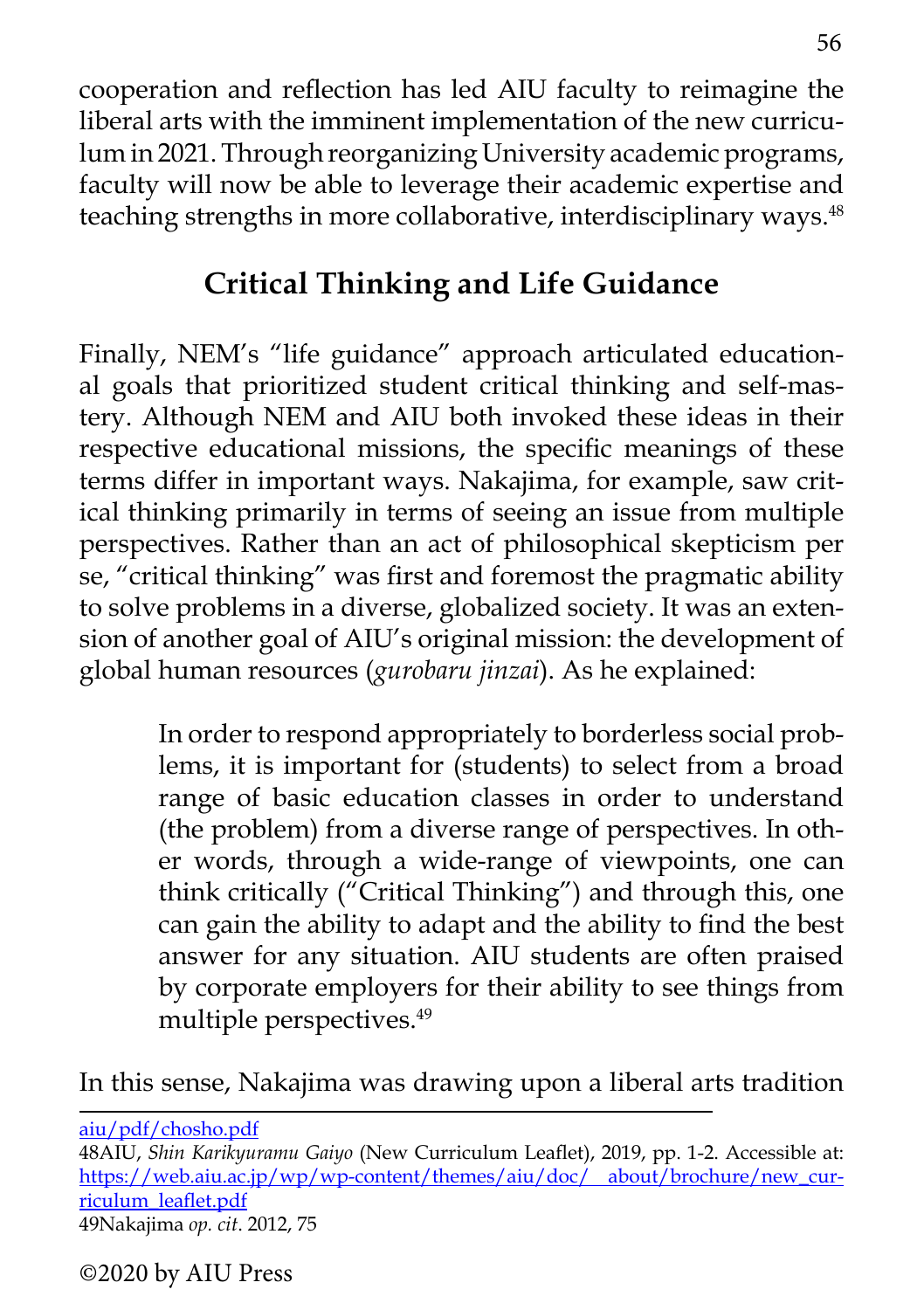as old as Cicero. As the historian Bruce Kimball has argued, liberal arts education has always been driven by conflicting visions over what it should prioritize. On the one hand, to Roman republicans such as Cicero, the *artes liberales* should be a practical, "oratorical" approach that focused on the proficiency of communication and the cultivation of effective leaders. On the other hand, Greek iconoclasts such as Socrates, valorized the *paideia* tradition, specifically through is ability to develop within students a rigorous logical and ethical reasoning that could interrogate first assumptions.<sup>50</sup>

NEM's "life guidance" approach to education was similar to the latter tradition of Socratic critical philosophy. This was no accident. NEM leader's most direct exposure to the liberal arts traditions was not with American higher education per se, but through a Platonic tradition updated and reworked through the 19<sup>th</sup> century hermeneutic philosophy of Wilhelm Dilthey. As the above exchange over *romanten-ism* highlight, rank and file NEM educators were quite familiar with the German education concept of *bildung.* Leading NEM thinkers such as Ko Sasaki, Michio Namekawa and Shushiro Kato eagerly engaged the ideas of early German *bildung* theorists such as Hegel, Herbart and Pestalozzi, who in turn updated the *artes liberales* into the more philosophically rigorous form of the "human sciences." *Geisteswissenschaften,* and the corresponding educational approach of *Geisteswissenschaftliche pädagogik*. Besides the works of the philosopher Wilhelm Dilthey, NEM teachers explored the ideas of Dilthey's intellectual descendants, such as Martin Heidegger, Henri Bergeson and Benedetto Croce throughout the 1930s.<sup>51</sup>

<sup>50</sup> Bruce Kimball ed., *The Liberal Arts Tradition: A Documentary History*, University Press of America, Lanham MD, 2010, pp. 9-11. Consistent with Cicero's pragmatic, "leadership" focused liberal arts, Nakajima placed particular importance on developing students' leadership skills and ability to communicate more effectively. Nakajima, *op. cit.*  2012, p. 189; Nakajima, *op. cit.* 2010, p. 71).

<sup>51</sup> For a broader treatment on the reworking of German ideas of *bildung* into early 20<sup>th</sup> century *Geisteswissenschaftliche pädagogik*, *cf.* Rebekka Horlacher, *The Educated Subject and the German Concept of Bildung: A Comparative Cultural History*, Routledge, London: Routledge, 2016.For NEM writings on Benedetto Croce, *cf.* Michio Namekawa, "Keishoteki Tsuzurikata Kyoikuron -II (Formalistic Composition Education Theory: Part II)" *Hoppo Kyoiku* (Northern Education), no. 2, April 1930, pp. 37-44; for examples discuss-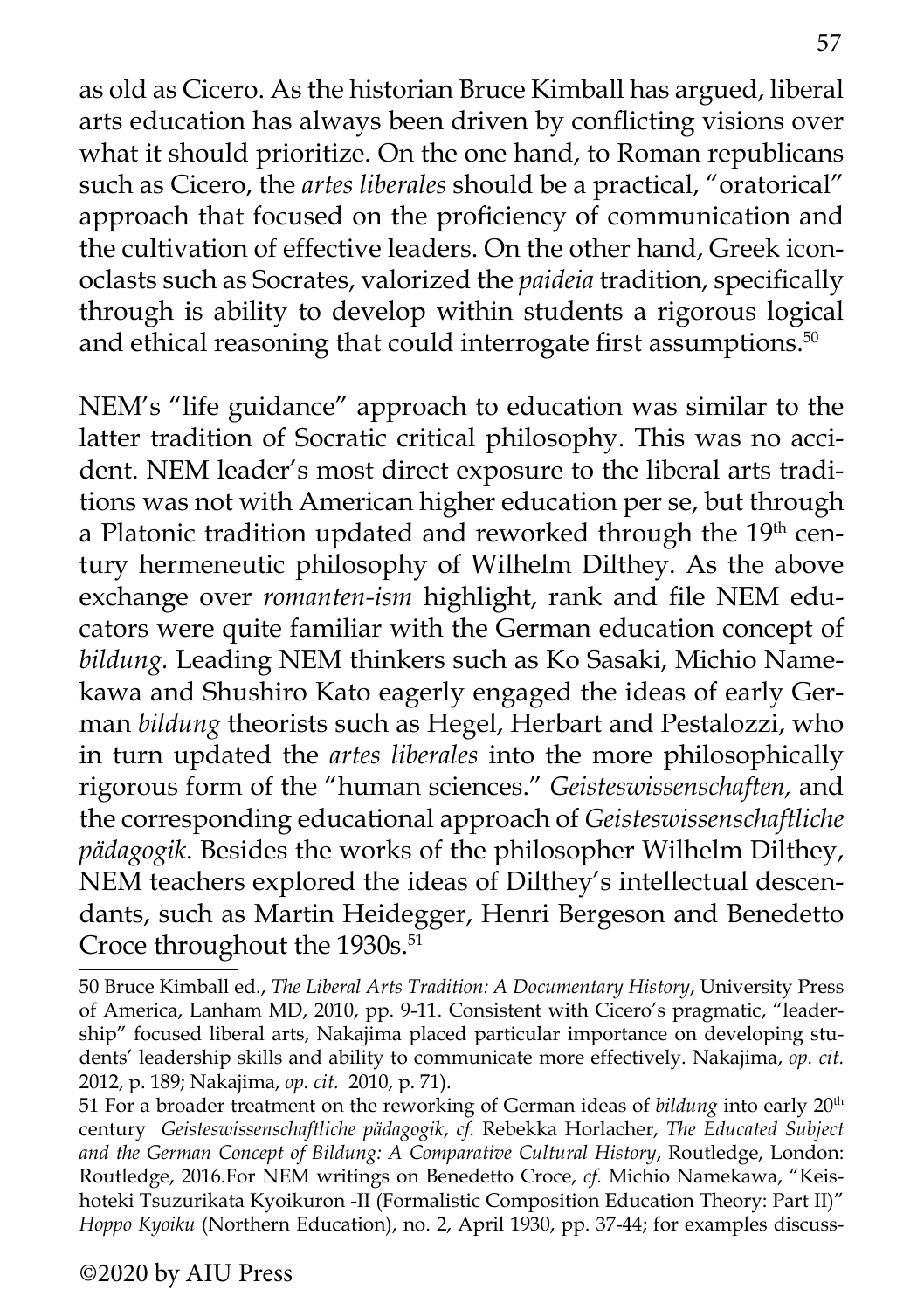What did NEM's philosophical approach to education look like? Through their innovative application of Diltheyan concepts, Akita teacher-philosophers articulated an education program of rigorous, moral reasoning. Specifically, NEM educators built upon contemporary German *Geisteswissenschaftliche* pedagogy to cultivate within students' an active "apprehension" (*Verstehen*, translated as *rikai*) of the world around them. Drawing upon the German ontological dualities of *Sein* ("to be") and *Sollen* ("ought to be"), Ko Sasaki and Namekawa Michio, grounded the process of education as a morally informed act. In order to effectively "apprehend" the "living nature of existence," one first had to be able to rigorously reason through the way the world "ought" to be. "Truth" itself became dynamically and collaboratively created, as written expression was not simply an act of recording reality *per se*, but itself a recreation of a shared reality shaped by agreed-upon ethical lines. As such, NEM's emphasis on writing, though communicative in a literal sense, paradoxically reconceived it as a hermeneutical tool for actively "reading" reality. As Namekawa emphasized in his 1934 work on applying Diltheyan hermeneutics to Japanese language teaching, "To truly apprehend existence, it is by grasping the possibility of the unity of "being" with "ought to being." …As Dilthey explains, apprehending (*verstehen*) is the act of re-creation, or … an act of sympathetic creation. Expressed words are therefore not externalized symbols of ideas but rather the final form of those ideas' (shared) development"52 Unlike Nakajima, for example, NEM's ideas of language mastery was less about improving one's skill of persuasion and more about developing the ability to more sharply understand the world.

ing Henri Bergson, *cf.* Namekawa, "Keishoteki Tsuzurikata Kyoikuron -III (Formalistic Composition Education Theory: Part III)" *Hoppo Kyoiku* (Northern Education), no. 3, May 1930, pp. 23-29; for an essay touching upon Heideggerian ontology, *cf.* Shushiro Kato, "Seikatsu tsuzurikata no genjitsu no mondai II: Seikatsu ni okeru jidosei to sono tsuzurikatasei (The problems with reality and daily life writing -Part II: Childishness in life and its compositionality)," *Hoppo Kyoiku* (Northern Education), no. 11, May 1933, pp. 31-36.

<sup>52</sup> Michio Namekawa, *Kokugo Kyoiku no Jissenteki Kotiku: Hyogen-Keisho-Kaishaku* (*Constructive National Language Education Practice*: *Expression-Form-Hermeneutics*), Yubun Shoin, Tokyo, 1934, pp. 42-43.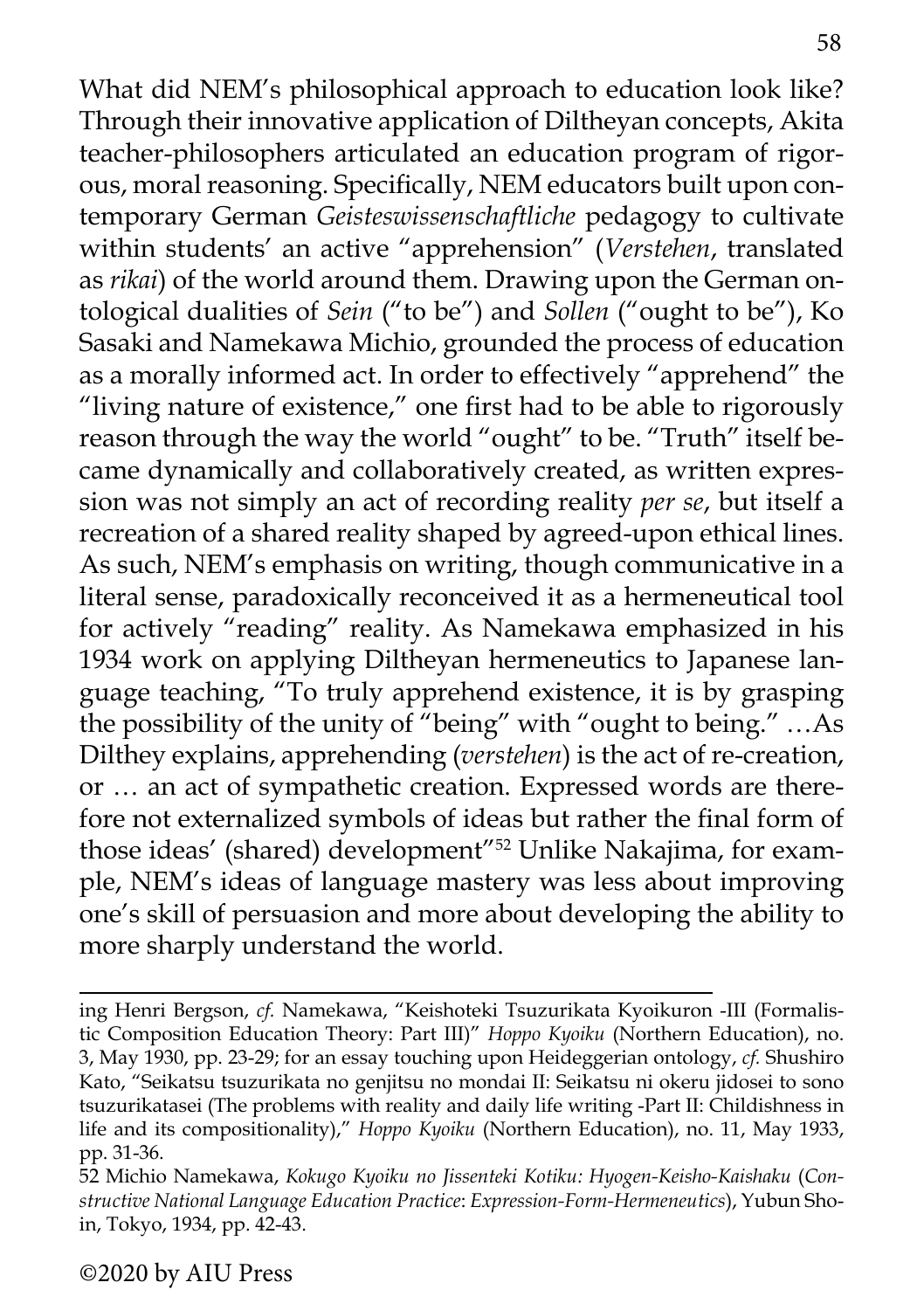Elsewhere, Namekawa explicitly took these Diltheyan ideas farther than his German contemporaries by reworking this holistic, sympathetic morality into a critical pedagogy. As hear gued in 1930, by blending "strict analysis" with a "critical eye," students could embark on a genuine course of "life research" that could "rigorously interrogate ideas," see through "banal life ideas," and lay the ground-work for addressing the "eternal issue(s) for the human race." As he argued:

> Whatever the era, problems with survival, problems with sustaining/creating life are an eternal issue for the human race. In that sense, I must say that writing education renders a great service by rooting learning in these eternal issues.… But at the same time, we cannot propagate empty, banal life ideas through blind actions and careless attitudes. It is here that a critical eye, strict analysis and interrogation of life must also be added…. In order to rigorously interrogate ideas and content of life, we must therefore place emphasis on life research<sup>53</sup>

In practical terms, NEM emphasis on cultivating students' critical, autonomous, subjectivity also led them to a pedagogy much more about self-mastery than is often associated with prewar Japanese classrooms. As noted above, NEM teachers were less interested in adopting a needlessly theoretical education approach (i.e. the "desktop humanism" of Sakamoto), and instead sought to encourage students to look critically at life on their own terms. NEM teachers adopted a range of innovative composition activities that developed student self-awareness and self-mastery. To develop student self-confidence and skills of written expression, for example, Kokubun, developed a "please-teach-me" lesson approach. In this activity, students were asked to write their own "lesson plan,"

<sup>53</sup> Namekawa, *op. cit.*, April, 1930, pp. 39-40). For a more discussion of the impact of Dilthey and hermeneutics on NEM, *cf.* Patrick Shorb, "The Significance of '*Seikatsu Tsuzurikata'* in a Global Age: Contextualizing an Educational Discourse of Liberation, "Intent Observations" and De-centering," *Education Studies in Japan: International Yearbook*, vol. 14, 2020.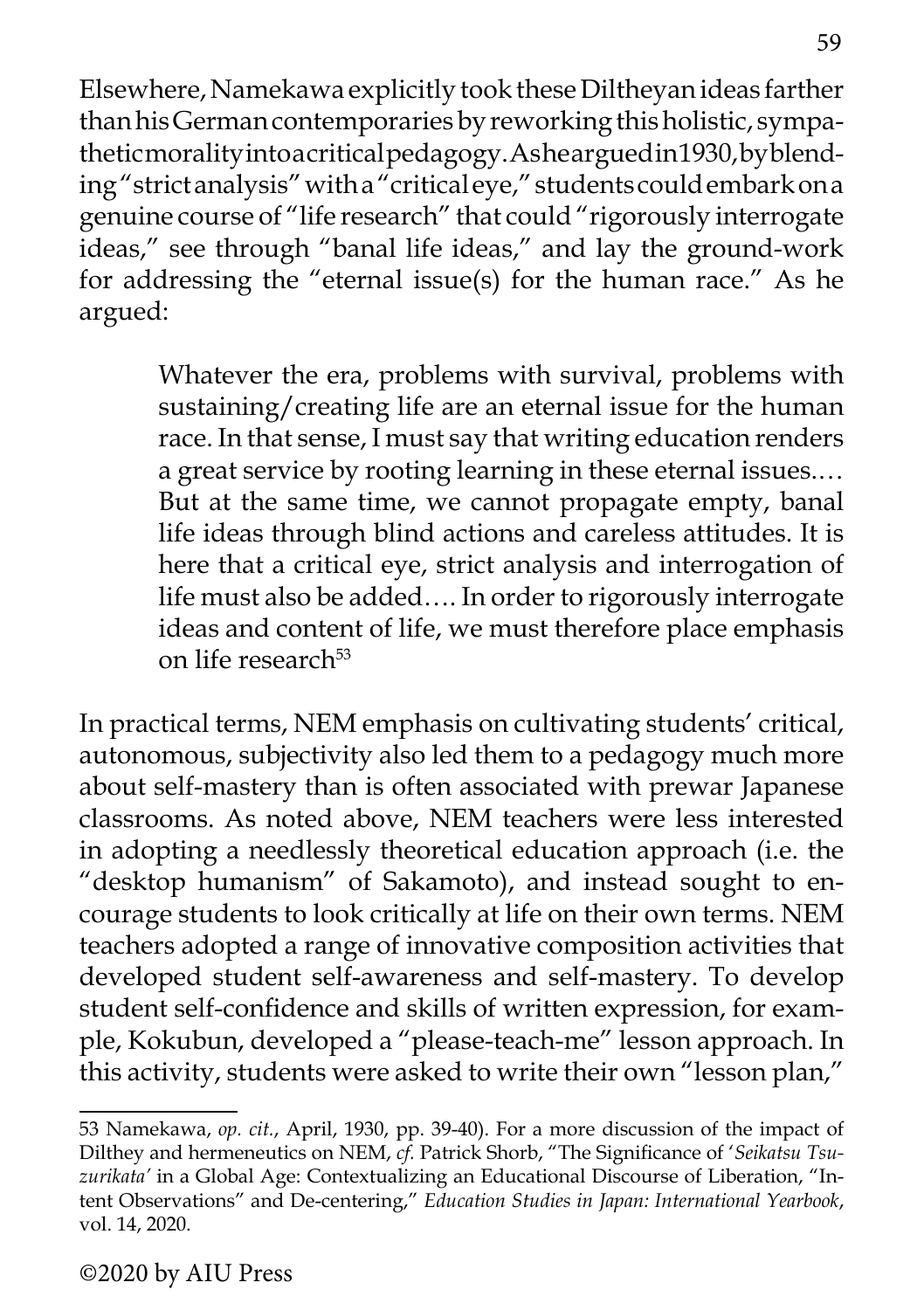wherein they taught their fellow students a skill or competency (e.g. how to make medicine to deal with chapped and severely dry skin) relevant to daily life.54 Elsewhere, the Akita elementary school teacher, Suzuki Masayuki had his students write about participating in their familys' work day. Suzuki noted the example of a student who described the "hard" experience working at his family's fish-monger shop, emphasizing the ways the assignment provided students with an understanding of their familys' life situation better than any textbook lesson ever could. As Suzuki elsewhere reasoned, by placing students in the same "life course" as other members of their family, they would learn the crucial lesson that the goal of one's life is "not to make things easy," but rather to "become cognizant of being a member of the (community), … to then fully understand the structure and environment of one's life, and correspondingly adjust one's approach to it."55

Moreover, NEM teachers focus on student's life foundations inevitably lead to a focus on of encouraging subjectively aware, independent lives. In contrast to the explicitly Anglo-American "progressive" approaches to education that emphasized the importance of cultivating "objective" analytic skills in student writing, NEM countered with phenomenological arguments that "real" facts were ultimately meaningless if there was no subjective author able to organize those "facts" into broader meaning. To Murayama, any objectivist approach that "pitted subjective reality against objective reality, had to be discarded…. 'consciousness' and the reality of practicing daily life—had to be a composite reality of subjective and objective; only then could reality and expression be accurately realized." As Yoko Kitaoka has further noted, Murayama's ultimate justification of a subjectivist approach lay on practical grounds: a pedantically "scientificist stance" (*kagakusei no hakitigae*), was counter-productive because it led students to adopt a "passive attitude towards investigating" the world. 56

<sup>54</sup> Kawaji, *op. cit.*, 2004, pp. 6-7.

<sup>55</sup> Kodajima, *op. cit.,* pp. 173-175; Masayuki Suzuki, *op. cit.*, 117-118.

<sup>56</sup> Murayama Toshitaro, "Jidoshi ni okeru 'genjitsu' no ginmi (Closely examining 'reality' in children's poems)" *Tsuzurikata Seikatsu* (Composition Life), August, 1933, p. 24.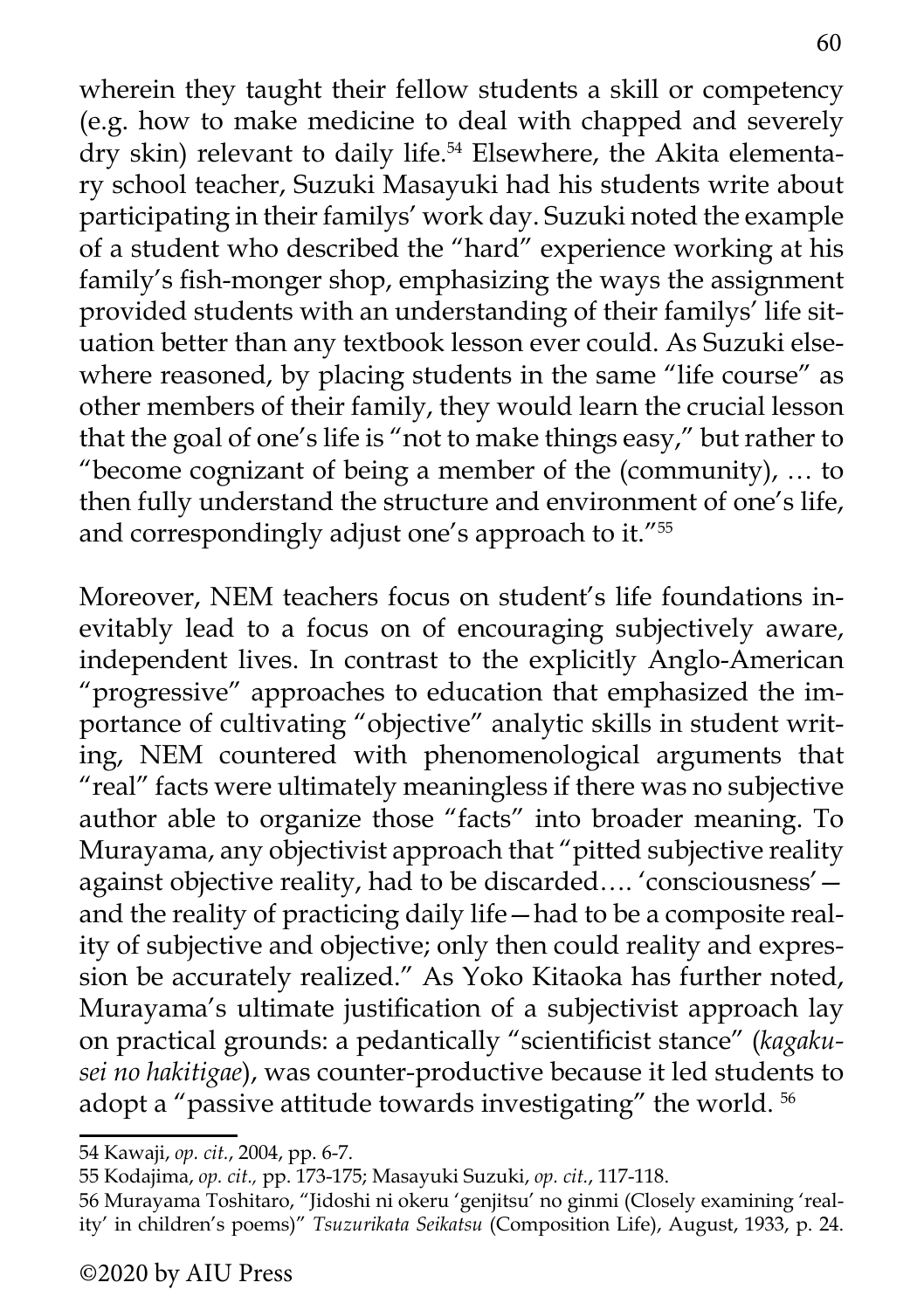Beyond combatting "passivity," NEM also emphasized the development of student subjectivity because it was the most direct way to cultivate student's "will" and determination. As Sasaki argued, developing student's subjectivity through writing helped clarify life choices and prioritized the things most important to them. As an example, he highlighted an essay written by a student detailing the experience of having her life aspirations denied by her father. Recounting the conversation with her father, the daughter could not yet convey the significance of what lay behind those words. As the student summed up in her essay:

> 'I don't want to be a farmer!' That is what I said (to my father). But what I wanted to say is that, despite having no money, I can help this family. I really wanted to say, 'Let me go to mid-wife school." That was all that was in my heart. Will I only end up being a farmer for the rest of my life? To say that I hate being a farmer might have been impertinent; what I wished to have said was that I am always dreaming of finding a suitable job for me that will help this family and not cost additional money….

On the one hand, Sasaki still doubted whether the daughter had ultimately confronted the full reality of her feelings. As he said, she had still not seemed to "grasp the inevitable realities" and "heavy moment of tragedy… where the unease and grave contradictions of contemporary humanity" becomes apparent. At the same time, he still recognized that the honesty of her writings had at least brought her closer to discovering the blind spots of her reality. As he concluded, teachers' meticulous practice of "life guidance" remained essential to helping students develop a "reality without lies" that "instilled thought processes that enabled them to urgently participate in society."57

This article was written under a pen-name, "Katsu Toshio." *Cf.* Kitaoka, "Seikatsu Tsuzurikata Kyoiku ni okeru riarizumu," p. 87. Kitaoka's discussion draws extensively from Toshitaro Murayama, op. cit., 1967, pp. 84-110.

<sup>57</sup>Ko Sasaki, "Riarizumu tsuzurikata kyoikuron -III (An Education Theory of Composition Realism -Part III)", *Hoppo Kyoiku*, (Northern Education), vol. 15, May, 1935, p. 40-42.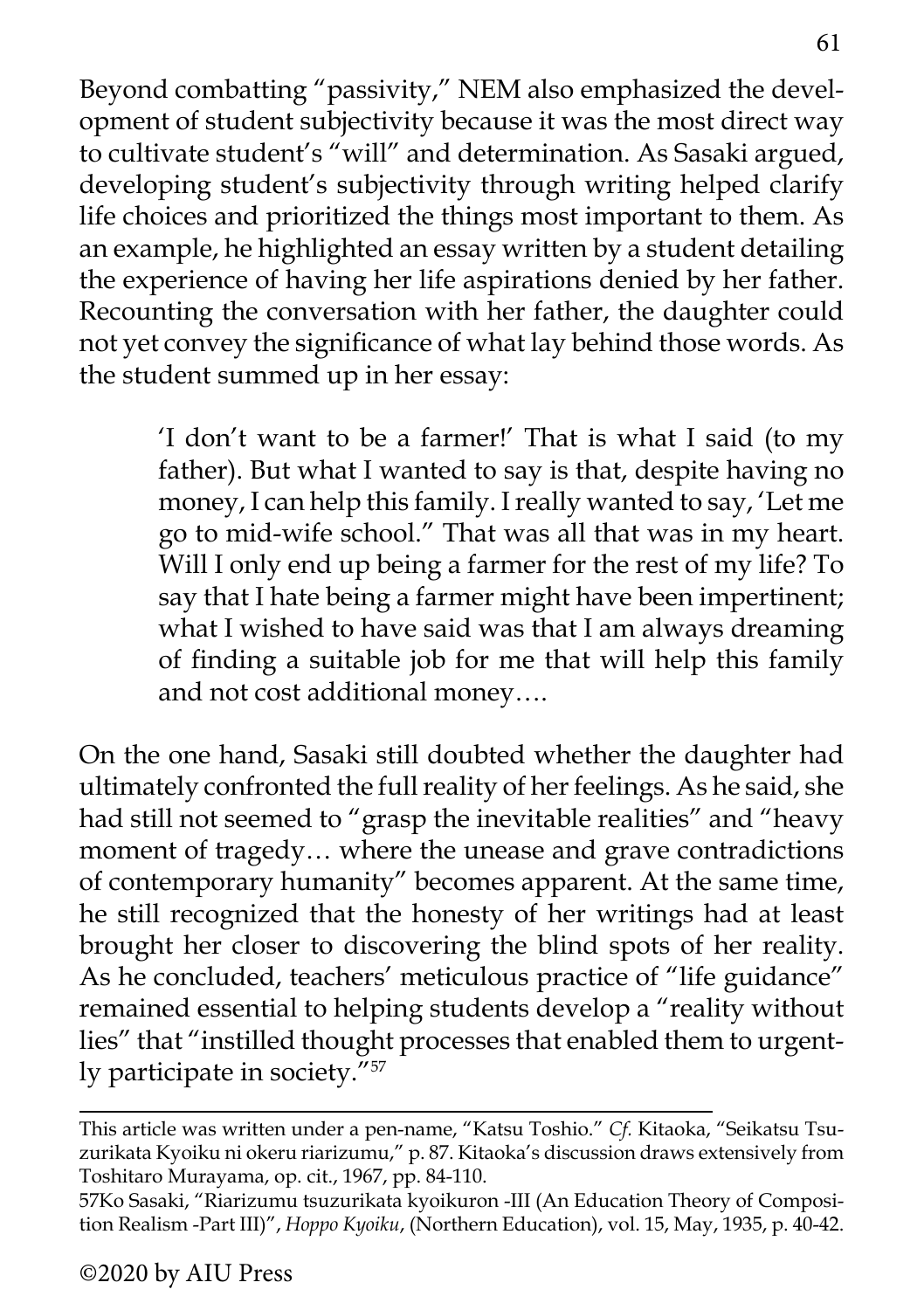As impressive as some aspects of NEM education approach might have been, these approaches could admittedly be fraught with contradictions. NEM teachers' stated goal of cultivating student independence notwithstanding, the actual way that NEM teachers chose to interact with students often remained unnervingly directive. In contrast to contemporary, American-inspired, "New Education" adherents who spent significant care developing "child-centered" classroom environments that respected and were premised on student-initiated behavior, NEM teachers conceived of their relationship to students as one of "guidance" (*sido*) with all its lingering power asymmetry's intact. As the above NJNLEA "plan" emphasized, it was ultimate the teachers' duty to enter the "muddy waters" to rescue the "exposed" children; not as it were, to facilitate student's escape from said waters on their own.

Nonetheless, NEM's critical, philosophical approach to education could be a useful complement to AIU's existing commitment to international liberal arts. In its original formulation, AIU's international liberal arts education was about developing "deep human resources:" as Nakajima explicitly argued, an emphasis on "superior language ability and broad-based liberal arts would be an inextricable part of developing an elite capable of competing at a world-class level and who would help Japan survive in the 21<sup>st</sup> century knowledge-based society."58 As successful as this vision of pragmatic, communication-centered approach to education has been over the institution's first 15 years, it arguably could be enriched by NEM's moral-philosophical approach. With the current crises in the environment, public health, economic inequality, and worldwide socio-political disenfranchisement, 21<sup>st</sup> century AIU graduates could likewise benefit from NEM's emphasis on students reclaiming their own "life foundations," and critically interrogating the first assumptions of the status quo.

Lastly, incorporating NEM's philosophical approach to education would also consolidate recent developments at AIU. The previous

<sup>58</sup> Nakajima, 2010, 32, 79.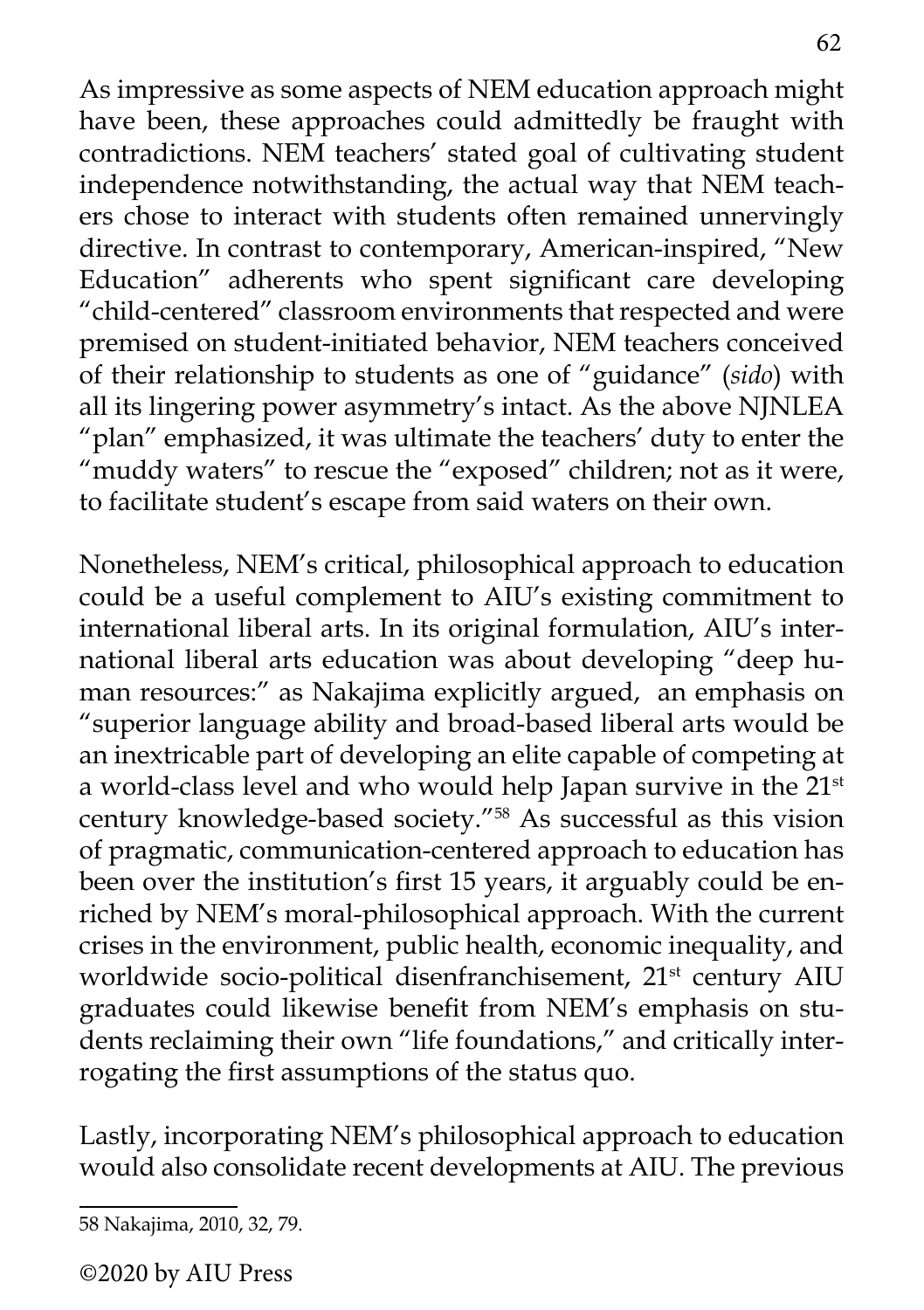two sections have already mentioned how the PBL program highlights AIU's increasing commitment to community engagement; it is also a curricular approach that also cultivates rigorous, skeptical thinking and student self-mastery. The 2021 curriculum reform, with its new specializations in sustainability, organizational behavior, and the relationship between humanity and artificial intelligence, could also be said to provide new avenues to explore moral-philosophical questions.<sup>59</sup> President Suzuki's emphasis Theme-based housing and the University's more general commitment to helping students discover their individual "self" (*ko*), as opposed to simply satisfying the needs of individual personality (*kosei*), likewise suggests AIU's increasing emphasis on student self-discovery and self-mastery.<sup>60</sup>

# **Towards an "Akita International Liberal Arts University"**

AIU should consider actively embracing the legacy of NEM. Many of the characteristics that first brought AIU wide national attention –its English-only curriculum, its mandatory one-year study abroad program, its commitment to leadership training and the centralized nature of its management structure – have been copied, emulated or expanded upon by rival "international liberal arts" programs. AIU's continued success in the annual Times Higher Education ranking for Japanese universities will only insure this trend continues.<sup>61</sup> Moreover, so long as Akita remains a passive part of AIU's identity as a generic peaceful, natural *chiho*, it is likely that AIU's location will become an increasing liability. With Akita's predicted demographic decline, "peaceful" and "natural" could just as easily devolve into "boring" and "inconve-

<sup>59</sup>AIU, *op. cit.*, 2019, p. 2.

<sup>60</sup> Norihiko Suzuki, *Naze Kokusai Kyoyo Daigaku ha Sugoi no ka: Toppu ga Kataru Sekai Hyojun no Daigaku Kyoikuron*, PHP Shinsho, 2016, Chapter 2.

<sup>61</sup> For recent example of AIU's continued success in globally recognized rankings, *cf.*  Times Higher Education, *Japan University Rankings 2019*. AIU ranked 10<sup>th</sup> among all Japanese Universities. [https://www.timeshighereducation.com/rankings/japan-universi](https://www.timeshighereducation.com/rankings/japan-university/2019)[ty/2019](https://www.timeshighereducation.com/rankings/japan-university/2019)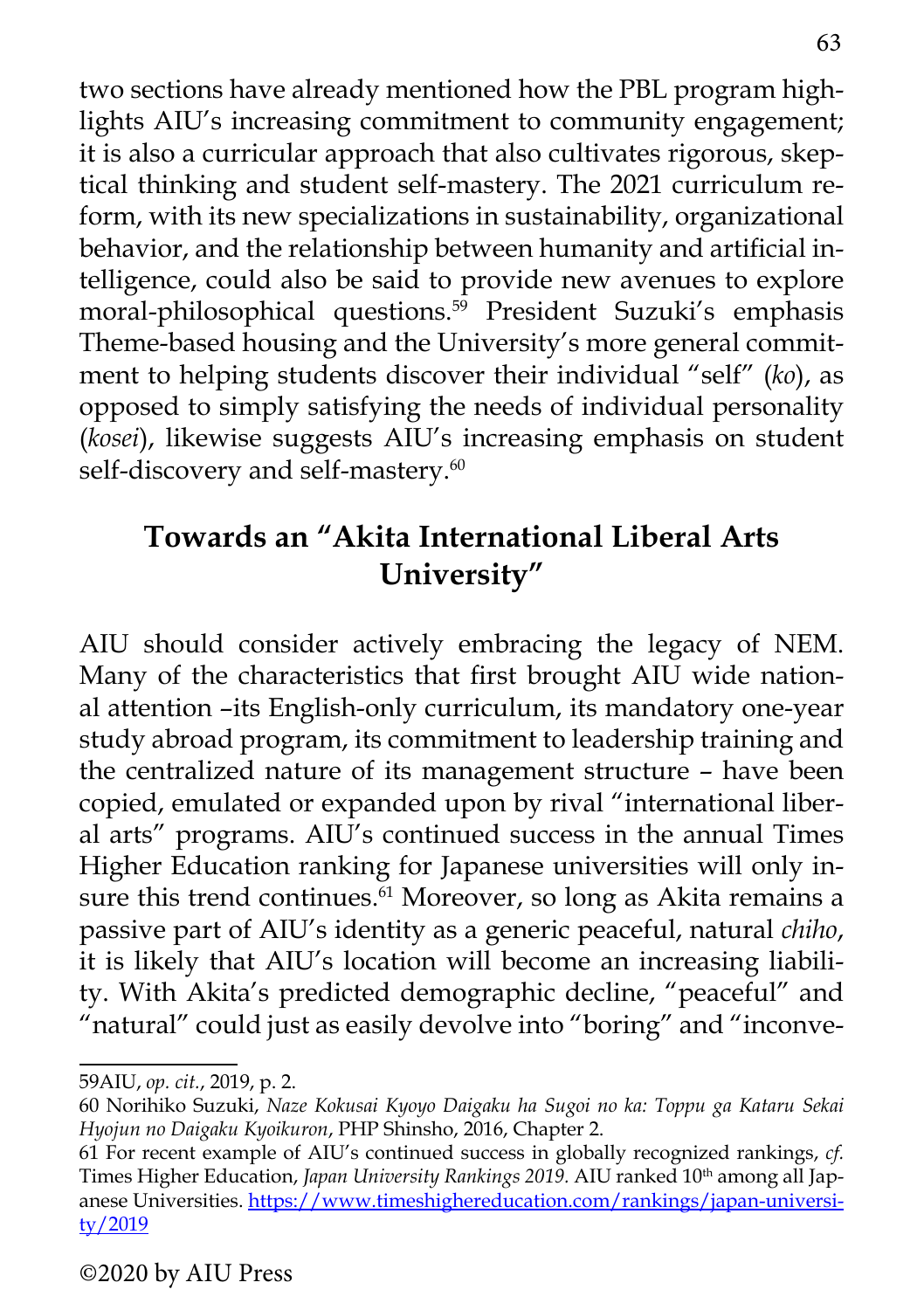nient." Conversely, by using Akita's own educational traditions as touchstone, the University would free itself from the endless cycle of mimesis and reaction that has dogged Japanese educational interactions with the outside world in the past. $62$  Just as NEM's selective, considered embrace of 20<sup>th</sup> century *Geisteswissenschaftliche* thinkers enabled a more creative and innovative education practice, so too could AIU use its Akita-based heritage to allow for a more generative process born from a discerning, worldly engagement. Practially speaking, incorporating NEM into AIU's international liberal arts model makes sense because the University is already evolving in NEM-like directions. The success of AIU's PBL program, its grass-roots approach to faculty development, its collaborative, interdisciplinary approach to curricular revision and President Suzuki's continuing emphasis on the education of the "self," all underscore the ways that the University's initial goal of developing "global human resources" could just be one part of a larger AIU educational vision.

AIU is rightfully regarded as one of Japan's leading liberal arts university; it could or perhaps should become a uniquely "Akita" liberal arts university. By exploring the prefecture's rich tradition of critical pedagogy, collaborative professionalism and communal engagement, the University could strengthen the nature of its liberal arts mission moving forward. As the challenges of the world become too big for one company, one organization or one nation to overcome, paradoxically, a commitment to community-centered action, individual ethics and collaborated reasoning will only grow more acute. As Kimball has noted, no one vision of liberal arts can remain transcendent. It is a constant evolution of thesis, antithesis and synthesis. By combining NEM's Akita-based "life guidance" with the Nakajima's "international liberal arts," AIU could build a long-term future on the twin pillars of the idealistic and pragmatic. Time will only tell whether the wisdom of Steve Jobs and Inazo Nitobe or Wilhelm Dilthey and Sasaki Ko will res-

<sup>62</sup> E.g. Keita Takayama, "Predicaments of 'Particularity' and 'Universality' in Studies of Japanese Education." in Antonia Darder et. al. eds. *International Critical Pedagogy Reader (1st Edition),* Routledge, New York, 2011, pp. 143-150.